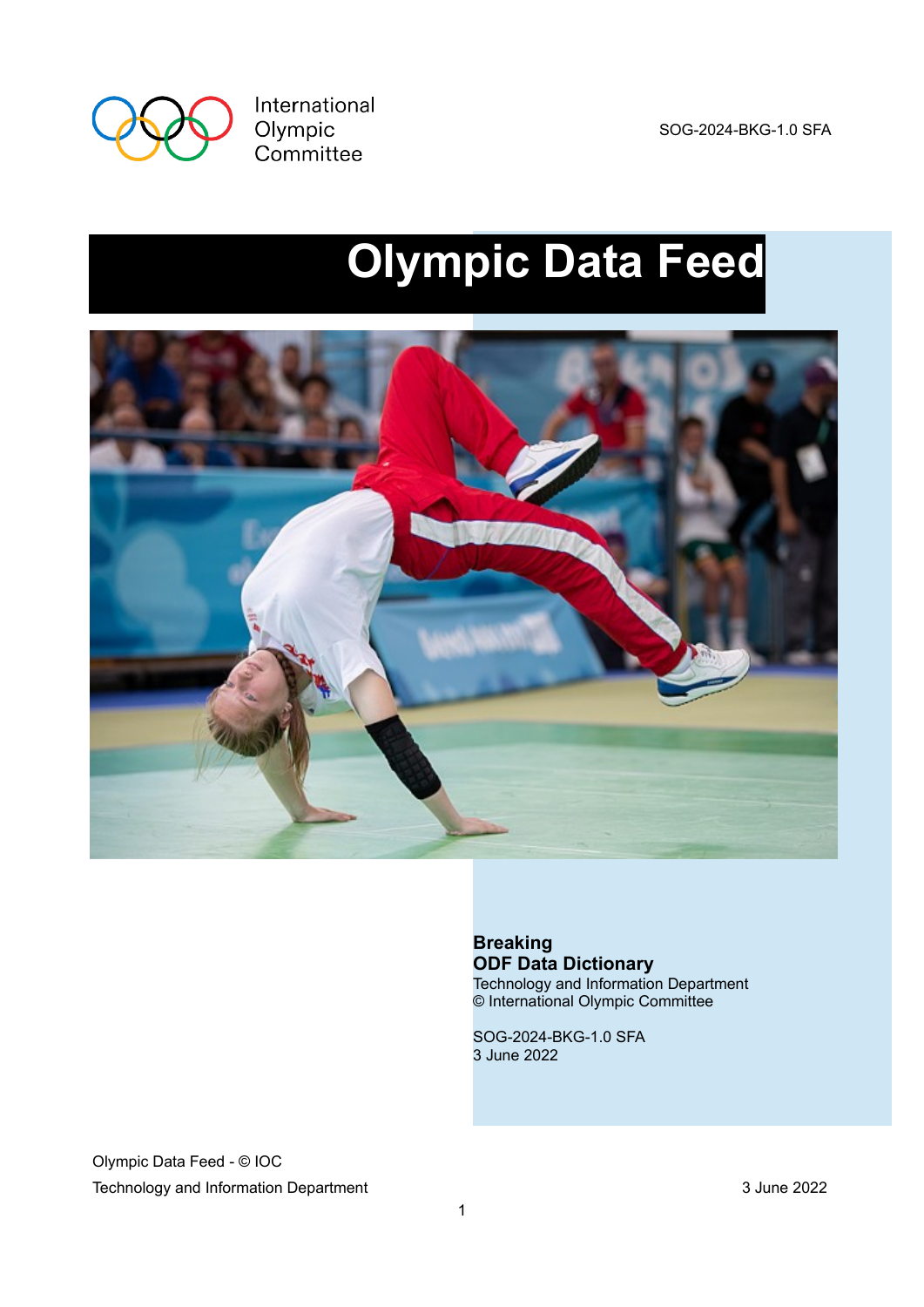

#### **License**

The document accompanying this license and the information contained therein (the Document), whether in a paper or electronic format, is made available to you subject to the terms stated below. By using and/or copying all or part of the Document, you (the licensee) agree that you will comply with the following terms and conditions.

- 1. You may, on a non-exclusive basis, use the Document only on the condition that you abide by the terms of this license. Subject to this condition and other terms and restrictions contained herein, the Document and the information contained therein may be used (i) to further develop the standards described in the Document for use in relation with the Olympic and Paralympic Games and/or (ii) to develop similar standards for other events than the Olympic and Paralympic Games (both (i) and (ii) are hereinafter designated as the Permitted Use, and works further developing these standards for the Olympic and Paralympic Games or developing similar standards for other events are hereinafter referred to as Derivative Works), and copies of the Document or of Derivative Works may be made and distributed for the purpose of the Permitted Use, PROVIDED THAT the COPYRIGHT and references to the IOC appearing in the Document and the TERMS OF THIS LICENSE are included on ALL such COPIES, and further PROVIDED THAT you do not charge any fee or any other monetary compensation for the distribution of the Document to others. The copyright and other intellectual property rights in the Document remain vested in the IOC and the IOC remains entitled to assert his copyright or other intellectual property rights in the Document against any person or entity who does not comply with the terms of this License.
- 2. A copy of any Derivative Work shall be provided to the IOC free of charge. Moreover, the IOC is granted a worldwide, perpetual, unrestricted, royalty-free non-exclusive license to use any Derivative Work for the further development of the standards made by or for the IOC in relation to the Olympic and Paralympic Games (these standards and the documents describing them are hereinafter referred to as Further Standards) and to make or have made all kinds of exploitation of the Further Standards, with the right to grant sub-licenses.
- 3. Except if reproduced in the Document, the use of the name and trademarks of the IOC is strictly prohibited, including, without limitation, for advertising, publicity, or in relation to products or services and their names. Any use of the name or trademarks of the IOC, whether registered or not, shall require the specific written prior permission of the IOC.
- 4. NO WARRANTY, EXPRESSED OR IMPLIED, IS MADE REGARDING THE ACCURACY, ADEQUACY, COMPLETENESS, RELIABILITY OR USEFULNESS OF ANY INFORMATION CONTAINED IN THE DOCUMENT. The Document and the information contained herein are provided on an "as is" basis. THE IOC DISCLAIMS ALL WARRANTIES OF ANY KIND, EXPRESS OR IMPLIED, INCLUDING, BUT NOT LIMITED TO, ANY WARRANTY OF NON-INFRINGEMENT OF PROPRIETARY RIGHTS, MERCHANTABILITY, OR FITNESS FOR A PARTICULAR PURPOSE. IN NO EVENT SHALL THE IOC BE LIABLE TO ANYONE FOR DAMAGES OF ANY KIND ARISING FROM OR RELATING TO YOUR ACQUISITION, USE, DUPLICATION, DISTRIBUTION, OR EXPLOITATION OF THE DOCUMENT OR ANY PORTION THEREOF, INCLUDING BUT NOT LIMITED TO, COMPENSATORY DAMAGES, LOST PROFITS, LOST DATA OR ANY FORM OF SPECIAL, INCIDENTAL, DIRECT, INDIRECT, CONSEQUENTIAL OR PUNITIVE DAMAGES, WHETHER BASED ON BREACH OF CONTRACT OR WARRANTY, TORT OR OTHERWISE. THE IOC FURTHER DISCLAIMS ANY LIABILITY FOR ANY DAMAGE CAUSED WHEN THE DOCUMENT IS USED IN A DERIVATIVE WORK. The IOC further disclaims any liability regarding the existence or inexistence of any intellectual property or other rights that might be claimed by third parties with respect to the implementation or use of the technology or information described in the Document.

The same conditions as those described in this Section shall apply mutatis mutandis to the license granted to the IOC on the Derivative Works in Section 2 above.

- 5. This License is perpetual subject to your conformance to its terms and conditions. The IOC may terminate this License immediately upon your breach of any of its terms and, upon such termination you will cease all use, duplication, distribution, and/or exploitation in any manner of the Document.
- 6. This License is governed by the laws of Switzerland. You agree that any disputes arising from or relating to this License will be resolved in the courts of Lausanne, Switzerland.

IF YOU DO NOT AGREE TO THESE TERMS YOU MUST CEASE ALL USE OF THE DOCUMENT NOW.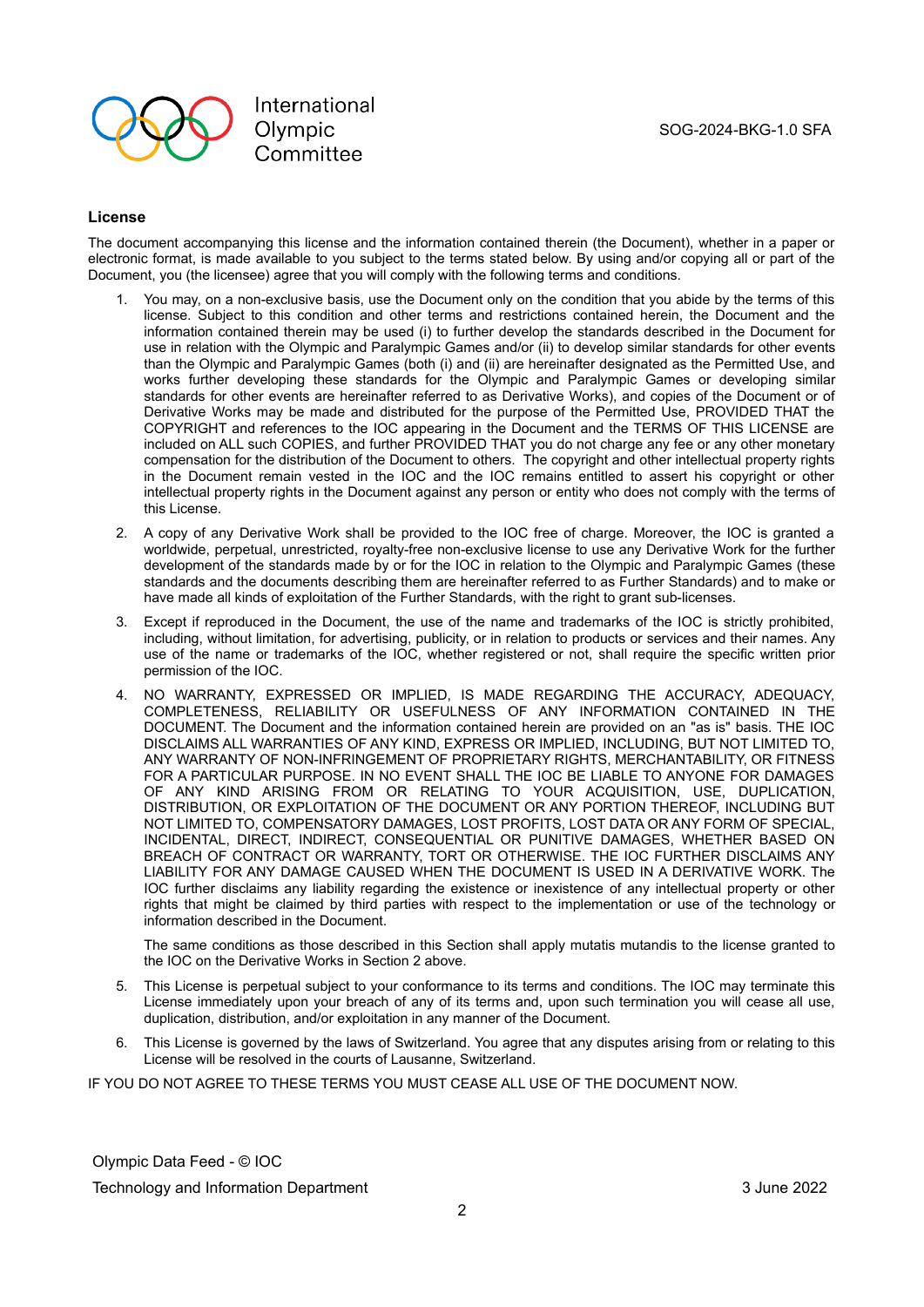

# **Table of Contents**

| 2.3.2 List of participants by discipline / List of participants by discipline update17 |  |
|----------------------------------------------------------------------------------------|--|
|                                                                                        |  |
|                                                                                        |  |
|                                                                                        |  |
|                                                                                        |  |
|                                                                                        |  |
|                                                                                        |  |
|                                                                                        |  |
|                                                                                        |  |
|                                                                                        |  |
|                                                                                        |  |
|                                                                                        |  |
|                                                                                        |  |
|                                                                                        |  |
|                                                                                        |  |
|                                                                                        |  |
|                                                                                        |  |
|                                                                                        |  |
|                                                                                        |  |
|                                                                                        |  |
|                                                                                        |  |
|                                                                                        |  |
|                                                                                        |  |
|                                                                                        |  |
|                                                                                        |  |
|                                                                                        |  |
|                                                                                        |  |
|                                                                                        |  |
|                                                                                        |  |
|                                                                                        |  |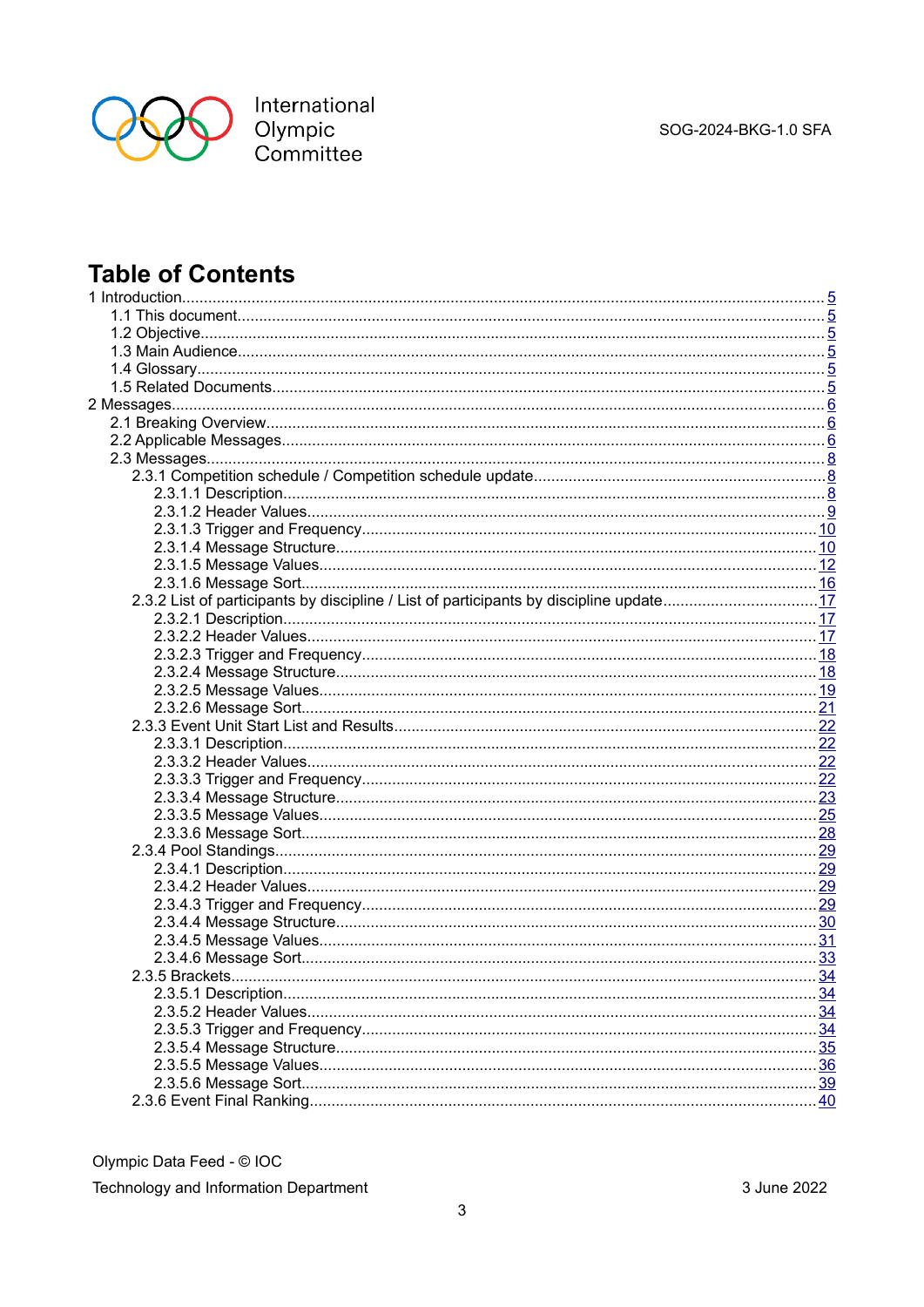

International<br>Olympic<br>Committee

#### SOG-2024-BKG-1.0 SFA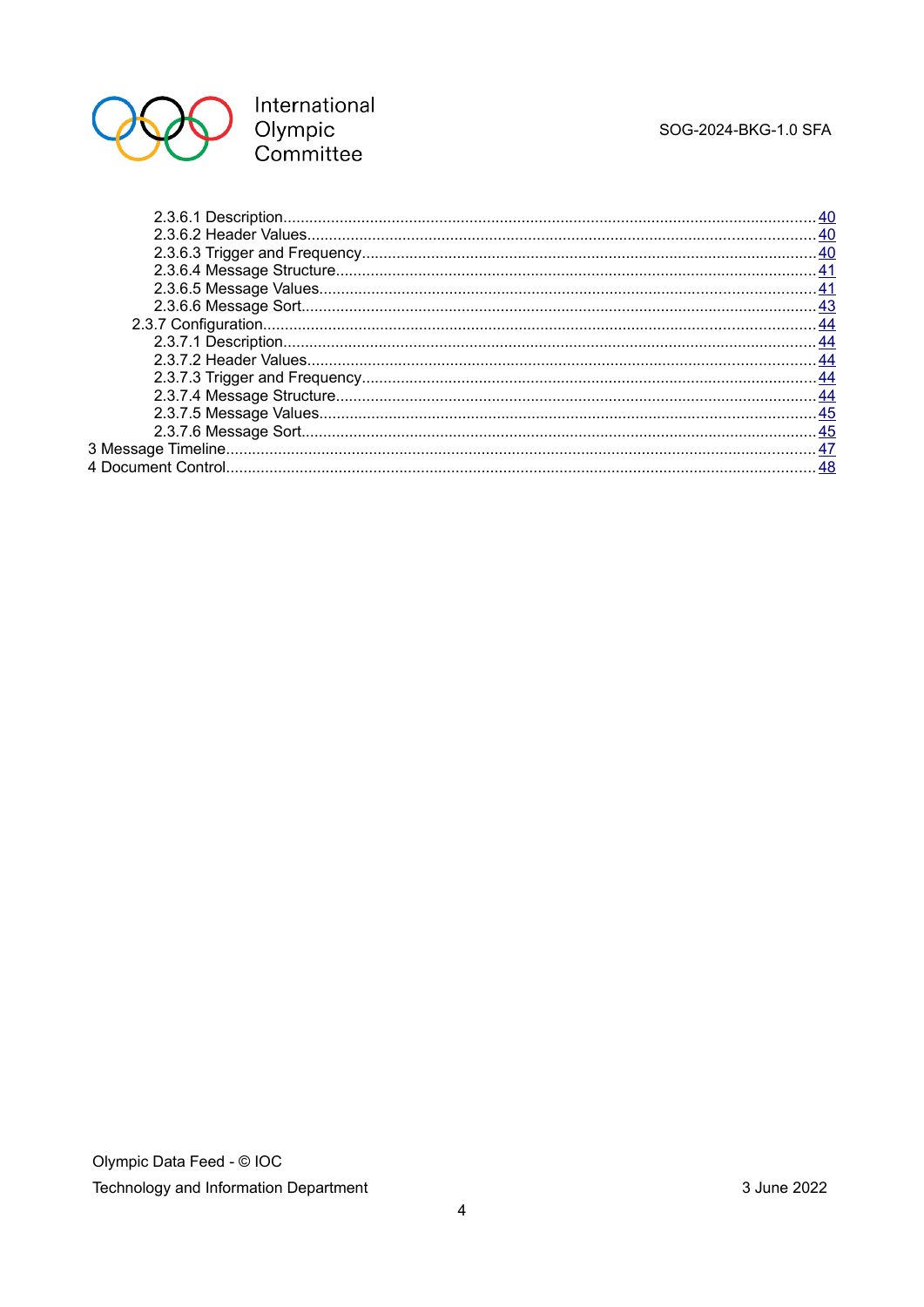SOG-2024-BKG-1.0 SFA



# <span id="page-4-5"></span>**1 Introduction**

## <span id="page-4-4"></span>**1.1 This document**

This document includes the ODF Breaking Data Dictionary. This Data Dictionary refines the messages described in the ODF General Messages Interface Document specifically for this discipline.

## <span id="page-4-3"></span>**1.2 Objective**

The objective of this document is to provide a complete and formal definition of the ODF Breaking Data Dictionary, with the intention that the information message producer and the message consumer can successfully interchange the information as the competition is run.

## <span id="page-4-2"></span>**1.3 Main Audience**

The main audience of this document is the IOC as the ODF promoter, ODF users such as the World News Press Agencies, Rights Holding Broadcasters and International Sports Federations.

## <span id="page-4-1"></span>**1.4 Glossary**

The following abbreviations are used in this document.

| Acronym     | <b>Description</b>                |  |  |  |
|-------------|-----------------------------------|--|--|--|
| IF          | International Federation          |  |  |  |
| <b>IOC</b>  | International Olympic Committee   |  |  |  |
| <b>NOC</b>  | <b>National Olympic Committee</b> |  |  |  |
| ODE         | <b>Olympic Data Feed</b>          |  |  |  |
| <b>RSC</b>  | <b>Results System Codes</b>       |  |  |  |
| <b>WNPA</b> | <b>World News Press Agencies</b>  |  |  |  |

## <span id="page-4-0"></span>**1.5 Related Documents**

| <b>Document Title</b>                 | <b>Document Description</b>                                                                  |
|---------------------------------------|----------------------------------------------------------------------------------------------|
| <b>ODF Foundation Principles</b>      | The document explains the environment & general principles for ODF                           |
| <b>ODF General Messages Interface</b> | The document describes the ODF General Messages                                              |
| <b>Common Codes</b>                   | The document describes the ODF Common codes                                                  |
| <b>ODF Header Values</b>              | The document details the header values which shows which RSCs are<br>used in which messages. |
| <b>ORIS Sports Document</b>           | The document details the sport specific requirements                                         |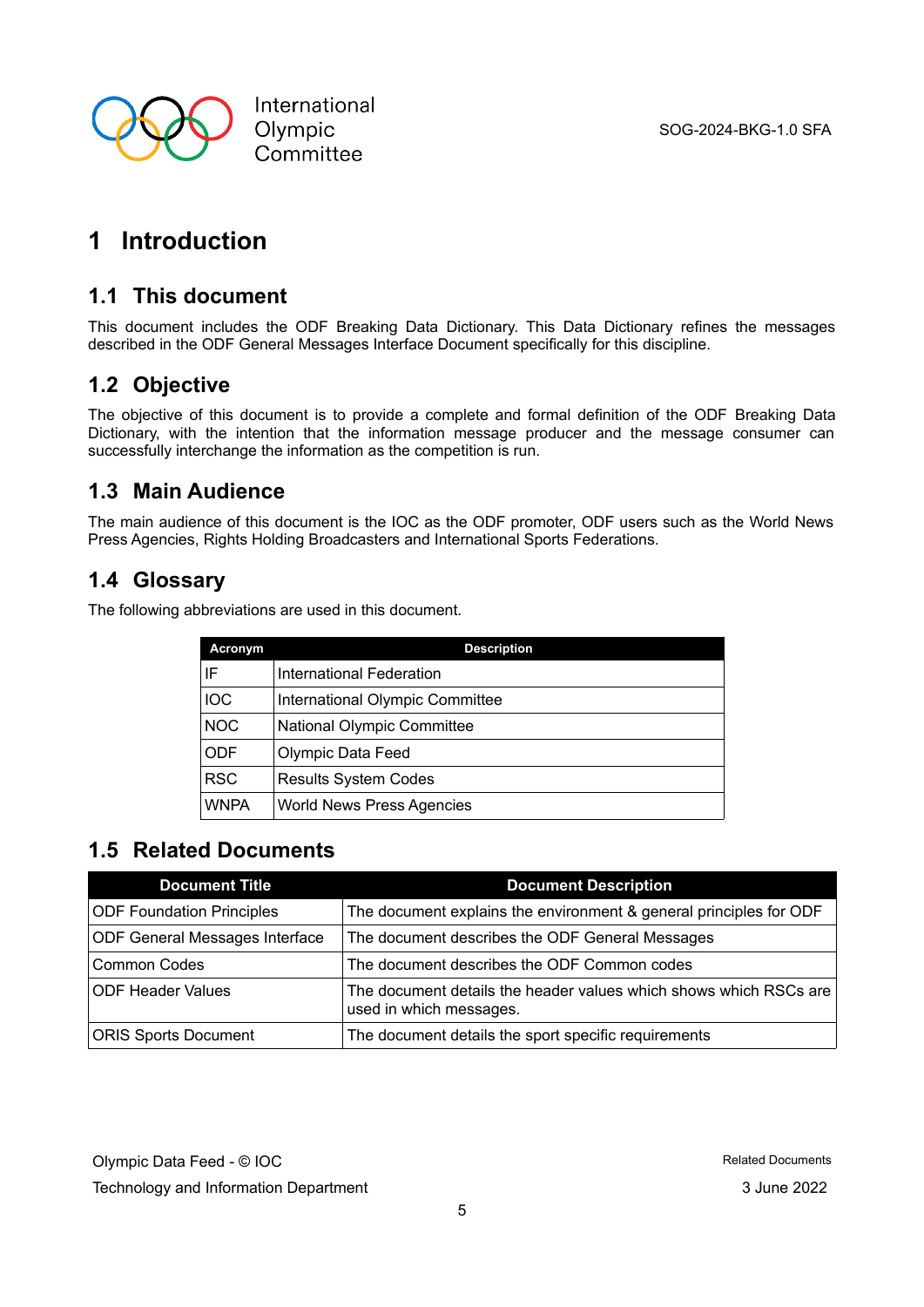



## <span id="page-5-2"></span>**2 Messages**

## <span id="page-5-1"></span>**2.1 Breaking Overview**

MESSAGES IN EACH EVENT

- \* All events have a single DT\_RESULT for each unit.
- \* There is a DT\_POOL\_STANDING in the round robin phase
- \* There is a DT\_BRACKET message for the progression after the round robin

#### **SCHEDULE**

\* The DT\_SCHEDULE/DT\_SCHEDULE\_UPDATE message will include each unit (schedule=Y) only which is aligned with the same RSC for DT\_RESULT.

#### Names

\* Note that in this discipline the athlete names used in reports are usually only a single name ("nickname"). The name will be sent in FamilyName attribute in DT\_PARTIC..

## <span id="page-5-0"></span>**2.2 Applicable Messages**

The following table is a full list of all ODF messages and describes the list of messages used in this discipline.

- The column "Message type" indicates the DocumentType that identifies a message
- The column "Message name" is the message name identified by the message type
- The column "Message extended" indicates whether a particular message has extended definition in regards to those that are general for all sports. If one particular message is not extended, then it follows the general definition rules.
- Message responsibilities appears in the ODF General Document.

| <b>Message Type</b>               | <b>Message Name</b>                                                            | Message\<br>nextended    |
|-----------------------------------|--------------------------------------------------------------------------------|--------------------------|
| DT SCHEDULE<br>DT SCHEDULE UPDATE | Competition schedule / Competition schedule update                             | $\underline{X}$          |
| DT PARTIC / DT PARTIC UPDATE      | List of participants by discipline / List of participants by discipline update | $\overline{\mathsf{x}}$  |
| DT RESULT                         | <b>Event Unit Start List and Results</b>                                       | $\underline{\mathsf{X}}$ |
| DT POOL STANDING                  | Pool Standings                                                                 | $\underline{X}$          |
| DT BRACKETS                       | <b>Brackets</b>                                                                | $\underline{x}$          |
| DT RANKING                        | <b>Event Final Ranking</b>                                                     | $\underline{X}$          |
| DT MEDALLISTS                     | Event's Medallists                                                             |                          |
| DT MEDALLISTS DISCIPLINE          | Medallists by discipline                                                       |                          |
| DT MEDALS                         | Medal standings                                                                |                          |
| DT CONFIG                         | Configuration                                                                  | $\overline{\mathsf{X}}$  |
| DT COMMUNICATION                  | Communication                                                                  |                          |
| DT PRESENTER                      | <b>Medal Presenters</b>                                                        |                          |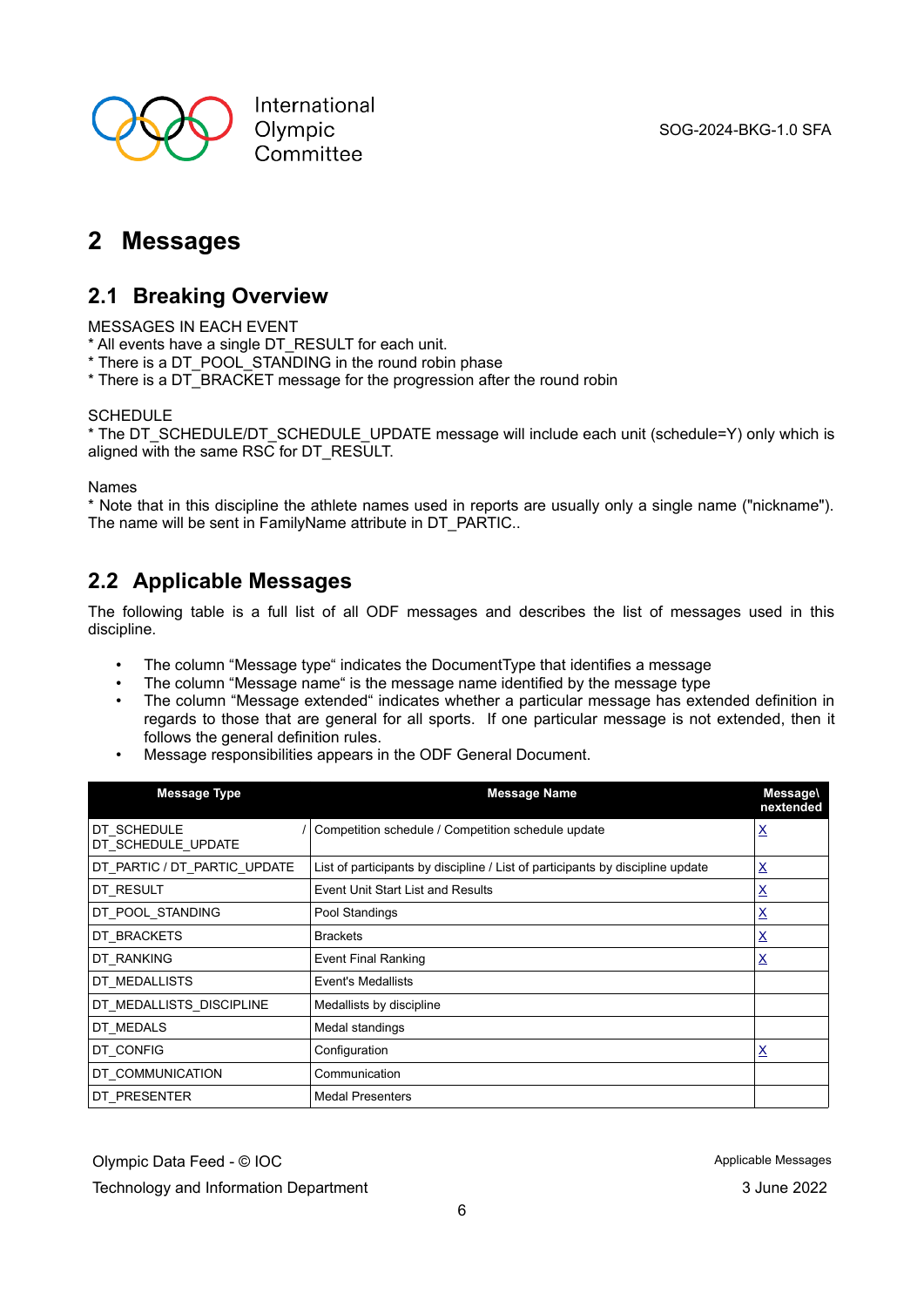

| DT LOCAL ON  | Discipline/venue start transmission |  |
|--------------|-------------------------------------|--|
| DT_LOCAL_OFF | Discipline/venue stop transmission  |  |
| DT_KA        | Keep Alive                          |  |
| DT ALERT     | Alert                               |  |
| DT BCK       | <b>Background Document</b>          |  |
| DT BIO PAR   | Participant Biography               |  |
| DT NEWS      | News Document                       |  |
| DT_PIC       | <b>Pictures</b>                     |  |
| DT PDF       | PDF Message                         |  |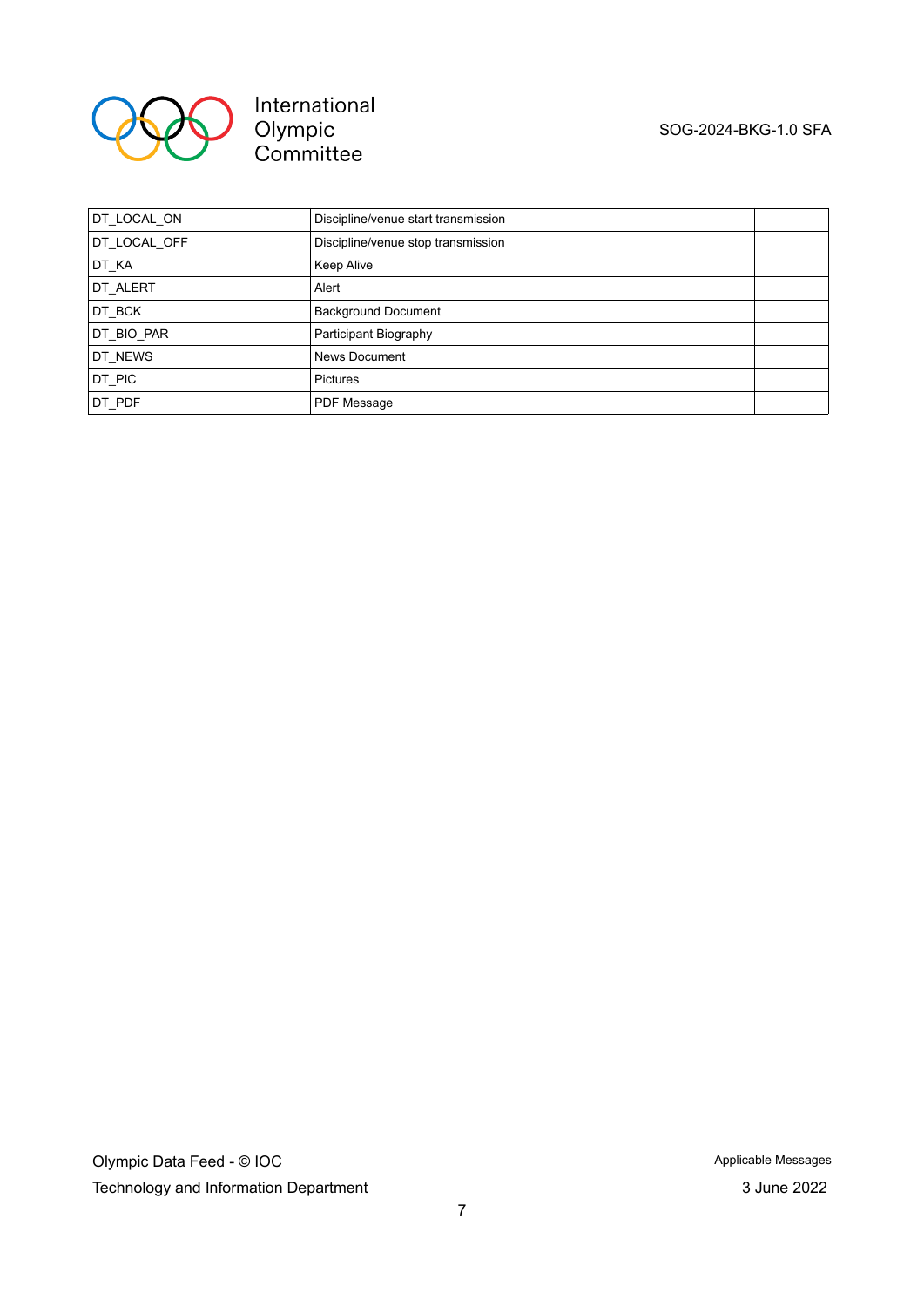



## <span id="page-7-2"></span>**2.3 Messages**

#### <span id="page-7-1"></span>**2.3.1 Competition schedule / Competition schedule update**

#### <span id="page-7-0"></span>**2.3.1.1 Description**

The Competition schedule is a bulk message provided for one discipline. As a general rule, it contains the complete schedule information for all event units needed to run a competition and excludes event units for activities such as unofficial training and press conferences.

This message contains the competition timetable for a complete discipline as well as status for each competition unit and is updated from OVR via the schedule update message.

All event units in codes which have the 'schedule' flag set to 'Y' or 'S' are included in schedule messages regardless of status (those without status must be sent as UNSCHEDULED if the schedule flag is 'Y' or 'S').

The arrival of the competition schedule message resets all the previous schedule information for one discipline.

The StartList component of the message is only included in the case that the Unit Type is one of HATH, HCOUP or HTEAM and at least one of the competitors are known.

The Composition component (i.e. listing athletes) is only included in the case that the Unit Type is one of HATH or HCOUP.

For reference the applicable unit types (from common codes) are:

HATH Individual Head to Head units (e.g. ARC, BDM, TEN, SBD etc) HCOUP Pairs/Couples Head to Head units (e.g. BDM, TEN etc) HTEAM Teams Head to Head units (e.g. BKB, VBV, HBL, CUR, IHO etc)

Managing when start times are not known.

In some disciplines the start time of each unit is not known and the unit are managed by order rather than time.

In these disciplines only the time of the first unit (or first unit per location) is known and distributed. In this case all units should be sent with the same start time and those following units flagged as HideStartDate (and finish). To be able to correctly order these units then the Order attribute is used (and must be sent from the venue).

To ensure there are no incorrectly ordered units then the start time must not be updated to the actual start time (there is an actual start time field to cater for this). For example:

|            | Start Time Display     |          | Unit | HideStartDate Location Order |           |           |  |
|------------|------------------------|----------|------|------------------------------|-----------|-----------|--|
| in message |                        |          |      |                              |           |           |  |
| 12:00      | 12:00                  | Unit 1 N |      |                              | Court 2 1 |           |  |
| 12:00      | Match 2 Court 2 Unit 2 |          |      |                              |           | Court 2 2 |  |

Olympic Data Feed - © IOC COMPETITION Competition schedule / Competition schedule update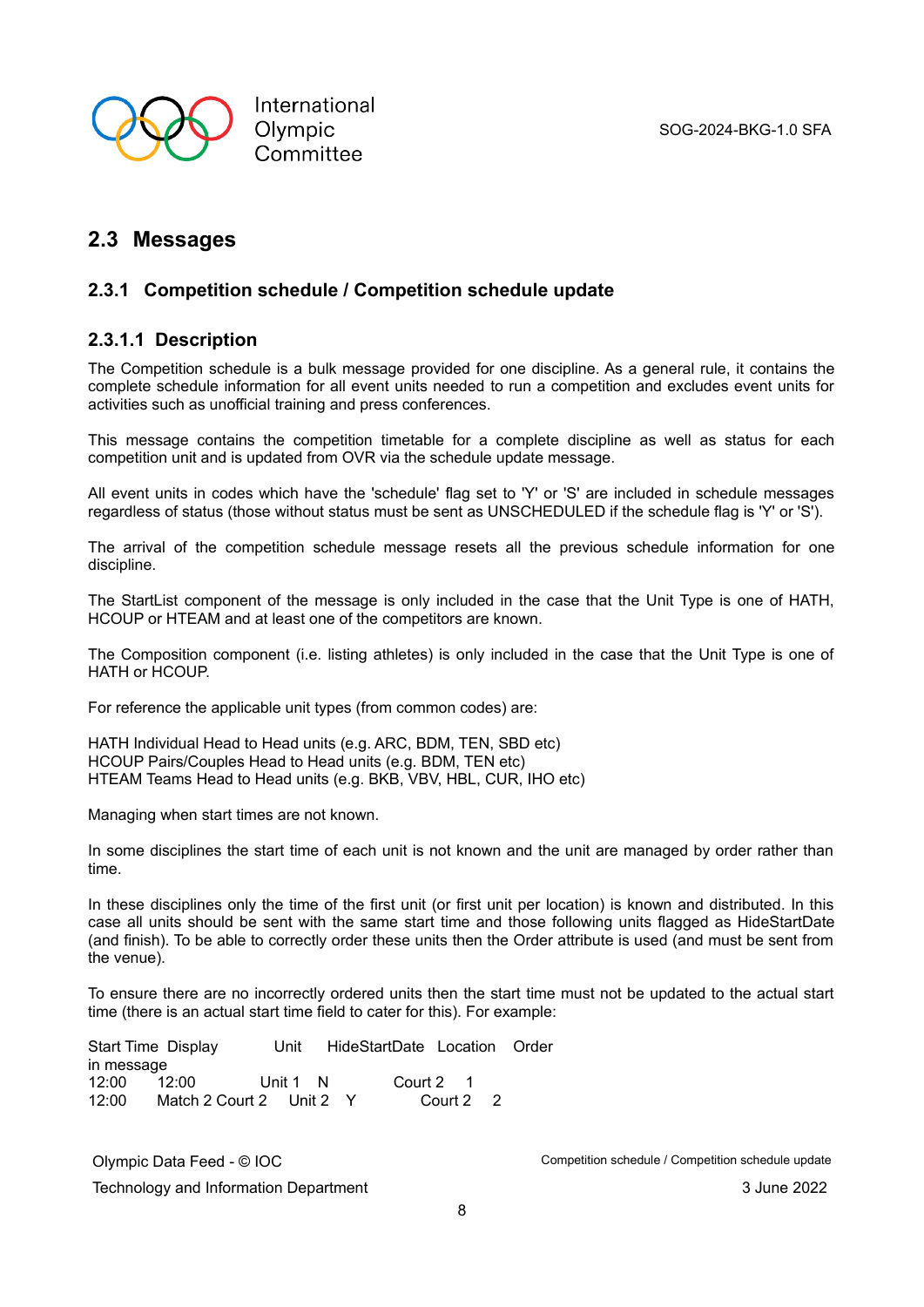

| 12:00 | Match 3 Court 2 Unit 3  |  | Court 2 3         |  |
|-------|-------------------------|--|-------------------|--|
| 16:30 | Not before 16:30 Unit 4 |  | Court $2 \quad 4$ |  |

If the discipline requires some text describing the order then StartText is used. Typical uses include "Not before 17:00" or "SUN 29 - 2nd match on CC" or "Follows".

Advice for end users - how to sort event units and use DT\_SCHEDULE:

- When displaying the schedule users must use the following sort order to display as intended:

1. By day (or filter by day)

2. By location if applicable (in a small number of sports, when EventOrder = LOC in Discipline codes)

3. By Time (regardless if HideStartDate="Y")

4. By Order

- The Order is sent for all units where HideStartDate="Y" or if special ordering is required else not sent. Start with 1 each new session each day

- End users should display StartText if HideStartDate="Y"

If a StartText value of "Not before hh:mm" is used then it is expected that the StartDate sent is the same hh:mm.

Competition schedule update:

Competition schedule update is an update message. It is not a complete schedule information message, but only the schedule data being modified.

The arrival of this message updates the previous schedule information for one particular event unit(s) or sessions(s), but does not notify any other change for the rest of the event units/sessions except for those contained in the message.

The key of the information updated is Unit @Code. Therefore, any new unit, deleted unit or updated unit will be identified by all this attribute.

It has to be understood that if one DT\_SCHEDULE message arrives, then all previous DT\_SCHEDULE\_UPDATE messages should be discarded.

When message is sent from Competition Schedule application in advance of the Games the element ExtendedInfos/EntendedInfo will contain following information:

- Type=CS, Code=VERSION, the attribute Value will indicate the version details from the competition schedule application

- Type=CS, Code=STATUS the attribute Value will indicate the status details from the competition schedule application

#### <span id="page-8-0"></span>**2.3.1.2 Header Values**

The following table describes the message header attributes.

| <b>Attribute</b>       | Value                             | Comment                                                       |
|------------------------|-----------------------------------|---------------------------------------------------------------|
| <b>CompetitionCode</b> | CC @Competition                   | Unique ID for competition                                     |
| DocumentCode           | CC @Discipline                    | Full RSC at the discipline level                              |
| DocumentType           | DT SCHEDULE<br>DT SCHEDULE UPDATE | Competition schedule bulk / update                            |
| Version                | 1V                                | Version number associated to the message's content. Ascending |

Technology and Information Department 3 June 2022

Olympic Data Feed - © IOC COMPETED SCOMPETION SCHEDULE Competition schedule / Competition schedule update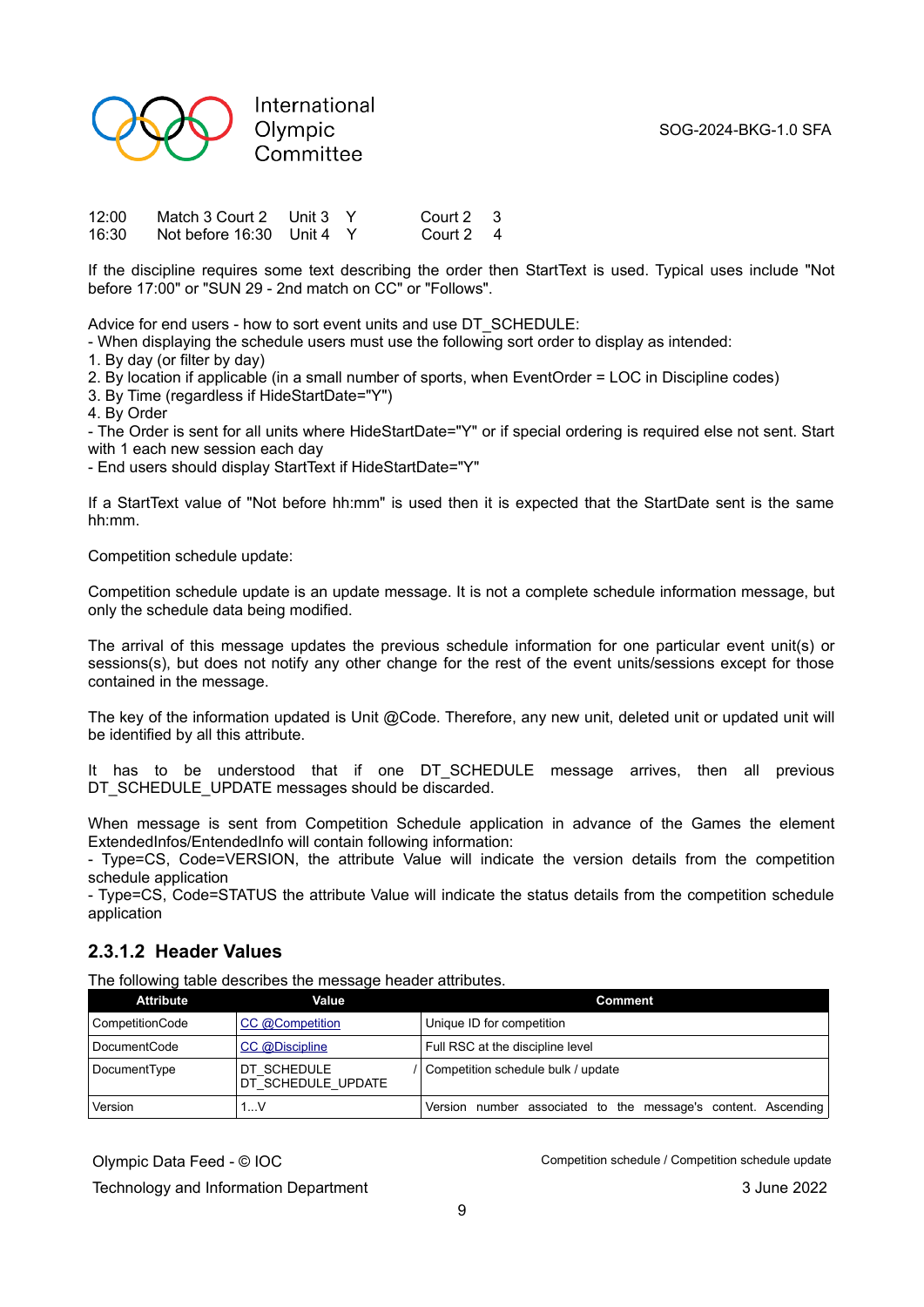

|             |                                | number                                                                                                                                                                          |
|-------------|--------------------------------|---------------------------------------------------------------------------------------------------------------------------------------------------------------------------------|
| FeedFlag    | "P" - Production<br>"T" - Test | Test message or production message.                                                                                                                                             |
| Date        | Date                           | Date when the message is generated, expressed in the local time zone  <br>where the message was produced.                                                                       |
| Time        | Time                           | Time up to milliseconds when the message is generated, expressed in<br>the local time zone where the message was produced.                                                      |
| LogicalDate | Date                           | Logical Date of events. This is the same as the physical day except<br>when the unit or message transmission extends after midnight.<br>See full explanation in ODF Foundation. |
| Source      | SC @Source                     | Code indicating the system which generated the message.                                                                                                                         |

#### <span id="page-9-1"></span>**2.3.1.3 Trigger and Frequency**

The competition schedule will be sent as a bulk message (DocumentType="DT\_SCHEDULE") when available before the Games and then sent multiple times until a date to be confirmed after which only update messages will be sent (DocumentType="DT\_SCHEDULE\_UPDATE") by OVR. There is no automatic triggering and this (DT\_SCHEDULE) message must not be sent after the transfer of control to OVR.

The competition schedule update message should be triggered at any time there has been a competition schedule modification for any previously sent competition schedule bulk message or update message including the addition of start list details (H2H).

The start list details for H2H units should be sent immediately when officially known, which should be as soon as possible after the preceding unit changes to official.

If any text descriptions change in a message (as opposed to the code) then this message is not resent to correct previous messages however the new data is to be used in future messages.

#### <span id="page-9-0"></span>**2.3.1.4 Message Structure**

The following table defines the structure of the message.

| Level 1           | ∼<br>Level 2  | Level 3               | Level 4 | <u>ັ</u><br>Level 5 | Level 6 | Level 7 | Level 8 | Level 9 |
|-------------------|---------------|-----------------------|---------|---------------------|---------|---------|---------|---------|
| Competition (0,1) |               |                       |         |                     |         |         |         |         |
|                   | Gen           |                       |         |                     |         |         |         |         |
|                   | Sport         |                       |         |                     |         |         |         |         |
|                   | Codes         |                       |         |                     |         |         |         |         |
|                   | Session (0,N) |                       |         |                     |         |         |         |         |
|                   |               | SessionCode           |         |                     |         |         |         |         |
|                   |               | StartDate             |         |                     |         |         |         |         |
|                   |               | EndDate               |         |                     |         |         |         |         |
|                   |               | Leadin                |         |                     |         |         |         |         |
|                   |               | Venue                 |         |                     |         |         |         |         |
|                   |               | VenueName             |         |                     |         |         |         |         |
|                   |               | ModificationIndicator |         |                     |         |         |         |         |
|                   |               | SessionStatus         |         |                     |         |         |         |         |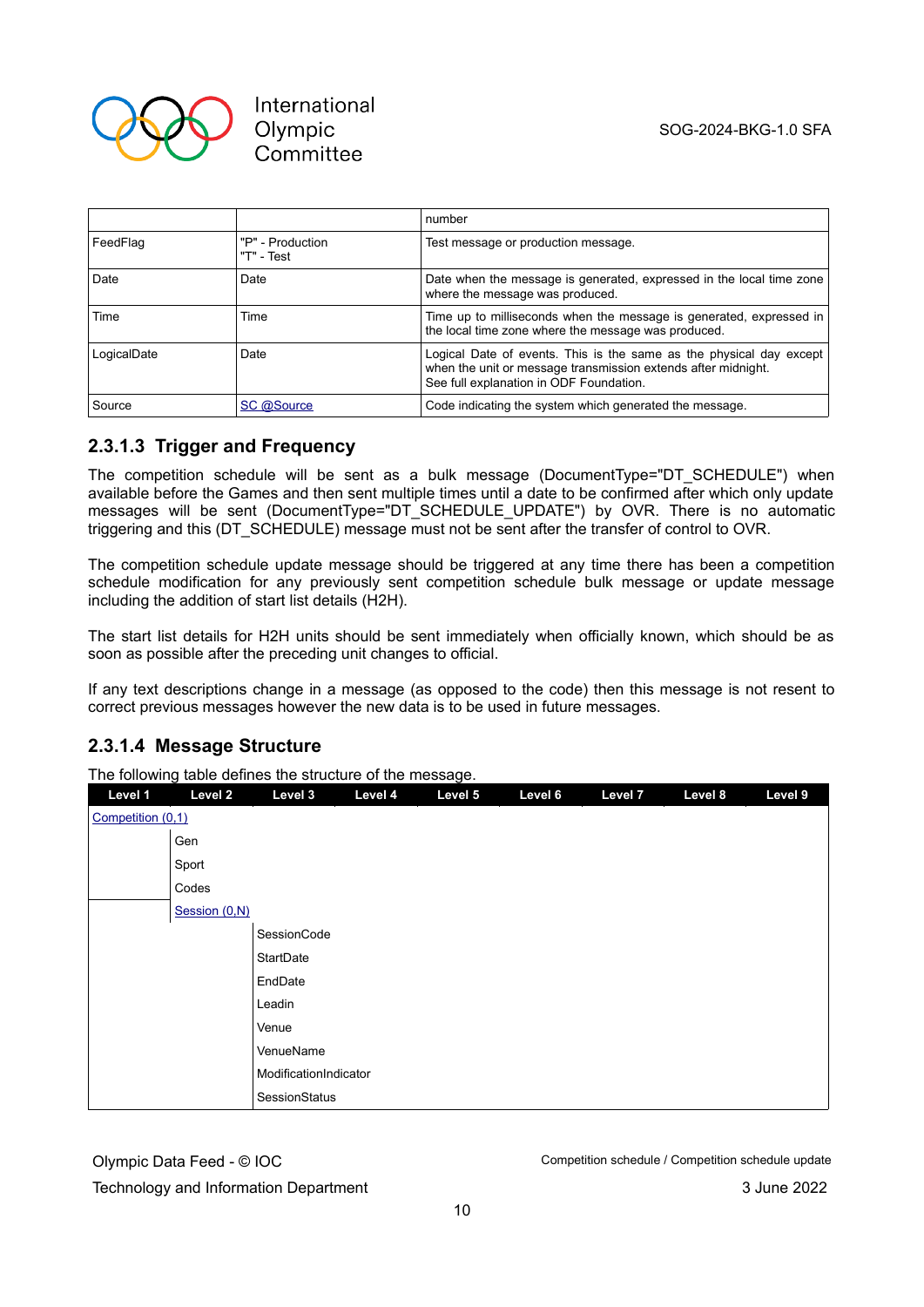



Olympic Data Feed - © IOC COM Competition schedule / Competition schedule update Technology and Information Department 3 June 2022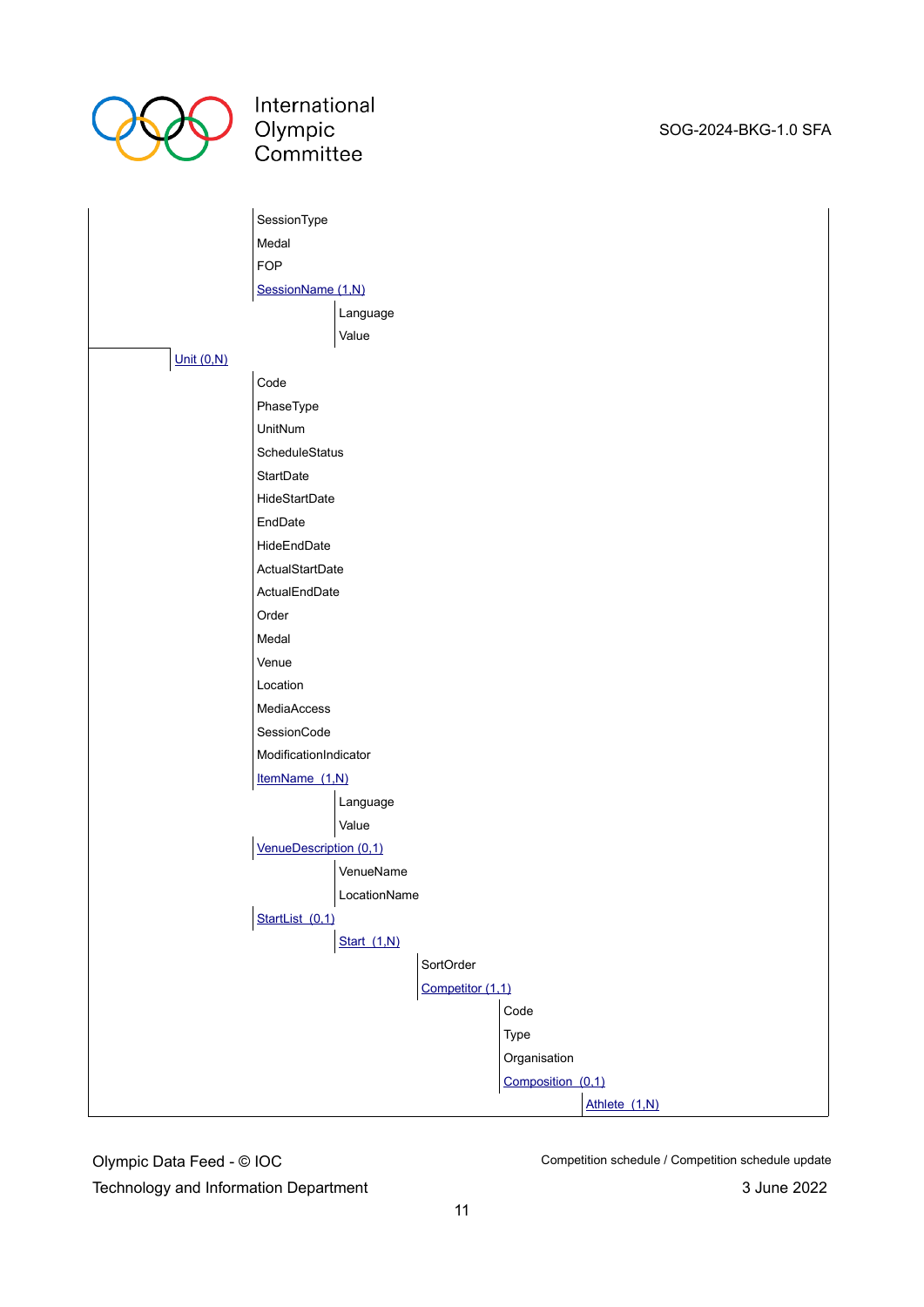

| Code              |                  |
|-------------------|------------------|
| Order             |                  |
| Description (1,1) |                  |
|                   | GivenName        |
|                   | FamilyName       |
|                   | Gender           |
|                   | Organisation     |
|                   | <b>BirthDate</b> |
|                   | IEId             |

## <span id="page-11-0"></span>**2.3.1.5 Message Values**

<span id="page-11-2"></span>

| <b>Element: Competition (0,1)</b> |     |       |                                                                     |  |  |
|-----------------------------------|-----|-------|---------------------------------------------------------------------|--|--|
| Attribute                         | M/O | Value | <b>Description</b>                                                  |  |  |
| Gen                               |     | S(20) | Version of the General Data Dictionary applicable to the<br>message |  |  |
| Sport                             |     | S(20) | Version of the Sport Data Dictionary applicable to the message      |  |  |
| Codes                             | O   | S(20) | Version of the Codes applicable to the message                      |  |  |

<span id="page-11-1"></span>

| Element: Competition /Session (0,N) |          |                       |                                                                                                                                                                                                                                             |  |  |
|-------------------------------------|----------|-----------------------|---------------------------------------------------------------------------------------------------------------------------------------------------------------------------------------------------------------------------------------------|--|--|
| <b>Attribute</b>                    | M/O      | Value                 | <b>Description</b>                                                                                                                                                                                                                          |  |  |
| SessionCode                         | м        | S(10)                 | Code of the sports competition session which contains this<br>event unit. Usually in the format DDD00. DDD is the discipline<br>and 00 is the session number within the discipline. For<br>example ARC02 for the second session in Archery. |  |  |
| StartDate                           | М        | <b>DateTime</b>       | Start date.<br>Example: 2006-02-26T10:00:00+01:00                                                                                                                                                                                           |  |  |
| EndDate                             | м        | <b>DateTime</b>       | End date.<br>Example: 2006-02-26T10:00:00+01:00                                                                                                                                                                                             |  |  |
| Leadin                              | O        | m:ss                  | Amount of time from session start to first scheduled unit.                                                                                                                                                                                  |  |  |
| Venue                               | м        | CC @VenueCode         | Venue where the session takes place                                                                                                                                                                                                         |  |  |
| VenueName                           | м        | S(25)                 | Venue ENG Description (not code) from Common Codes                                                                                                                                                                                          |  |  |
| ModificationIndicator               | $\Omega$ | S(1)                  | Attribute is mandatory in the<br>DT SCHEDULE UPDATE<br>message.<br>$N = New$ or $U = Update$ .                                                                                                                                              |  |  |
| SessionStatus                       | O        | CC @ScheduleStatus    | Only use CANCELLED if applicable. All other sessions are<br>assumed to be scheduled. There is no change to running or<br>finished.                                                                                                          |  |  |
| SessionType                         | O        | CC @SessionType       | Session type of the Session.                                                                                                                                                                                                                |  |  |
| Medal                               | O        | <b>Numeric</b><br>#() | Send the number of gold medals planned to be determined in<br>this session. [this is a calculation based on the units assigned<br>to the session].                                                                                          |  |  |
| <b>FOP</b>                          | O        | <b>Numeric</b><br>#() | The number of fields of play planned to be used in this<br>session.                                                                                                                                                                         |  |  |

Technology and Information Department 3 June 2022

Olympic Data Feed - © IOC COMPETITION Competition schedule / Competition schedule update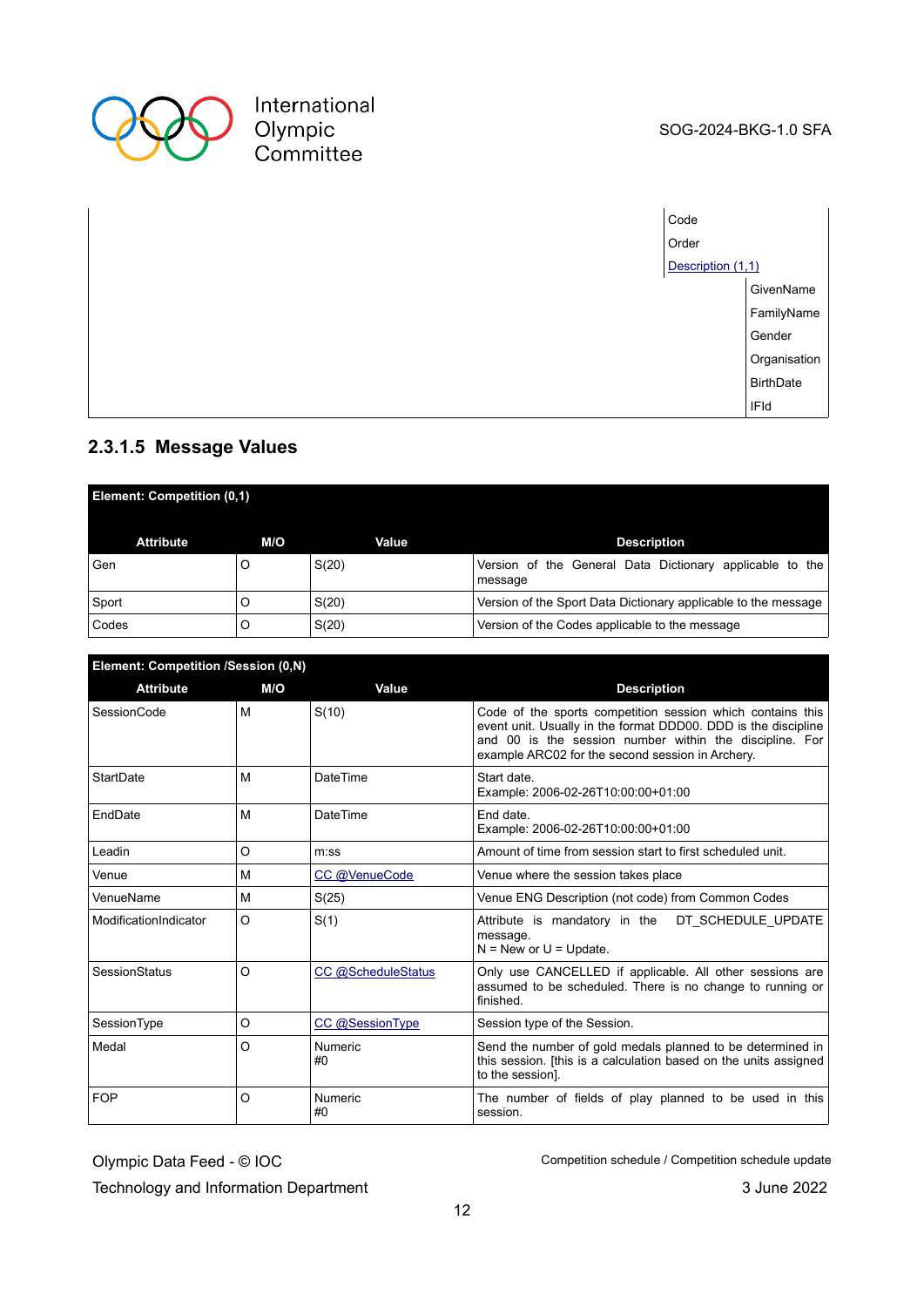

#### SOG-2024-BKG-1.0 SFA

|  | This data is only included in the message in the pre-Games<br>period before the schedule is known.<br>I Do not include in data to or from OVR during the Games<br>' period. |
|--|-----------------------------------------------------------------------------------------------------------------------------------------------------------------------------|
|--|-----------------------------------------------------------------------------------------------------------------------------------------------------------------------------|

<span id="page-12-1"></span>

| <b>Element: Competition /Session /SessionName (1,N)</b> |     |              |                                        |  |  |
|---------------------------------------------------------|-----|--------------|----------------------------------------|--|--|
| <b>Attribute</b>                                        | M/O | Value        | Description                            |  |  |
| Language                                                | M   | CC @Language | Language of the Session Description    |  |  |
| Value                                                   | M   | S(40)        | Name of the sports competition session |  |  |

<span id="page-12-0"></span>

| Element: Competition /Unit (0,N) |     |                    |                                                                                                                                                                                                                                                                                                                                                                                                                                                                                                                                                                                                                                                                                                           |
|----------------------------------|-----|--------------------|-----------------------------------------------------------------------------------------------------------------------------------------------------------------------------------------------------------------------------------------------------------------------------------------------------------------------------------------------------------------------------------------------------------------------------------------------------------------------------------------------------------------------------------------------------------------------------------------------------------------------------------------------------------------------------------------------------------|
| <b>Attribute</b>                 | M/O | Value              | <b>Description</b>                                                                                                                                                                                                                                                                                                                                                                                                                                                                                                                                                                                                                                                                                        |
| Code                             | М   | CC @Unit           | Full RSC for the unit                                                                                                                                                                                                                                                                                                                                                                                                                                                                                                                                                                                                                                                                                     |
| PhaseType                        | M   | CC @PhaseType      | Phase type for the unit                                                                                                                                                                                                                                                                                                                                                                                                                                                                                                                                                                                                                                                                                   |
| UnitNum                          | O   | S(15)              | Battle number                                                                                                                                                                                                                                                                                                                                                                                                                                                                                                                                                                                                                                                                                             |
| ScheduleStatus                   | M   | CC @ScheduleStatus | <b>Unit Status</b>                                                                                                                                                                                                                                                                                                                                                                                                                                                                                                                                                                                                                                                                                        |
| StartDate                        | O   | DateTime           | Start date. This attribute may not be sent when the<br>@ScheduleStatus is UNSCHEDULED. For other statuses the<br>StartDate is expected otherwise ordering in display may be<br>incorrect (including CANCELLED and POSTPONED.<br>This is the scheduled Start date and time and will not be<br>updated when an event unit starts, that is, do not change to<br>actual (updated only with RESCHEDULED status)<br>Where HideStartDate="Y" then this should be filled with the<br>session start time or the start time of a group of units for all<br>similar units and Order used for sorting. This method is not<br>used in team sports where HideStartDate="Y" is only used<br>temporarily to remove times. |
|                                  |     |                    | Example: 2006-02-26T10:00:00+01:00<br>Do not update with actual start time (see ActualStartDate)                                                                                                                                                                                                                                                                                                                                                                                                                                                                                                                                                                                                          |
| HideStartDate                    | O   | S(1)               | Send 'Y' if StartDate (scheduled start time) should not be<br>displayed. It may be an estimate or 'fake' time.<br>Do not send if StartDate (scheduled start time) is to be<br>displayed.<br>Start times of some units depend on the finalisation of previous<br>event units and therefore there is no fixed start time in these<br>cases this field is set to 'Y'.<br>When the flag is set to 'Y' then the time is used for sorting                                                                                                                                                                                                                                                                       |
|                                  |     |                    | purposes but should not be displayed.                                                                                                                                                                                                                                                                                                                                                                                                                                                                                                                                                                                                                                                                     |
| EndDate                          | O   | DateTime           | This is the scheduled end date and time and will not be<br>updated when an event unit ends, that is, do not change to<br>actual (updated only with RESCHEDULED status relative to<br>StartDate)<br>This attribute is not required when the @ScheduleStatus is<br>UNSCHEDULED or CANCELLED.                                                                                                                                                                                                                                                                                                                                                                                                                |
|                                  |     |                    | Example: 2006-02-26T10:00:00+01:00<br>Do not update with actual end time (see ActualEndDate)                                                                                                                                                                                                                                                                                                                                                                                                                                                                                                                                                                                                              |

Olympic Data Feed - © IOC COMPETITION Competition schedule / Competition schedule update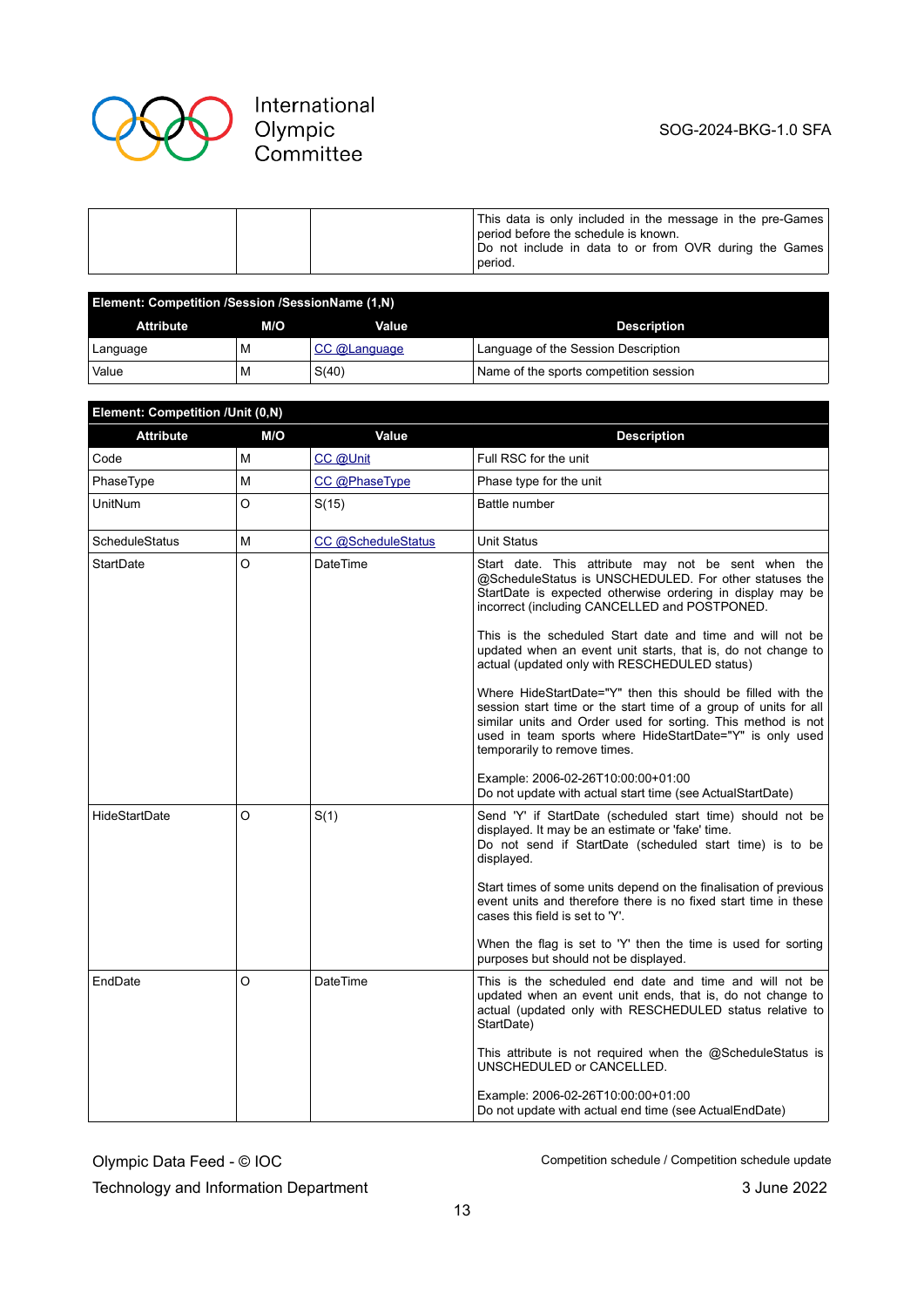

#### SOG-2024-BKG-1.0 SFA

| HideEndDate           | O | S(1)                   | Send 'Y' if EndDate scheduled end time is not to be displayed.                                                                                                                                                                                                                                                                                                                             |
|-----------------------|---|------------------------|--------------------------------------------------------------------------------------------------------------------------------------------------------------------------------------------------------------------------------------------------------------------------------------------------------------------------------------------------------------------------------------------|
|                       |   |                        | Some event units have a scheduled end time well bounded,<br>however, some event units in some circumstances have a<br>scheduled end time not quite variable (example, some press<br>conferences or tennis matches, etc.) in these cases this field is<br>set to 'Y' and should not be displayed.                                                                                           |
| ActualStartDate       | O | <b>DateTime</b>        | This attribute is expected once the event unit has started.<br>Example: 2006-02-26T10:03:22+01:00                                                                                                                                                                                                                                                                                          |
| <b>ActualEndDate</b>  | O | <b>DateTime</b>        | This attribute is expected once the event unit has finished.<br>Example: 2006-02-26T12:43:51+01:00                                                                                                                                                                                                                                                                                         |
| Order                 | O | <b>Numeric</b><br>###0 | Order of the units when displayed. This field is considered in<br>two situations:                                                                                                                                                                                                                                                                                                          |
|                       |   |                        | 1. If HideStartDate = 'Y' then send at least for all Units in an<br>affected session though it is suggested to be sent for all units<br>in a discipline where the concept is used in the discipline.                                                                                                                                                                                       |
|                       |   |                        | 2. If some units start at the same time and a particular order of<br>the units is expected.                                                                                                                                                                                                                                                                                                |
|                       |   |                        | It is generally recommended to start at 1 in each session each<br>day though may be ordered independently by location starting<br>at 1 for each location in each session (where the schedule is<br>ordered by location) or using other numbers to ensure the<br>order of two using starting at the same time are displayed in<br>the appropriate order.                                    |
| Medal                 | O | SC @UnitMedalType      | Indicator of medal awarded for this unit.                                                                                                                                                                                                                                                                                                                                                  |
| Venue                 | O | CC @VenueCode          | Venue where the unit takes place<br>Mandatory unless UNSCHEDULED.                                                                                                                                                                                                                                                                                                                          |
| Location              | O | CC @Location           | Location where the unit takes place.<br>Mandatory unless UNSCHEDULED.                                                                                                                                                                                                                                                                                                                      |
| MediaAccess           | O | S(6)                   | Only applicable for non-competition.<br>If unit is open to media send "OPE", if the unit is closed then<br>send "CLO".                                                                                                                                                                                                                                                                     |
| SessionCode           | O | S(10)                  | Code of the sports competition session which contains this<br>event unit. Usually in the format DDD00. DDD is the discipline<br>and 00 is the session number within the discipline. For<br>example ARC02 for the second session in Archery.<br>If a unit finishes in a different session (due to interruption) from<br>the starting one then the SessionCode remains the starting<br>code. |
| ModificationIndicator | O | N, U                   | DT_SCHEDULE_UPDATE<br>Attribute is mandatory in the<br>message only                                                                                                                                                                                                                                                                                                                        |
|                       |   |                        | N-New event unit<br>U-Update event unit<br>If ModificationIndicator='N', then include new event unit. It will<br>be rarely used as most added units were available in<br>"UNSCHEDULED" status.                                                                                                                                                                                             |
|                       |   |                        | If ModificationIndicator="U", then update the event unit.                                                                                                                                                                                                                                                                                                                                  |

<span id="page-13-0"></span>

| Element: Competition /Unit /ItemName (1,N) |     |              |                             |
|--------------------------------------------|-----|--------------|-----------------------------|
| <b>Attribute</b>                           | M/O | Value        | <b>Description</b>          |
| Language                                   | M   | CC @Language | Code Language of the @Value |

Olympic Data Feed - © IOC COMPETITION Competition schedule / Competition schedule update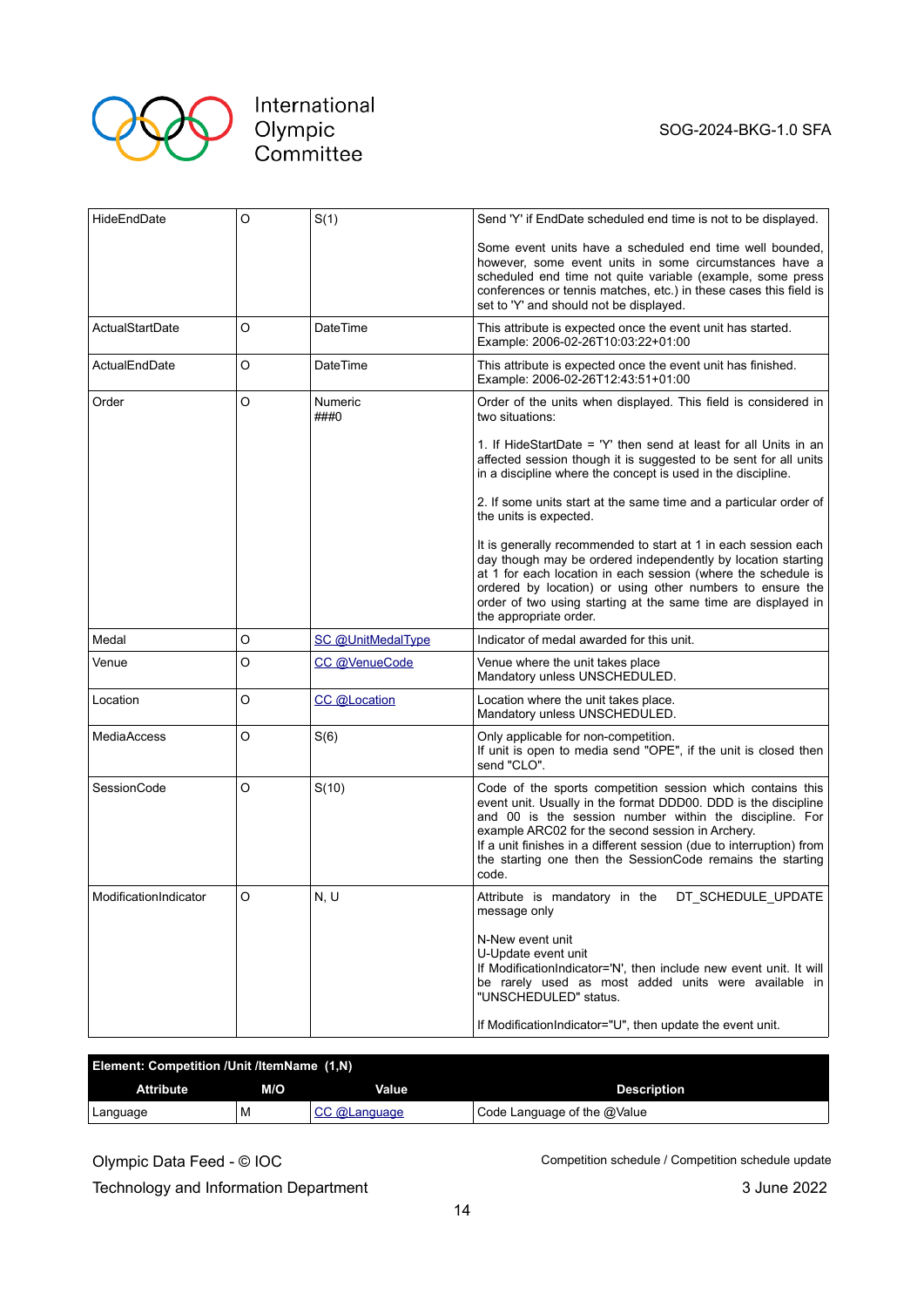

| Value | м | S(40) | Item Name / Unit Description.                                                                                                                                                                                                                        |  |  |  |
|-------|---|-------|------------------------------------------------------------------------------------------------------------------------------------------------------------------------------------------------------------------------------------------------------|--|--|--|
|       |   |       | For competition units show the short unit description from<br>common codes which matches the RSC. As in all messages<br>with a description.<br>Only the ENG description is expected.<br>For non-competition schedules (where the item description is |  |  |  |
|       |   |       | not in common codes) then add the description.                                                                                                                                                                                                       |  |  |  |

<span id="page-14-3"></span>

| <b>Element: Competition /Unit /VenueDescription (0.1)</b> |                                    |       |                                                       |  |  |
|-----------------------------------------------------------|------------------------------------|-------|-------------------------------------------------------|--|--|
| Mandatory when Unit/Venue is included                     |                                    |       |                                                       |  |  |
| <b>Attribute</b>                                          | M/O<br>Value<br><b>Description</b> |       |                                                       |  |  |
| VenueName                                                 | M                                  | S(25) | Venue ENG Description (not code) from Common Codes    |  |  |
| LocationName                                              | м                                  | S(30) | Location ENG Description (not code) from Common Codes |  |  |

#### <span id="page-14-2"></span>**Element: Competition /Unit /StartList /Start (1,N)**

**StartList information is only sent in the case that the Unit type is one of HATH, HCOUP or HTEAM and at least one of the competitors are known. (Sent as soon as known for applicable units)**

| Attribute | M/O | <b>Value</b> | <b>Description</b>                                                                                                             |
|-----------|-----|--------------|--------------------------------------------------------------------------------------------------------------------------------|
| SortOrder |     | Numeric      | Used to sort competitors in an event unit (for example, if there<br>is no StartOrder). It is mainly used for display purposes. |

<span id="page-14-1"></span>

| Element: Competition /Unit /StartList /Start /Competitor (1,1) |     |                                                          |                                                                                                                                                                                                                                                                                |  |  |  |
|----------------------------------------------------------------|-----|----------------------------------------------------------|--------------------------------------------------------------------------------------------------------------------------------------------------------------------------------------------------------------------------------------------------------------------------------|--|--|--|
| <b>Attribute</b>                                               | M/O | Value                                                    | <b>Description</b>                                                                                                                                                                                                                                                             |  |  |  |
| Code                                                           | м   | S(20)<br>with<br>no<br>zeroes<br>or SC @CompetitorPlace. | leading Competitor's ID or another indicator (SC $@$ CompetitorPlace)<br>which may include possible options of:<br>TBD in case that the competitor is unknown at this time but will<br>be available<br>NOCOMP is sent when there is no competitor (and will not<br>come later) |  |  |  |
| Type                                                           | м   | S(1)                                                     | A for athlete                                                                                                                                                                                                                                                                  |  |  |  |
| Organisation                                                   | O   | CC @Organisation                                         | Should be sent when known                                                                                                                                                                                                                                                      |  |  |  |

<span id="page-14-0"></span>

| Element: Competition /Unit /StartList /Start /Competitor /Composition /Athlete (1.N)                                                                                                     |  |  |  |  |  |  |  |  |
|------------------------------------------------------------------------------------------------------------------------------------------------------------------------------------------|--|--|--|--|--|--|--|--|
| Only send in the case that the Unit type is one of HATH (ARC, BDM, TEN etc) or HCOUP (BDM, TEN etc),<br>In case of the Competitor @Code='TBD' the Competitor element should not be sent. |  |  |  |  |  |  |  |  |

| <b>Attribute</b> | M/O | Value                         | <b>Description</b>          |
|------------------|-----|-------------------------------|-----------------------------|
| Code             | M   | S(20)<br>with<br>no<br>zeroes | leading   Athlete ID        |
| Order            | M   | Numeric                       | 1 for Competitor @Type="A". |

<span id="page-14-4"></span>

| Element: Competition /Unit /StartList /Start /Competitor /Composition /Athlete /Description (1,1) |     |                  |                                                           |  |  |  |
|---------------------------------------------------------------------------------------------------|-----|------------------|-----------------------------------------------------------|--|--|--|
| <b>Attribute</b>                                                                                  | M/O | Value            | <b>Description</b>                                        |  |  |  |
| GivenName                                                                                         |     | S(25)            | Given name in WNPA format (mixed case). Send if not null. |  |  |  |
| FamilyName                                                                                        | м   | S(25)            | Family name in WNPA format (mixed case)                   |  |  |  |
| Gender                                                                                            | м   | CC @PersonGender | Participant's gender                                      |  |  |  |

Technology and Information Department 3 June 2022

Olympic Data Feed - © IOC COMPUTE: Competition schedule / Competition schedule update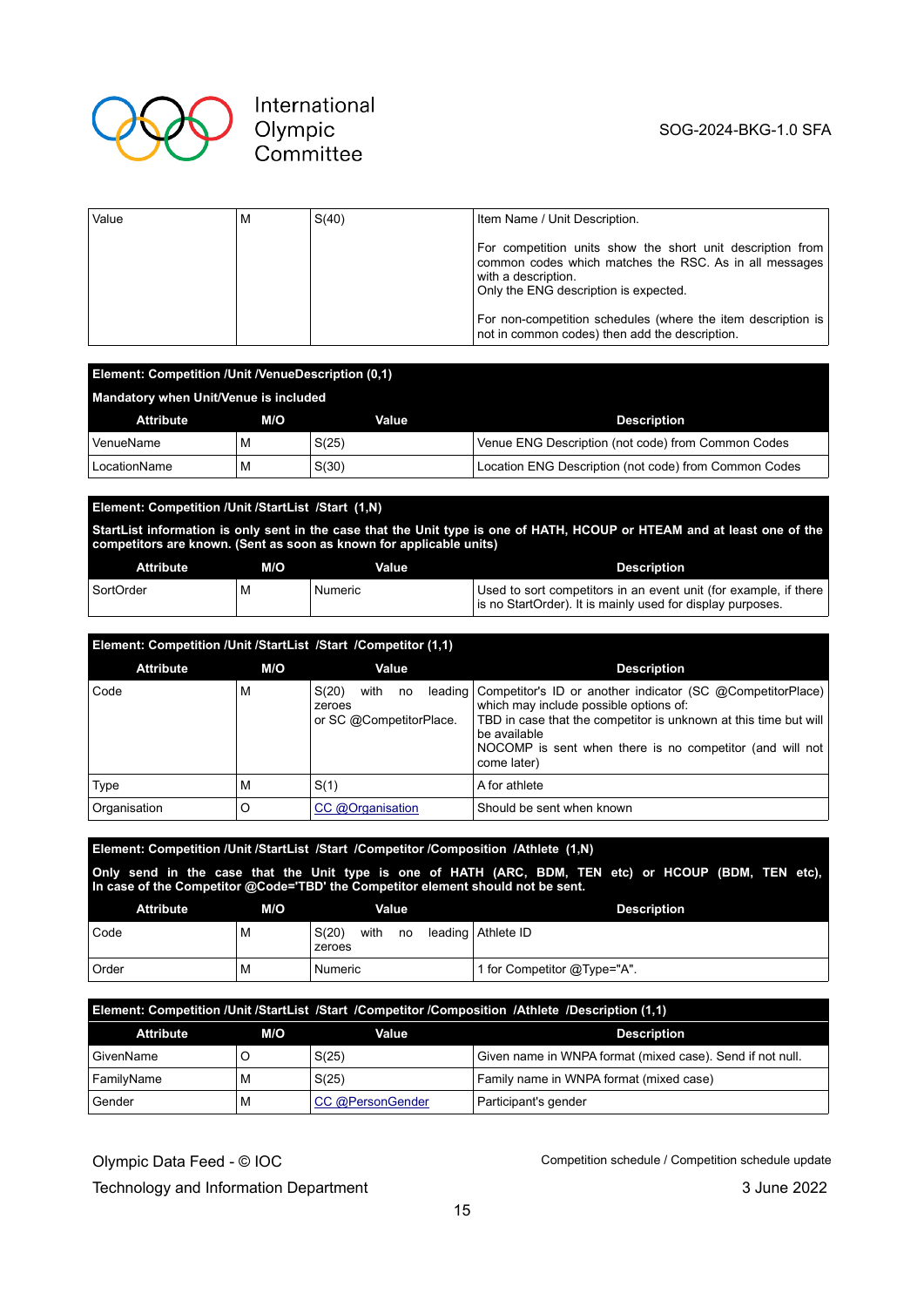

| Organisation     | М | CC @Organisation | Organisation ID                                                           |
|------------------|---|------------------|---------------------------------------------------------------------------|
| <b>BirthDate</b> |   | YYYY-MM-DD       | Date of birth.                                                            |
| IFId             |   | S(16)            | Athlete IF number, send if available, only for the current<br>discipline. |

## <span id="page-15-0"></span>**2.3.1.6 Message Sort**

Sort by Session @SessionCode.

The message is sorted by Unit@StartDate then by Unit@Order then Unit@Code.

In case of event unit with no Unit@StartDate defined (example, they are in an event unit status such as UNSCHEDULED), they will be listed at the end in Unit@Code order.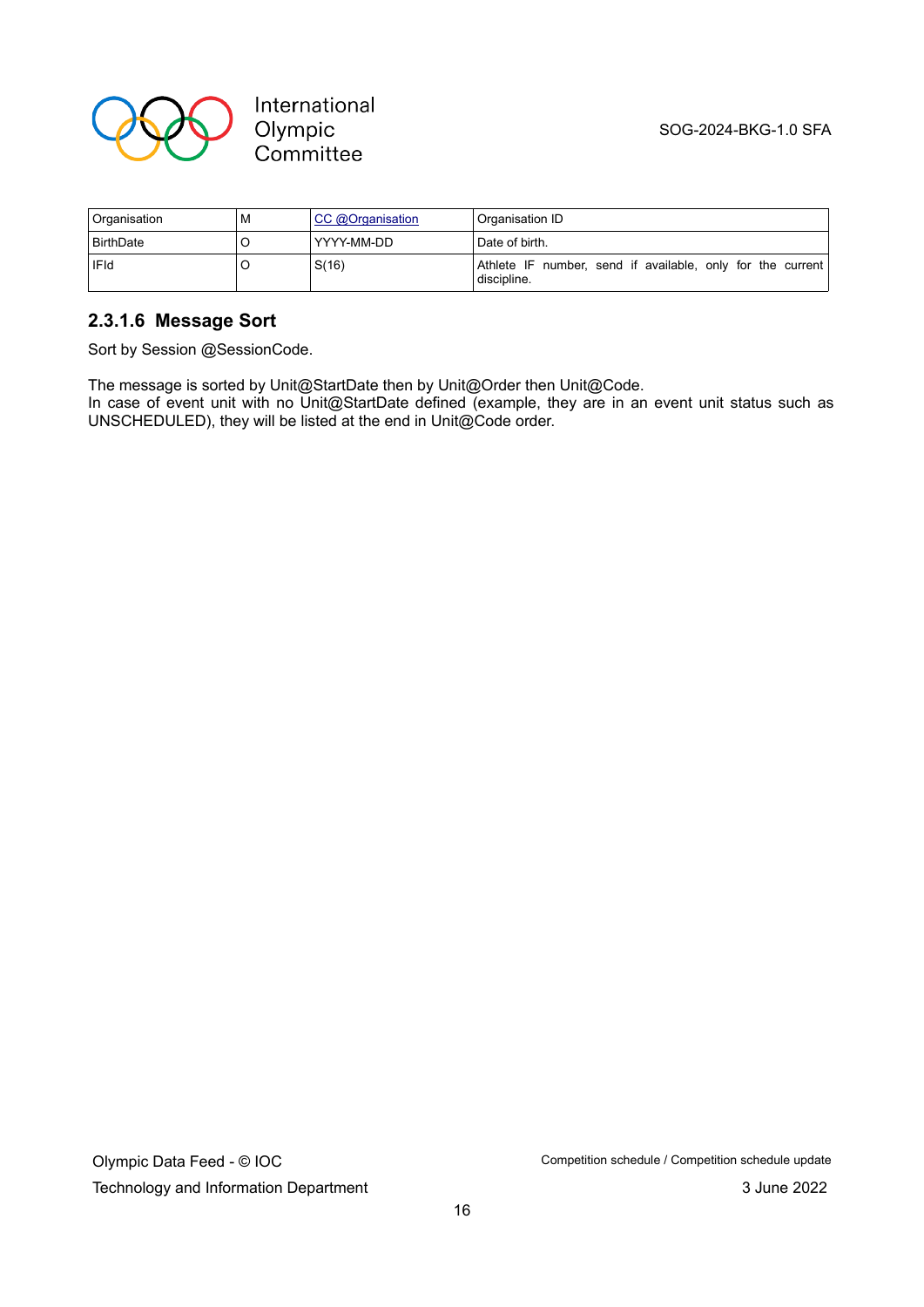



## <span id="page-16-2"></span>**2.3.2 List of participants by discipline / List of participants by discipline update**

#### <span id="page-16-1"></span>**2.3.2.1 Description**

A participant is considered to be any individual (type athlete, participating or not in the current games) or any official in one or several disciplines or a competitor being part of a team (team member).

Although the participant may participate in more than one event or more than one discipline, this message just contains the information for the discipline of the message, listing the information of all the events for that discipline.

This message includes historical athletes that do not participate in the current competition. Historical athletes will not be registered to any event.

It is important to note that all the sport messages that make references to athletes (event unit start list and results, phase results, medallists etc.) will always match the athlete ID with the athlete ID in this message. The historical athletes will be used to match historical athlete information as it appears in the records message when sending the previous record information and this previous record was an historical record not being broken in the current competition.

List of participants by discipline (DT\_PARTIC) is a bulk message, provided for each discipline. It is a complete participant information message for one particular discipline. The arrival of this message resets all the previous participants' information for one particular discipline. This message includes a list of current athletes, officials, coaches, guides, technical officials, reserves and historical athletes regardless of their status.

List of participants by discipline update (DT\_PARTIC\_UPDATE) is an update message. It is not a complete list of participants' information by discipline message, only the participant data being modified, i.e. if some data of one participant changes, the element Participant for it with all its children and attributes must be sent.

The key of the information updated consists of the following attribute: Participant @Code. Therefore, any new or updated Participant Discipline-Event will be identified by all these attributes.

#### <span id="page-16-0"></span>**2.3.2.2 Header Values**

The following table describes the message header attributes.

| <b>Attribute</b> | Value                          | <b>Comment</b>                                                                                                                                                                    |
|------------------|--------------------------------|-----------------------------------------------------------------------------------------------------------------------------------------------------------------------------------|
| CompetitionCode  | CC @Competition                | Unique ID for competition                                                                                                                                                         |
| DocumentCode     | CC @Discipline                 | Full RSC at the discipline level                                                                                                                                                  |
| DocumentType     | DT PARTIC<br>DT PARTIC UPDATE  | List of participants by discipline message                                                                                                                                        |
| DocumentSubtype  | S(20)                          | HISTORICAL if the message is from the historical results provider and<br>only includes historic athletes else the attribute is not included.<br>Never included in UPDATE message. |
| Version          | 1.5V                           | Version number associated to the message's content. Ascending<br>number                                                                                                           |
| FeedFlag         | "P" - Production<br>"T" - Test | Test message or production message.                                                                                                                                               |

Olympic Data Feed - © IOC List of participants by discipline / List of participants by discipline update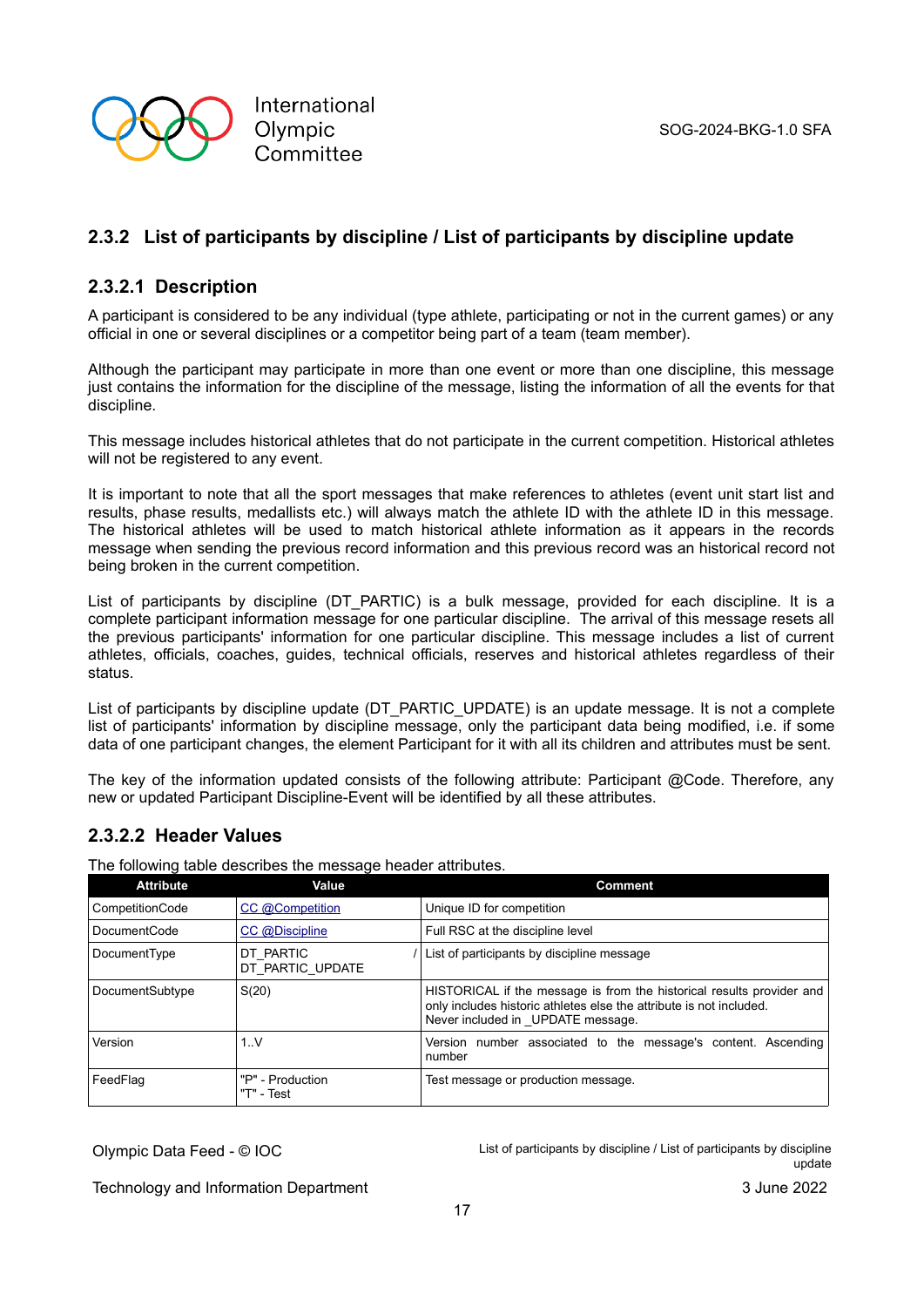

| Date        | Date       | Date when the message is generated, expressed in the local time zone<br>where the message was produced.                                                                         |
|-------------|------------|---------------------------------------------------------------------------------------------------------------------------------------------------------------------------------|
| Time        | Time       | Time up to milliseconds when the message is generated, expressed in<br>the local time zone where the message was produced.                                                      |
| LogicalDate | Date       | Logical Date of events. This is the same as the physical day except<br>when the unit or message transmission extends after midnight.<br>See full explanation in ODF Foundation. |
| Source      | SC @Source | Code indicating the system which generated the message.                                                                                                                         |

#### <span id="page-17-1"></span>**2.3.2.3 Trigger and Frequency**

The DT\_PARTIC message is sent as a bulk message prior to the Games. It is sent several times up to the date of transfer of control to OVR after which only DT\_PARTIC\_UPDATE messages are sent.

The DT\_PARTIC\_UPDATE message is triggered when there is a modification in the data for any individual after the transfer of control to OVR.

#### <span id="page-17-0"></span>**2.3.2.4 Message Structure**

The following table defines the structure of the message.

| Level 1           | Level 2           | Level 3            | Level 4 | Level 5 | Level 6 |
|-------------------|-------------------|--------------------|---------|---------|---------|
| Competition (0,1) |                   |                    |         |         |         |
|                   | Gen               |                    |         |         |         |
|                   | Sport             |                    |         |         |         |
|                   | Codes             |                    |         |         |         |
|                   | Participant (1,N) |                    |         |         |         |
|                   |                   | Code               |         |         |         |
|                   |                   | Parent             |         |         |         |
|                   |                   | <b>Status</b>      |         |         |         |
|                   |                   | GivenName          |         |         |         |
|                   |                   | FamilyName         |         |         |         |
|                   |                   | PassportGivenName  |         |         |         |
|                   |                   | PassportFamilyName |         |         |         |
|                   |                   | PrintName          |         |         |         |
|                   |                   | PrintlnitialName   |         |         |         |
|                   |                   | TVName             |         |         |         |
|                   |                   | TVInitialName      |         |         |         |
|                   |                   | TVFamilyName       |         |         |         |
|                   |                   | Gender             |         |         |         |
|                   |                   | Organisation       |         |         |         |
|                   |                   | <b>BirthDate</b>   |         |         |         |
|                   |                   | PlaceofBirth       |         |         |         |
|                   |                   | CountryofBirth     |         |         |         |

Olympic Data Feed - © IOC **List of participants by discipline** / List of participants by discipline update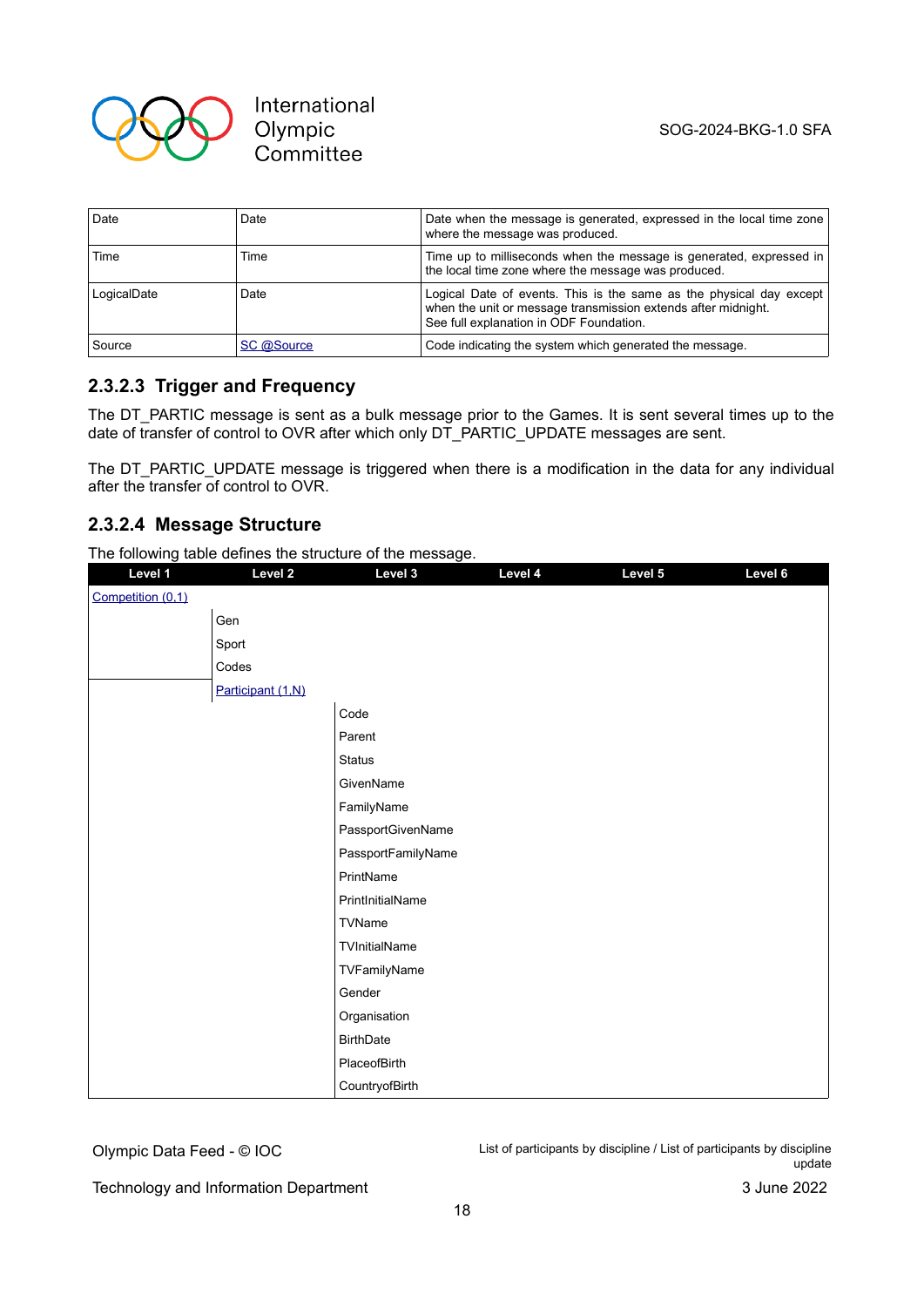

| PlaceofResidence      |                       |                  |       |
|-----------------------|-----------------------|------------------|-------|
| CountryofResidence    |                       |                  |       |
| Nationality           |                       |                  |       |
| MainFunctionId        |                       |                  |       |
| Current               |                       |                  |       |
| OlympicSolidarity     |                       |                  |       |
| ModificationIndicator |                       |                  |       |
| Discipline (1,1)      |                       |                  |       |
|                       | Code                  |                  |       |
|                       | <b>IFId</b>           |                  |       |
|                       | RegisteredEvent (0,N) |                  |       |
|                       |                       | Event            |       |
|                       |                       | EventEntry (0,N) |       |
|                       |                       |                  | Type  |
|                       |                       |                  | Code  |
|                       |                       |                  | Pos   |
|                       |                       |                  | Value |

## <span id="page-18-0"></span>**2.3.2.5 Message Values**

<span id="page-18-2"></span>

| <b>Element: Competition (0.1)</b> |     |       |                                                                     |  |  |  |  |
|-----------------------------------|-----|-------|---------------------------------------------------------------------|--|--|--|--|
| <b>Attribute</b>                  | M/O | Value | <b>Description</b>                                                  |  |  |  |  |
| Gen                               |     | S(20) | Version of the General Data Dictionary applicable to the<br>message |  |  |  |  |
| Sport                             |     | S(20) | Version of the Sport Data Dictionary applicable to the message      |  |  |  |  |
| Codes                             |     | S(20) | Version of the Codes applicable to the message                      |  |  |  |  |

<span id="page-18-1"></span>

| <b>Element: Competition /Participant (1,N)</b> |     |                 |       |    |  |                                                                                                                                                                                                                                                                                                                                                                                                                                                                                                                                                                                                                                                                                                          |  |  |
|------------------------------------------------|-----|-----------------|-------|----|--|----------------------------------------------------------------------------------------------------------------------------------------------------------------------------------------------------------------------------------------------------------------------------------------------------------------------------------------------------------------------------------------------------------------------------------------------------------------------------------------------------------------------------------------------------------------------------------------------------------------------------------------------------------------------------------------------------------|--|--|
| <b>Attribute</b>                               | M/O |                 | Value |    |  | <b>Description</b>                                                                                                                                                                                                                                                                                                                                                                                                                                                                                                                                                                                                                                                                                       |  |  |
| Code                                           | м   | S(20)<br>zeroes | with  | no |  | leading   Participant's ID.<br>It identifies an athlete or an official and the holding participant's<br>valid information for one particular period of time.<br>It is used to link other messages to the participant's<br>information.<br>Participant's information (example @Organisation) will not be<br>the latest for the athlete/official, unless the $@$ Code attribute is<br>the same as the @Parent attribute. However, this information<br>could be the one being valid in the particular moment of a start<br>list, event unit results, etc.<br>When the participant is an historical one, then this ID will start<br>with "A" when it is an Athlete, "C" when Coach and "O" when<br>Official. |  |  |

Olympic Data Feed - © IOC List of participants by discipline / List of participants by discipline update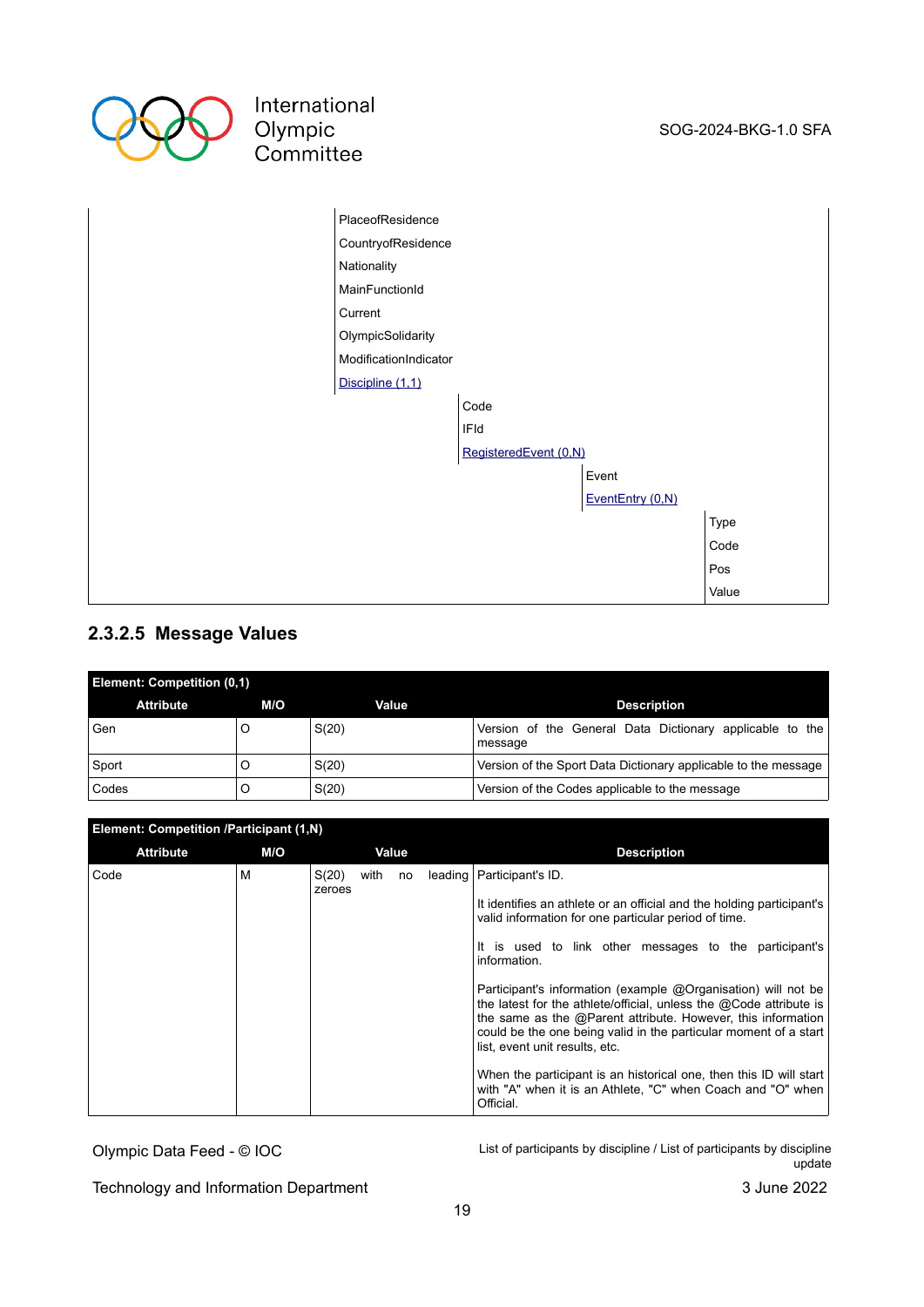

| Parent             | М | S(20)<br>with<br>no<br>zeroes | leading   Participant's parent ID, which is used to link to the latest valid<br>information for one participant. @Parent attribute should be<br>linked to the latest participant's information, by retrieving that<br>Athlete/Official whose @Code attribute is the same as<br>@Parent.<br>The participant containing @Code attribute being the same as<br>the @Parent attribute will be the one with the latest information<br>for the participant.<br>The @Parent attribute will only be different from @Code in the<br>case that critical personal information has changed from<br>previous competitions. The typical examples are Organisation<br>(for change of country) or Name (particularly for women<br>changing their name at marriage). Further to be clear, @Parent<br>and @Code can only be different if Current = "false". |
|--------------------|---|-------------------------------|------------------------------------------------------------------------------------------------------------------------------------------------------------------------------------------------------------------------------------------------------------------------------------------------------------------------------------------------------------------------------------------------------------------------------------------------------------------------------------------------------------------------------------------------------------------------------------------------------------------------------------------------------------------------------------------------------------------------------------------------------------------------------------------------------------------------------------------|
| Status             | O | CC @ParticStatus              | Participant's accreditation status this attribute is Mandatory in<br>the case of @Current="true" and it is optional in the case that<br>@Current="false".<br>To delete a participant, a specific value of the Status attribute                                                                                                                                                                                                                                                                                                                                                                                                                                                                                                                                                                                                           |
|                    |   |                               | is used.                                                                                                                                                                                                                                                                                                                                                                                                                                                                                                                                                                                                                                                                                                                                                                                                                                 |
| GivenName          | O | S(25)                         | Given name in WNPA format (mixed case)                                                                                                                                                                                                                                                                                                                                                                                                                                                                                                                                                                                                                                                                                                                                                                                                   |
| FamilyName         | М | S(25)                         | Family name in WNPA format (mixed case)                                                                                                                                                                                                                                                                                                                                                                                                                                                                                                                                                                                                                                                                                                                                                                                                  |
| PassportGivenName  | O | S(25)                         | Passport Given Name (Uppercase).                                                                                                                                                                                                                                                                                                                                                                                                                                                                                                                                                                                                                                                                                                                                                                                                         |
| PassportFamilyName | O | S(25)                         | Passport Family Name (Uppercase).                                                                                                                                                                                                                                                                                                                                                                                                                                                                                                                                                                                                                                                                                                                                                                                                        |
| PrintName          | М | S(35)                         | Print name (family name in upper case + given name in mixed<br>case)                                                                                                                                                                                                                                                                                                                                                                                                                                                                                                                                                                                                                                                                                                                                                                     |
| PrintlnitialName   | М | S(18)                         | Print Initial name (for the given name it is sent just the initial,<br>without dot)                                                                                                                                                                                                                                                                                                                                                                                                                                                                                                                                                                                                                                                                                                                                                      |
| TVName             | М | S(35)                         | TV name                                                                                                                                                                                                                                                                                                                                                                                                                                                                                                                                                                                                                                                                                                                                                                                                                                  |
| TVInitialName      | м | S(18)                         | TV initial name                                                                                                                                                                                                                                                                                                                                                                                                                                                                                                                                                                                                                                                                                                                                                                                                                          |
| TVFamilyName       | М | S(25)                         | TV family name                                                                                                                                                                                                                                                                                                                                                                                                                                                                                                                                                                                                                                                                                                                                                                                                                           |
| Gender             | м | CC @PersonGender              | Participant's gender                                                                                                                                                                                                                                                                                                                                                                                                                                                                                                                                                                                                                                                                                                                                                                                                                     |
| Organisation       | М | CC @Organisation              | Organisation ID                                                                                                                                                                                                                                                                                                                                                                                                                                                                                                                                                                                                                                                                                                                                                                                                                          |
| <b>BirthDate</b>   | O | YYYY-MM-DD                    | Date of birth.<br>Expected for athletes, not expected for all groups of officials.                                                                                                                                                                                                                                                                                                                                                                                                                                                                                                                                                                                                                                                                                                                                                       |
| PlaceofBirth       | O | S(75)                         | Place of Birth                                                                                                                                                                                                                                                                                                                                                                                                                                                                                                                                                                                                                                                                                                                                                                                                                           |
| CountryofBirth     | O | CC @Country                   | Country ID of Birth                                                                                                                                                                                                                                                                                                                                                                                                                                                                                                                                                                                                                                                                                                                                                                                                                      |
| PlaceofResidence   | O | S(75)                         | Place of Residence                                                                                                                                                                                                                                                                                                                                                                                                                                                                                                                                                                                                                                                                                                                                                                                                                       |
| CountryofResidence | O | CC @Country                   | Country ID of Residence                                                                                                                                                                                                                                                                                                                                                                                                                                                                                                                                                                                                                                                                                                                                                                                                                  |
| Nationality        | O | CC @Country                   | Participant's nationality.                                                                                                                                                                                                                                                                                                                                                                                                                                                                                                                                                                                                                                                                                                                                                                                                               |
|                    |   |                               | Although this attribute is optional, in very exceptional situations<br>it will not be known, and for this reason not ready to be sent.                                                                                                                                                                                                                                                                                                                                                                                                                                                                                                                                                                                                                                                                                                   |
| MainFunctionId     | O | CC @ResultsFunction           | Main function<br>In the Case of Current="true" this attribute is Mandatory.                                                                                                                                                                                                                                                                                                                                                                                                                                                                                                                                                                                                                                                                                                                                                              |
| Current            | М | boolean                       | It defines if a participant is participating in the games (true) or<br>is a Historical participant (false).                                                                                                                                                                                                                                                                                                                                                                                                                                                                                                                                                                                                                                                                                                                              |
| OlympicSolidarity  | O | S(1)                          | Send Y if the participant is a member of the Solidarity /<br>Scholarship Program else not sent.                                                                                                                                                                                                                                                                                                                                                                                                                                                                                                                                                                                                                                                                                                                                          |

Olympic Data Feed - © IOC List of participants by discipline / List of participants by discipline update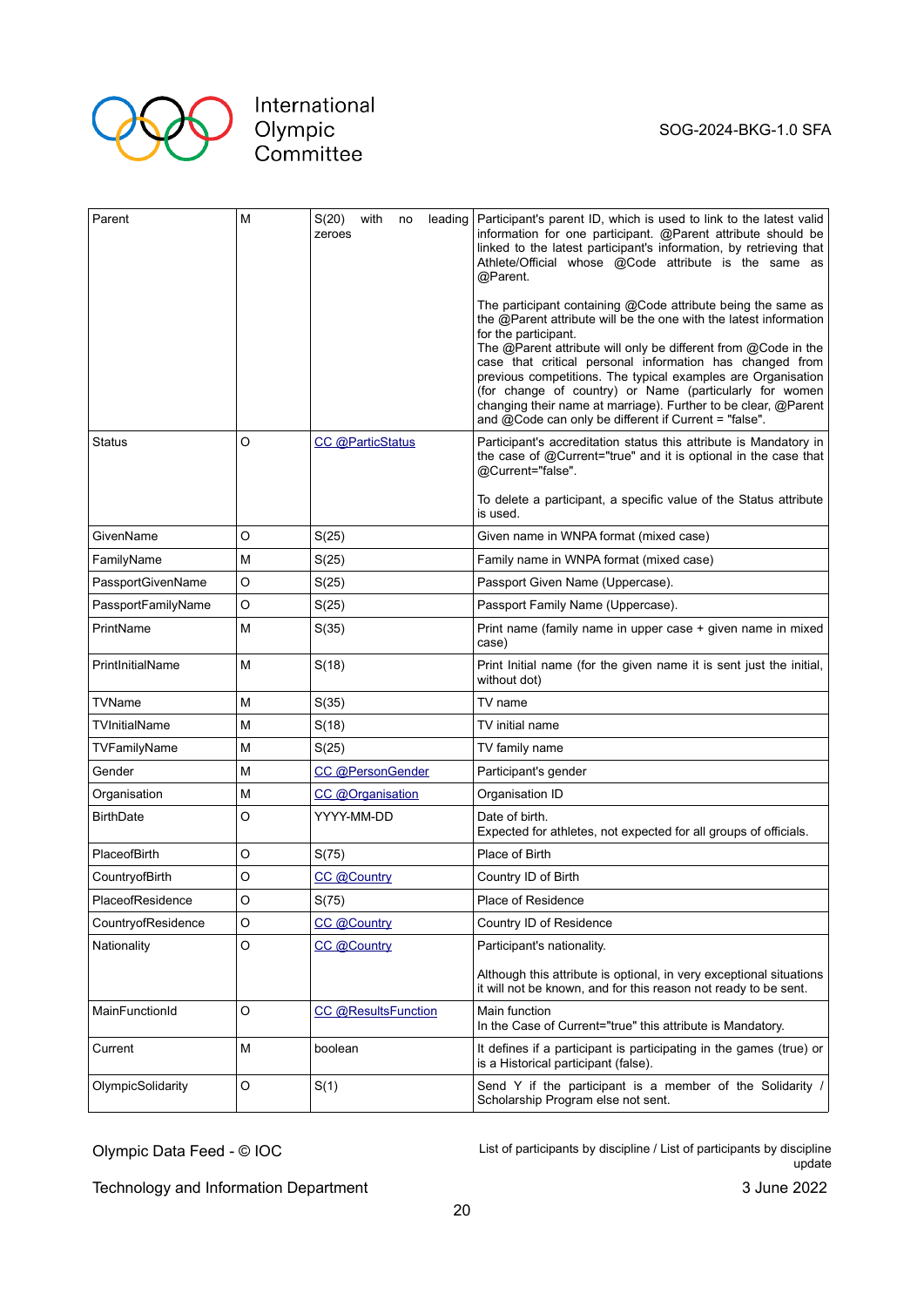

#### SOG-2024-BKG-1.0 SFA

| ModificationIndicator | м | S(1) | 'N' or 'U'<br>Attribute is mandatory in the DT PARTIC UPDATE message<br>only                                    |
|-----------------------|---|------|-----------------------------------------------------------------------------------------------------------------|
|                       |   |      | N-New participant (in the case that this information comes as a<br>late entry)<br>U-Update participant          |
|                       |   |      | If Modification Indicator='N', then include new participant to the<br>previous bulk-loaded list of participants |
|                       |   |      | If Modification Indicator='U', then update the participant to the<br>previous bulk-loaded list of participants  |
|                       |   |      | To delete a participant, a specific value of the Status attribute<br>is used.                                   |

#### <span id="page-20-3"></span>**Element: Competition /Participant /Discipline (1,1)**

**All participating athletes will be assigned at least one discipline, it could be more. Each accredited official will be assigned at least one discipline, but it could be more. If an athlete or official is assigned to more than one discipline, it will be included in the participant message of both disciplines.**

| Attribute | M/O | Value          | <b>Description</b>                                                                                            |
|-----------|-----|----------------|---------------------------------------------------------------------------------------------------------------|
| Code      | м   | CC @Discipline | Full RSC of the Discipline.<br>It is the discipline code used to fill the OdfBody<br>@DocumentCode attribute. |
| IFId      |     | S(16)          | IF ID (competitor's federation number for the discipline if it is<br>assigned).                               |

#### <span id="page-20-2"></span>**Element: Competition /Participant /Discipline /RegisteredEvent (0,N)**

**All accredited athletes will be assigned to one or more events. There is one exception: in some sports, substitutes may be accredited without any associated event. Historical athletes are not registered to any event.**

| Attribute. | M/O | <b>Value</b>      | Description             |
|------------|-----|-------------------|-------------------------|
| Event      | M   | @E<br>~~<br>vent: | RSC of the Event<br>ull |

<span id="page-20-1"></span>

|              | Element: Competition /Participant /Discipline /RegisteredEvent /EventEntry (0,N) |             |                      |                                                                                      |  |  |  |  |
|--------------|----------------------------------------------------------------------------------|-------------|----------------------|--------------------------------------------------------------------------------------|--|--|--|--|
|              | Send if there are specific athlete's event entries.                              |             |                      |                                                                                      |  |  |  |  |
|              | Pos<br><b>Description</b><br>Code<br>Type                                        |             |                      |                                                                                      |  |  |  |  |
| <b>ENTRY</b> |                                                                                  | <b>SEED</b> | N/A                  | Element Expected:<br>When available This information can be sent<br>in both messages |  |  |  |  |
|              | <b>Attribute</b>                                                                 | M/O         | Value                | <b>Description</b>                                                                   |  |  |  |  |
|              | Value                                                                            | М           | <b>Numeric</b><br>#0 | Send seeding position                                                                |  |  |  |  |

#### <span id="page-20-0"></span>**2.3.2.6 Message Sort**

The message is sorted by Participant @Code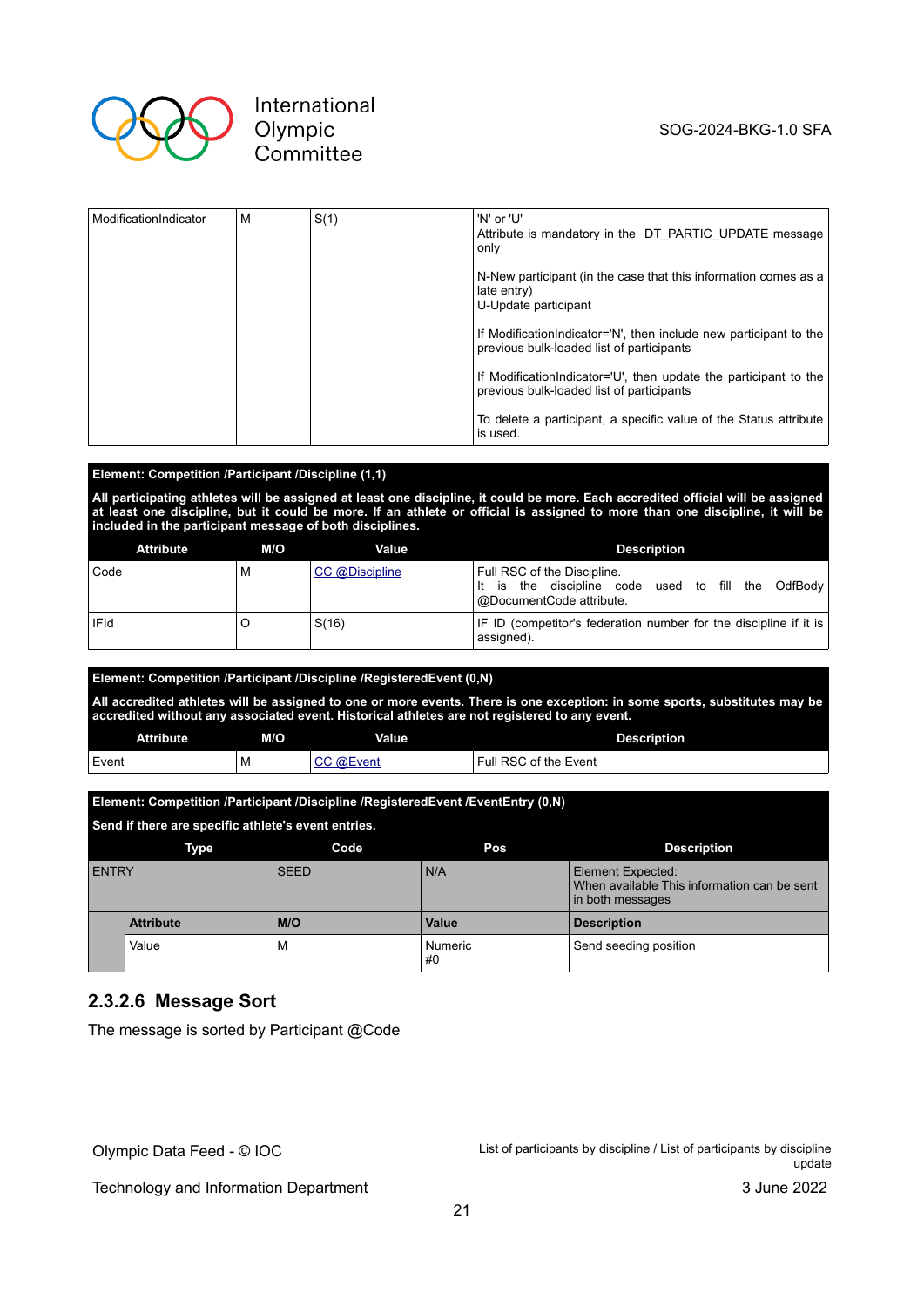

## <span id="page-21-3"></span>**2.3.3 Event Unit Start List and Results**

#### <span id="page-21-2"></span>**2.3.3.1 Description**

The Event Unit Start List and Results is a message containing both the start list and results information of the competitors in one event unit.

The Event Unit Start List and Results is a mandatory message for all sports. The definition includes as much generic information as possible due to the fact that each discipline and event has its own format for the results information (example: score of a match, time in a race, distance in a throw...).

This is always a full message and all applicable elements and attributes are always sent.

#### <span id="page-21-1"></span>**2.3.3.2 Header Values**

The following table describes the message header attributes.

| <b>Attribute</b>       | Value                          | <b>Comment</b>                                                                                                                                                                                                                                                            |
|------------------------|--------------------------------|---------------------------------------------------------------------------------------------------------------------------------------------------------------------------------------------------------------------------------------------------------------------------|
| CompetitionCode        | CC @Competition                | Unique ID for competition                                                                                                                                                                                                                                                 |
| <b>DocumentCode</b>    | CC @Unit                       | Full RSC of each unit                                                                                                                                                                                                                                                     |
| <b>DocumentSubcode</b> | N/A                            | N/A                                                                                                                                                                                                                                                                       |
| DocumentType           | DT RESULT                      | Event Unit Start List and Results message                                                                                                                                                                                                                                 |
| DocumentSubtype        | N/A                            | N/A                                                                                                                                                                                                                                                                       |
| Version                | 1.1V                           | Version number associated to the message's content. Ascending<br>number                                                                                                                                                                                                   |
| <b>ResultStatus</b>    | CC @ResultStatus               | It indicates whether the result is official or intermediate etc.<br>START_LIST<br>INTERMEDIATE (used after the competition has started and is not<br>finished but not currently live)<br>LIVE (used during the competition when nothing else applies).<br><b>OFFICIAL</b> |
| FeedFlag               | "P" - Production<br>"T" - Test | Test message or production message.                                                                                                                                                                                                                                       |
| Date                   | Date                           | Date when the message is generated, expressed in the local time zone<br>where the message was produced.                                                                                                                                                                   |
| Time                   | Time                           | Time up to milliseconds when the message is generated, expressed in<br>the local time zone where the message was produced.                                                                                                                                                |
| LogicalDate            | Date                           | Logical Date of events. This is the same as the physical day except<br>when the unit or message transmission extends after midnight.<br>See full explanation in ODF Foundation.                                                                                           |
| Source                 | SC @Source                     | Code indicating the system which generated the message.                                                                                                                                                                                                                   |

#### <span id="page-21-0"></span>**2.3.3.3 Trigger and Frequency**

\* This message is sent with ResultStatus 'START\_LIST' as soon as the expected information is available and any changes to the information.

\* This message is then sent with ResultStatus 'LIVE' as soon as the unit starts and continues to be triggered on all updates. The following triggers are expected for updates in the scores (according to IF rules):

Olympic Data Feed - © IOC **Event Unit Start List and Results**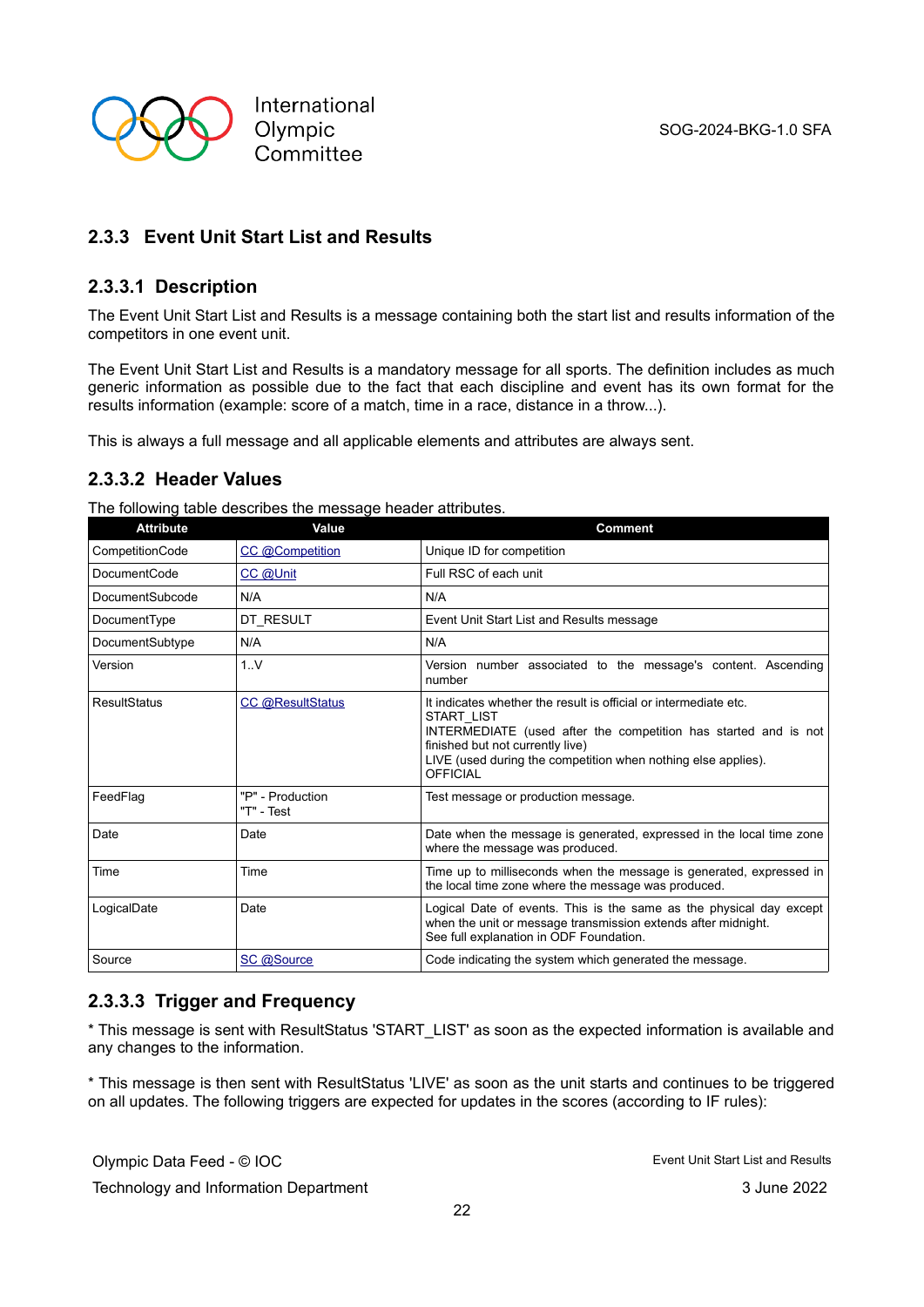

- In round robin and quarterfinals it is sent after each round (when both competitors have finished)
- In semifinals and finals it is sent after round 2, round 4 and (if required) round 5.
- \* Send each time a new athlete starts their performance (to update CURRENT) as LIVE
- \* Send OFFICIAL when the unit is completed.

Trigger also after any change.

#### <span id="page-22-0"></span>**2.3.3.4 Message Structure**

The following table defines the structure of the message.



Olympic Data Feed - © IOC **Event Unit Start List and Results** Technology and Information Department 3 June 2022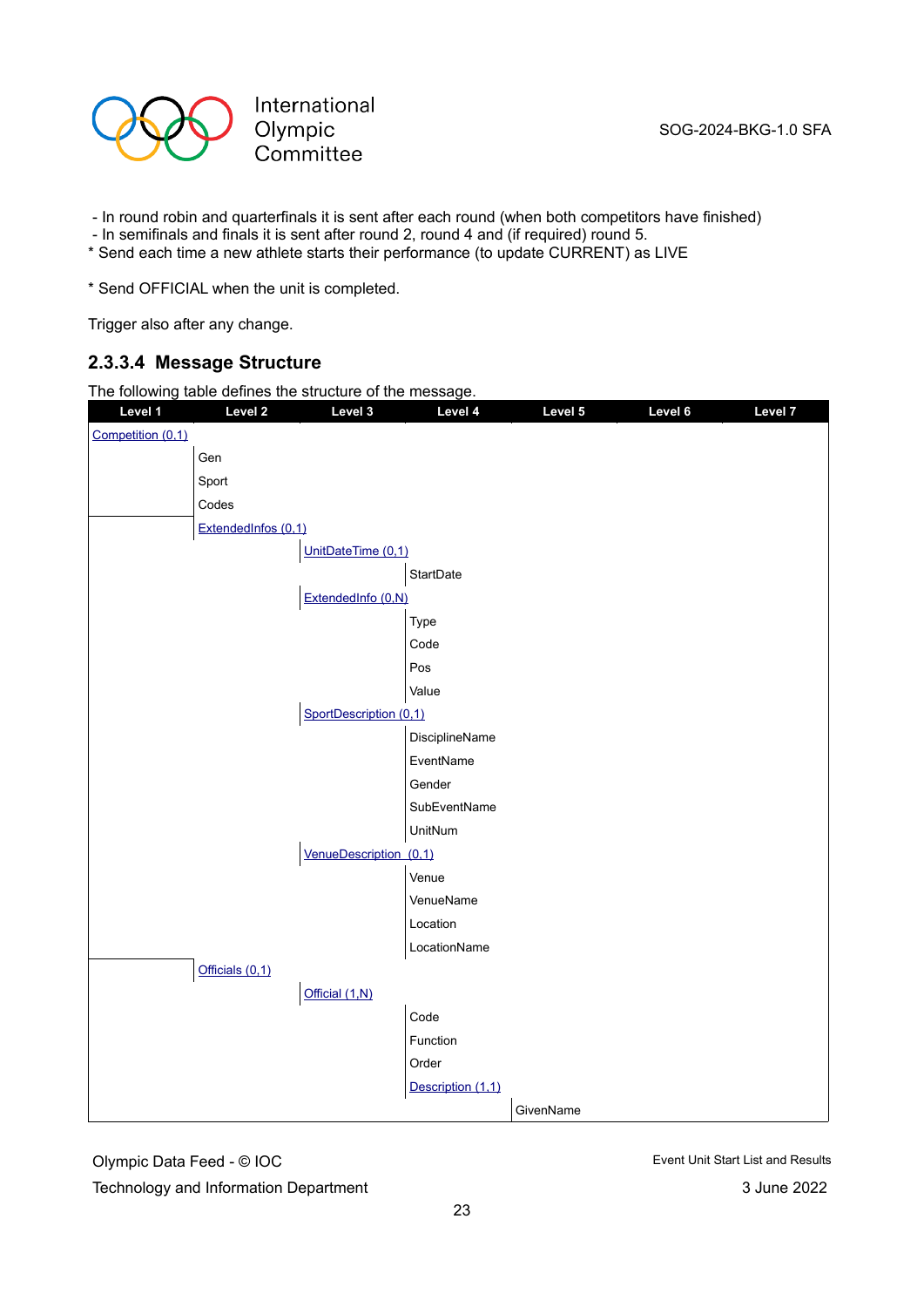

#### SOG-2024-BKG-1.0 SFA



Olympic Data Feed - © IOC **Example 2018** Event Unit Start List and Results Technology and Information Department 3 June 2022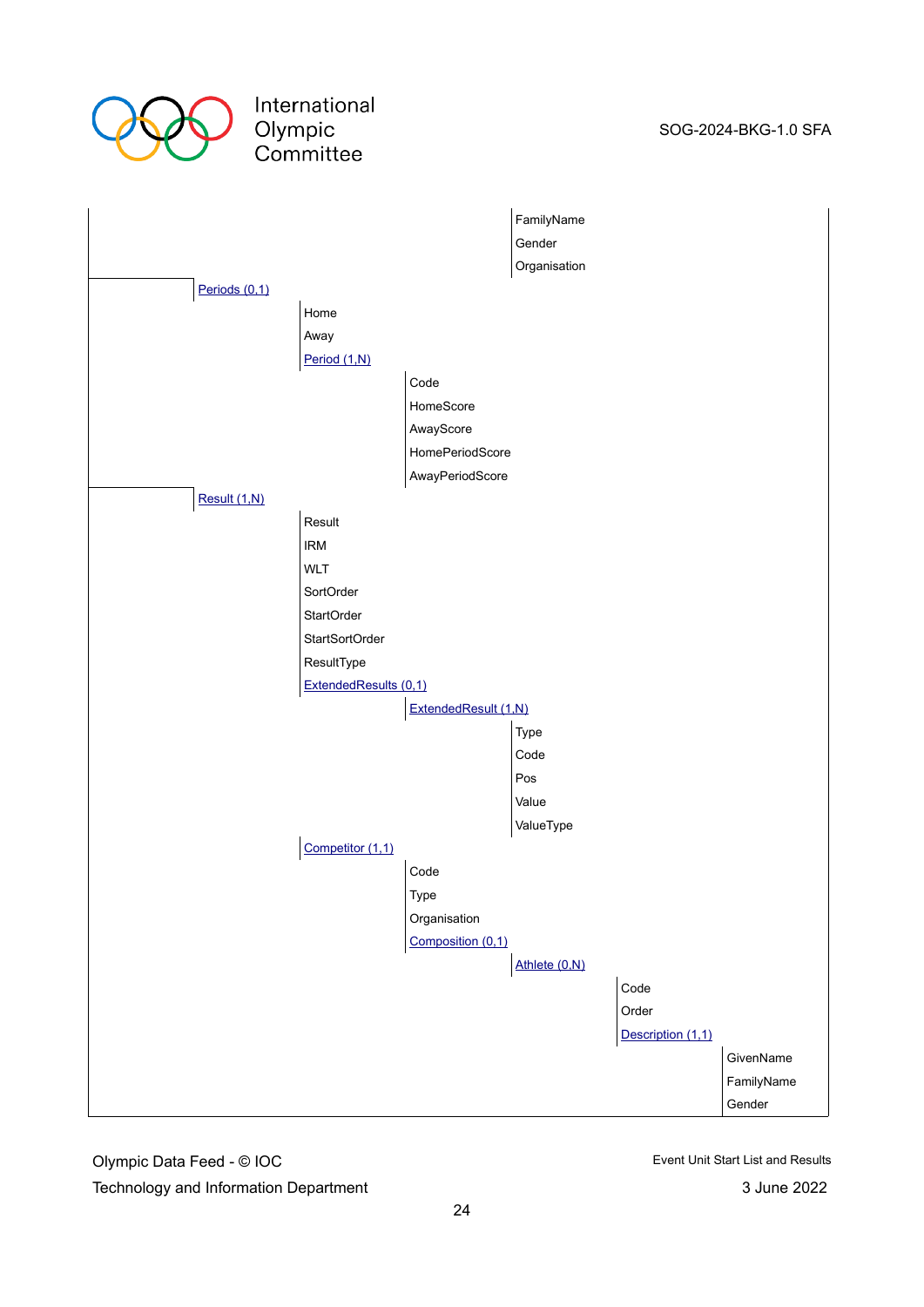

International<br>Olympic<br>Committee

Organisation BirthDate IFId

## <span id="page-24-0"></span>**2.3.3.5 Message Values**

<span id="page-24-5"></span>

| <b>Element: Competition (0,1)</b> |     |       |                                                                     |  |  |  |
|-----------------------------------|-----|-------|---------------------------------------------------------------------|--|--|--|
| <b>Attribute</b>                  | M/O | Value | <b>Description</b>                                                  |  |  |  |
| Gen                               | O   | S(20) | Version of the General Data Dictionary applicable to the<br>message |  |  |  |
| Sport                             | O   | S(20) | Version of the Sport Data Dictionary applicable to the message      |  |  |  |
| Codes                             | O   | S(20) | Version of the Codes applicable to the message                      |  |  |  |

<span id="page-24-4"></span>

| <b>Element: Competition /ExtendedInfos /UnitDateTime (0.1)</b> |     |                 |                             |  |  |  |
|----------------------------------------------------------------|-----|-----------------|-----------------------------|--|--|--|
| Actual times. Include when the unit starts.                    |     |                 |                             |  |  |  |
| <b>Attribute</b>                                               | M/O | Value           | <b>Description</b>          |  |  |  |
| StartDate                                                      | M   | <b>DateTime</b> | Actual start date and time. |  |  |  |

<span id="page-24-3"></span>

|    | Element: Competition /ExtendedInfos /ExtendedInfo (0,N) |                |                 |                                                            |  |  |  |
|----|---------------------------------------------------------|----------------|-----------------|------------------------------------------------------------|--|--|--|
|    | <b>Type</b>                                             | Code           | Pos             | <b>Description</b>                                         |  |  |  |
| UI |                                                         | <b>PERIOD</b>  | N/A             | Element Expected:<br>After unit started and until OFFICIAL |  |  |  |
|    | <b>Attribute</b>                                        | M/O            | <b>Value</b>    | <b>Description</b>                                         |  |  |  |
|    | Value                                                   | M              | SC @Period      | Current round                                              |  |  |  |
| UI |                                                         | <b>CURRENT</b> | N/A             | Element Expected:<br>After unit started and until OFFICIAL |  |  |  |
|    | <b>Attribute</b>                                        | M/O            | Value           | <b>Description</b>                                         |  |  |  |
|    | Value                                                   | M              | S(20)<br>zeroes | with no leading ID of the current athlete                  |  |  |  |

<span id="page-24-2"></span>

| Element: Competition /ExtendedInfos /SportDescription (0,1) |     |                 |                                                         |  |  |  |
|-------------------------------------------------------------|-----|-----------------|---------------------------------------------------------|--|--|--|
| <b>Sport Descriptions in Text.</b>                          |     |                 |                                                         |  |  |  |
| <b>Attribute</b>                                            | M/O | Value           | <b>Description</b>                                      |  |  |  |
| <b>DisciplineName</b>                                       | м   | S(40)           | Discipline ENG Description (not code) from Common Codes |  |  |  |
| EventName                                                   | м   | S(40)           | Event ENG Description (not code) from Common Codes.     |  |  |  |
| Gender                                                      | м   | CC @SportGender | Gender code for the event unit                          |  |  |  |
| SubEventName                                                | М   | S(40)           | EventUnit ENG Description (not code) from Common Codes  |  |  |  |
| <b>UnitNum</b>                                              | O   | S(15)           | Battle number                                           |  |  |  |

<span id="page-24-1"></span>

| Element: Competition /ExtendedInfos /VenueDescription (0.1) |     |       |                                   |  |  |  |  |
|-------------------------------------------------------------|-----|-------|-----------------------------------|--|--|--|--|
| l Venue Names in Text.                                      |     |       |                                   |  |  |  |  |
| <b>Attribute</b>                                            | M/O | Value | <b>Description</b>                |  |  |  |  |
|                                                             |     |       |                                   |  |  |  |  |
| Olympic Data Feed - © IOC                                   |     |       | Event Unit Start List and Results |  |  |  |  |
| Technology and Information Department                       |     |       | 3 June 2022                       |  |  |  |  |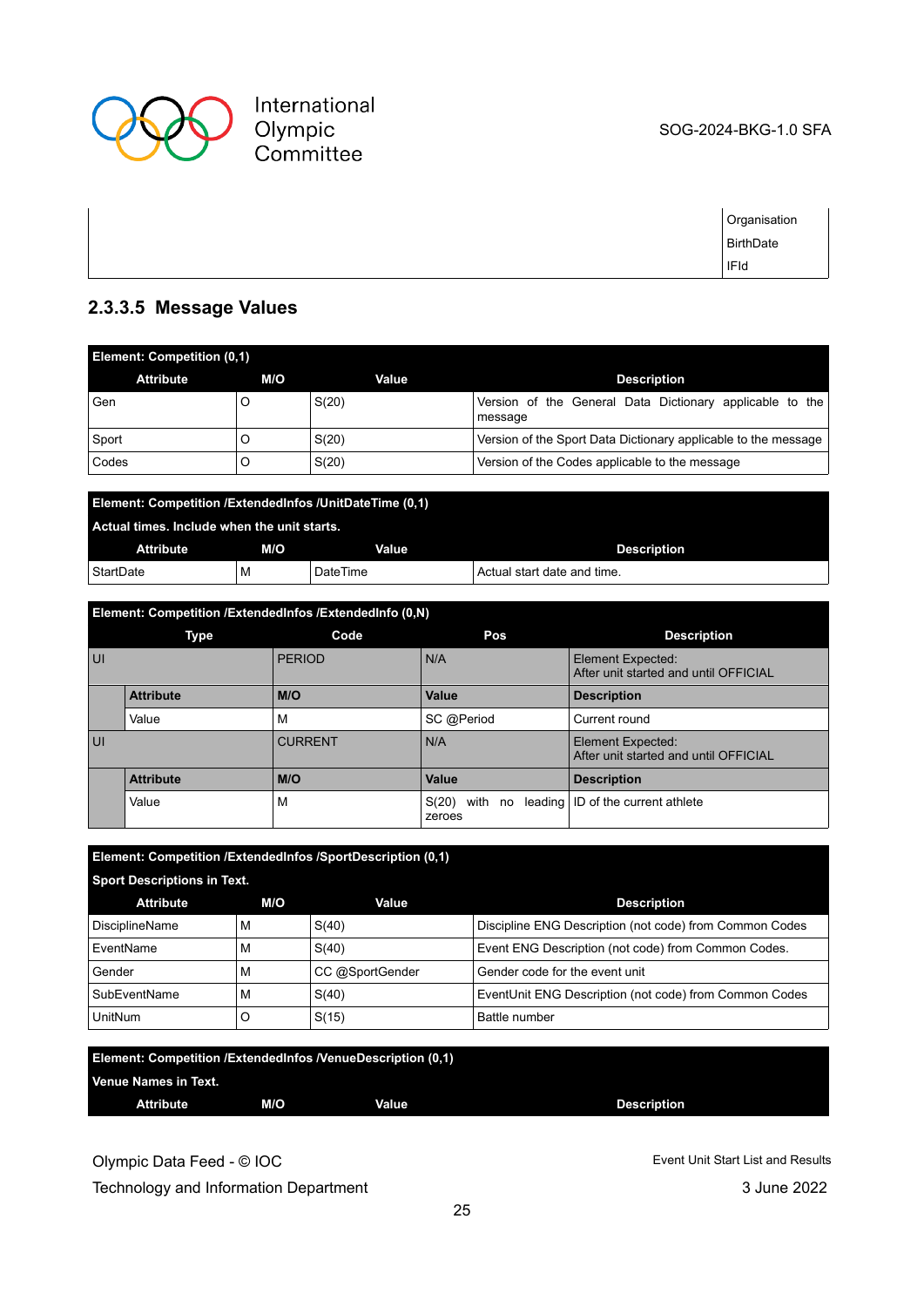

| Venue        | M | CC @VenueCode | Venue Code                                            |
|--------------|---|---------------|-------------------------------------------------------|
| VenueName    | M | S(25)         | Venue ENG Description (not code) from Common Codes    |
| Location     | М | CC @Location  | Location code                                         |
| LocationName | M | S(30)         | Location ENG Description (not code) from Common Codes |

<span id="page-25-1"></span>

| Element: Competition / Officials / Official (1,N) |     |                               |                                                                                                                                |  |  |  |  |
|---------------------------------------------------|-----|-------------------------------|--------------------------------------------------------------------------------------------------------------------------------|--|--|--|--|
| <b>Attribute</b>                                  | M/O | Value                         | <b>Description</b>                                                                                                             |  |  |  |  |
| Code                                              | M   | S(20)<br>with<br>no<br>zeroes | leading   Official's code                                                                                                      |  |  |  |  |
| Function                                          | M   | CC @ResultsFunction           | Official's function.<br>Can be different from the function sent in the DT PARTIC<br>message.<br>Use J1, J2 etc for the judges. |  |  |  |  |
| Order                                             | O   | <b>Numeric</b><br>#0          | Order of the Officials, 1, 2, 3                                                                                                |  |  |  |  |

<span id="page-25-0"></span>

| Element: Competition /Officials /Official /Description (1,1) |     |                  |                                         |  |  |  |
|--------------------------------------------------------------|-----|------------------|-----------------------------------------|--|--|--|
| Officials extended information.                              |     |                  |                                         |  |  |  |
| <b>Attribute</b>                                             | M/O | Value            | <b>Description</b>                      |  |  |  |
| GivenName                                                    |     | S(25)            | Given name in WNPA format (mixed case)  |  |  |  |
| FamilyName                                                   | м   | S(25)            | Family name in WNPA format (mixed case) |  |  |  |
| Gender                                                       | м   | CC @PersonGender | Gender of the official                  |  |  |  |
| Organisation                                                 | м   | CC @Organisation | Official's organisation                 |  |  |  |

<span id="page-25-4"></span>

| <b>Element: Competition /Periods (0,1)</b> |     |                 |      |       |  |                                     |  |
|--------------------------------------------|-----|-----------------|------|-------|--|-------------------------------------|--|
| <b>Attribute</b>                           | M/O |                 |      | Value |  | <b>Description</b>                  |  |
| Home                                       | м   | S(20)<br>zeroes | with | no    |  | leading   Home Competitor ID (red)  |  |
| Away                                       | м   | S(20)<br>zeroes | with | no    |  | leading   Away Competitor ID (blue) |  |

<span id="page-25-3"></span><span id="page-25-2"></span>

| <b>Element: Competition /Periods /Period (1,N)</b> |     |                       |                                                                                                                                            |  |
|----------------------------------------------------|-----|-----------------------|--------------------------------------------------------------------------------------------------------------------------------------------|--|
| <b>Attribute</b>                                   | M/O | Value                 | <b>Description</b>                                                                                                                         |  |
| Code                                               | М   | SC @Period            | Period code                                                                                                                                |  |
| HomeScore                                          | M   | <b>Numeric</b>        | Overall score of the home competitor (during and at the end of<br>this period, not updated with next period scores).<br>This is rounds won |  |
| AwayScore                                          | M   | Numeric<br>0          | Overall score of the away competitor (during and at the end of<br>this period, not updated with next period scores).<br>This is rounds won |  |
| <b>HomePeriodScore</b>                             | O   | <b>Numeric</b><br>##0 | Score of the home competitor for this period.<br>This is votes scored                                                                      |  |
| AwayPeriodScore                                    | O   | <b>Numeric</b><br>##0 | Score of the away competitor for this period<br>This is votes scored                                                                       |  |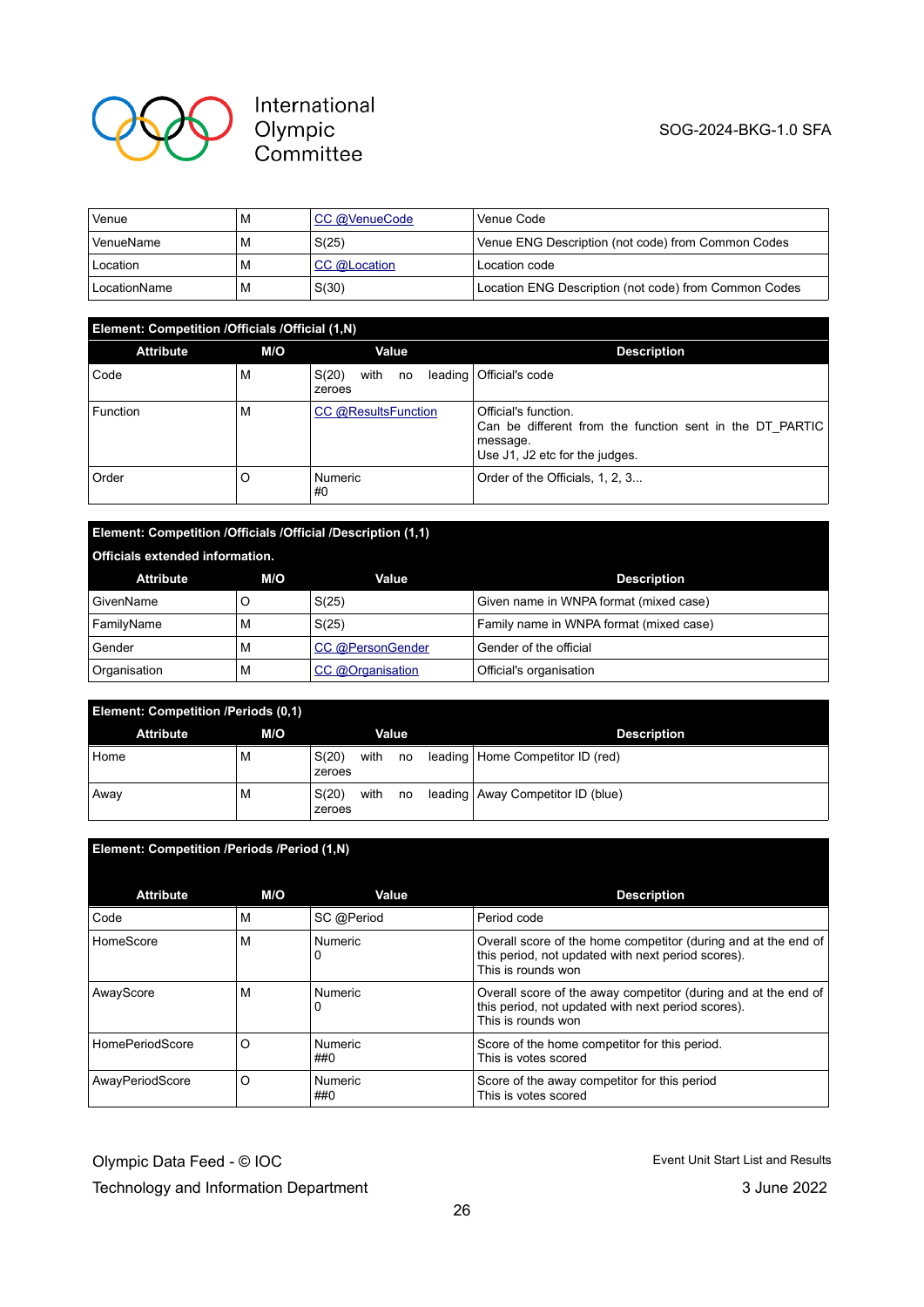

International<br>Olympic<br>Committee

#### SOG-2024-BKG-1.0 SFA

| Element: Competition /Result (1,N) |         |                       |                                                                                                                     |  |
|------------------------------------|---------|-----------------------|---------------------------------------------------------------------------------------------------------------------|--|
|                                    |         |                       | For each Event Unit Results message, there must be at least one competitor with a result element in the event unit. |  |
| <b>Attribute</b>                   | M/O     | Value                 | <b>Description</b>                                                                                                  |  |
| Result                             | O       | <b>Numeric</b><br>0   | Rounds won by the competitor                                                                                        |  |
| <b>IRM</b>                         | O       | SC @IRM               | IRM for the particular event unit.<br>Send just in the case @ResultType is IRM.                                     |  |
| <b>WLT</b>                         | $\circ$ | SC @WLT               | The code whether a competitor won or lost<br>Only applicable after Round Robin phase                                |  |
| SortOrder                          | м       | <b>Numeric</b><br>0   | Send 1 for Home and 2 for Away.<br>$1 = RED$ , $2 = BLUE$                                                           |  |
| <b>StartOrder</b>                  | м       | SC @Colour            | Send colour                                                                                                         |  |
| <b>StartSortOrder</b>              | м       | <b>Numeric</b><br>0   | Same @SortOrder                                                                                                     |  |
| ResultType                         | $\circ$ | <b>SC @ResultType</b> | Result type, either POINTS or IRM for the corresponding event<br>unit.                                              |  |

<span id="page-26-0"></span>

|           | Element: Competition / Result / Extended Results / Extended Result (1, N) |                 |                            |                                                                                                                                                                           |  |
|-----------|---------------------------------------------------------------------------|-----------------|----------------------------|---------------------------------------------------------------------------------------------------------------------------------------------------------------------------|--|
|           | <b>Type</b>                                                               | Code            | Pos                        | <b>Description</b>                                                                                                                                                        |  |
| <b>ER</b> |                                                                           | ROUNDS_COMPLETE | N/A                        | <b>Element Expected:</b><br>Always after the unit has started                                                                                                             |  |
|           | <b>Attribute</b>                                                          | M/O             | Value                      | <b>Description</b>                                                                                                                                                        |  |
|           | Value                                                                     | M               | <b>Numeric</b><br>#0       | Number of rounds completed by this athlete                                                                                                                                |  |
| <b>ER</b> |                                                                           | <b>VOTES</b>    | N/A                        | <b>Element Expected:</b><br>Updated after each round                                                                                                                      |  |
|           | <b>Attribute</b>                                                          | M/O             | Value                      | <b>Description</b>                                                                                                                                                        |  |
|           | Value                                                                     | M               | Numeric<br>#0              | Votes scored by the competitor                                                                                                                                            |  |
|           | <b>JUDGE CRITERIA</b>                                                     | $J1$ $J9$       | SC @Period                 | <b>Code Description:</b><br>Judge code<br>Pos Description:<br><b>Applicable Period</b><br><b>Element Expected:</b><br>When the round scores are updated                   |  |
|           | <b>Attribute</b>                                                          | M/O             | Value                      | <b>Description</b>                                                                                                                                                        |  |
|           | Value                                                                     | M               | <b>Numeric</b><br>$+#0.##$ | Score value from the judge (without %) for<br>this competitor in the period/criteria                                                                                      |  |
|           | ValueType                                                                 | M               | SC @Criteria               | Send the criteria or OVERALL                                                                                                                                              |  |
|           | <b>JUDGE BUTTONS</b>                                                      | $J1$ J9         | SC @Period                 | <b>Code Description:</b><br>Judge code<br>Pos Description:<br>Applicable period<br>Element Expected:<br>When the round scores are updated if the<br>button is applicable. |  |
|           | <b>Attribute</b>                                                          | M/O             | Value                      | <b>Description</b>                                                                                                                                                        |  |
|           | Value                                                                     | M               | Numeric                    | Value for the button for this judge/period.                                                                                                                               |  |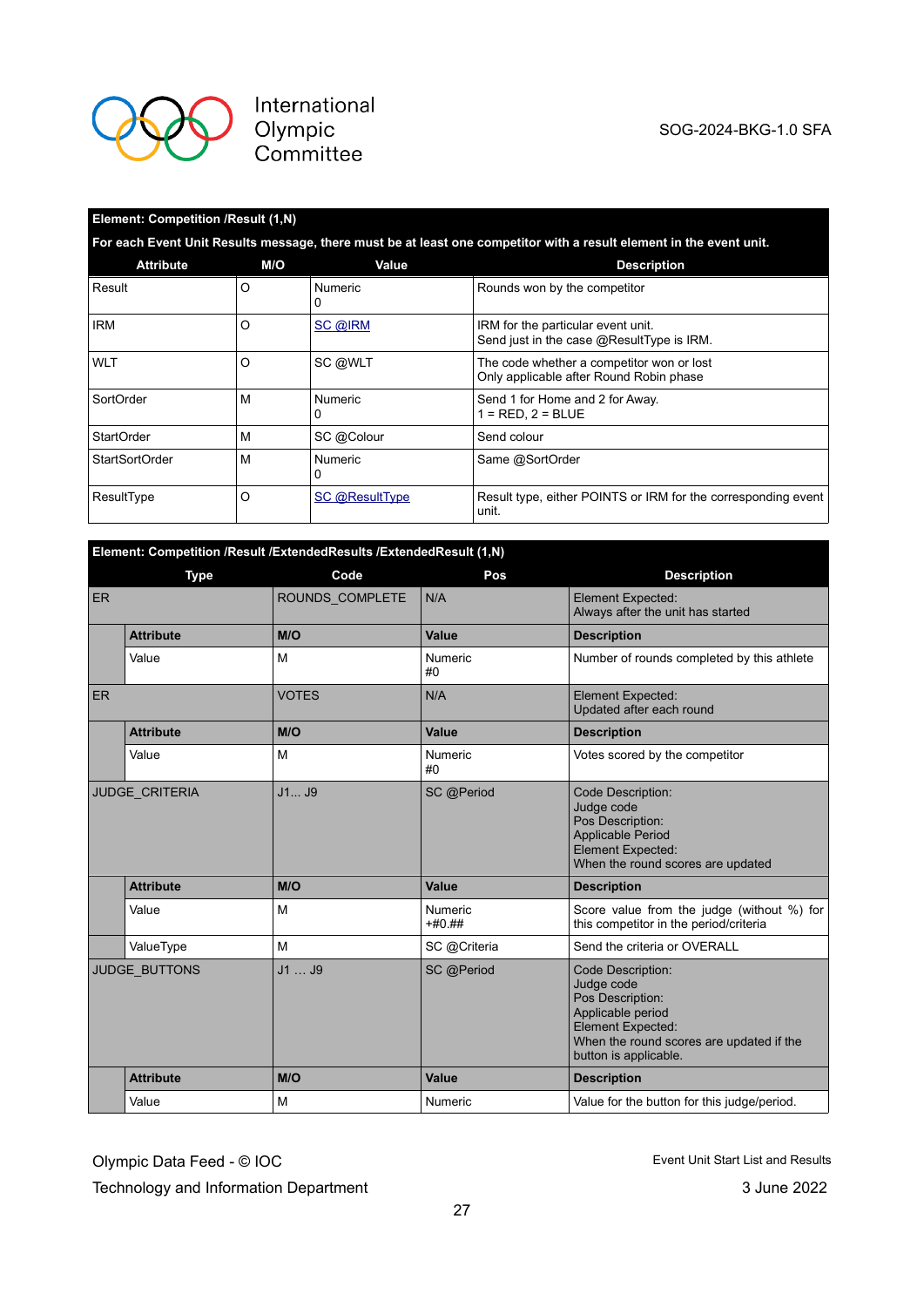

#### SOG-2024-BKG-1.0 SFA

|           |            | +#0 or -#0 |                 |
|-----------|------------|------------|-----------------|
| ValueType | <b>IVI</b> | SC @Button | Send the button |
|           |            |            |                 |

#### <span id="page-27-3"></span>**Element: Competition /Result /Competitor (1,1)**

| <b>Attribute</b> | M/O | Value                                                   | <b>Description</b>                                                                                                                                                                                                                                                          |
|------------------|-----|---------------------------------------------------------|-----------------------------------------------------------------------------------------------------------------------------------------------------------------------------------------------------------------------------------------------------------------------------|
| Code             | м   | S(20)<br>with<br>no<br>zeroes<br>or SC @CompetitorPlace | leading Competitor's ID or another indicator (SC @CompetitorPlace)<br>which may include possible options of:<br>TBD in case that the competitor is unknown at this time but will<br>be available<br>NOCOMP is sent when there is no competitor (and will not<br>come later) |
| Type             | м   | S(1)                                                    | A for athlete                                                                                                                                                                                                                                                               |
| Organisation     | м   | CC @Organisation                                        | Competitor's organisation                                                                                                                                                                                                                                                   |

<span id="page-27-2"></span>

| <b>Element: Competition /Result /Competitor /Composition /Athlete (0.N)</b> |     |                               |                                                                                |
|-----------------------------------------------------------------------------|-----|-------------------------------|--------------------------------------------------------------------------------|
| <b>Attribute</b>                                                            | M/O | Value                         | <b>Description</b>                                                             |
| Code                                                                        | М   | S(20)<br>with<br>no<br>zeroes | leading Athlete's ID. Can belong to a team member or an individual<br>athlete. |
| Order                                                                       | м   | Numeric<br>0                  | 1 for competitor @Type="A".                                                    |

### <span id="page-27-1"></span>**Element: Competition /Result /Competitor /Composition /Athlete /Description (1,1)**

| Athletes extended information. |     |                  |                                                                            |  |
|--------------------------------|-----|------------------|----------------------------------------------------------------------------|--|
| <b>Attribute</b>               | M/O | Value            | <b>Description</b>                                                         |  |
| GivenName                      | O   | S(25)            | Given name in WNPA format (mixed case)                                     |  |
| FamilyName                     | м   | S(25)            | Family name in WNPA format (mixed case)                                    |  |
| Gender                         | м   | CC @PersonGender | Gender of the athlete                                                      |  |
| Organisation                   | м   | CC @Organisation | Athletes' organisation                                                     |  |
| <b>BirthDate</b>               | O   | Date             | Birth date (example: YYYY-MM-DD). Must include if the data is<br>available |  |
| IFId                           | O   | S(16)            | International Federation ID                                                |  |

## <span id="page-27-0"></span>**2.3.3.6 Message Sort**

Sort by Result @SortOrder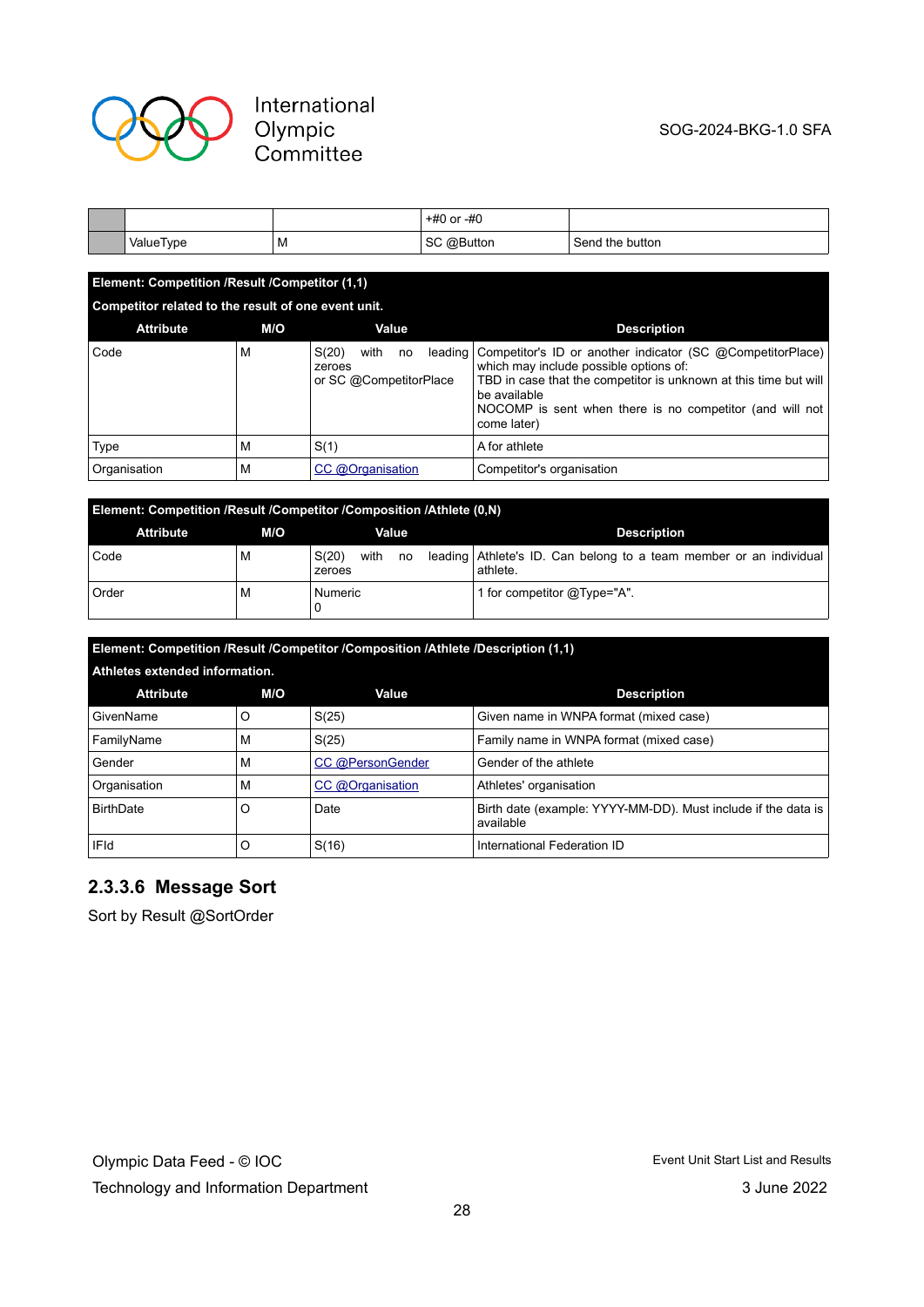

## <span id="page-28-3"></span>**2.3.4 Pool Standings**

#### <span id="page-28-2"></span>**2.3.4.1 Description**

The pool standings message contains the standings of a group in a competition. It is similar to the Phase Results message, except in the frequency and trigger. Here the message is triggered at the start of OVR operations and then after each event unit (match).

This report is sent independently for each of the groups / pools of the competition in a particular phase, and the group / pool can be determined from the message header (DocumentCode).

This message is only used where the competition format uses pools. Also used for pool summary information with phase (not pool) level RSC.

#### <span id="page-28-1"></span>**2.3.4.2 Header Values**

The following table describes the message header attributes.

| <b>Attribute</b>    | Value                          | <b>Comment</b>                                                                                                                                                                  |
|---------------------|--------------------------------|---------------------------------------------------------------------------------------------------------------------------------------------------------------------------------|
| CompetitionCode     | CC @Competition                | Unique ID for competition                                                                                                                                                       |
| DocumentCode        | CC @Phase                      | Full Phase level RSC                                                                                                                                                            |
| DocumentSubcode     | N/A                            | N/A                                                                                                                                                                             |
| DocumentType        | DT POOL STANDING               | Pool Standings message                                                                                                                                                          |
| DocumentSubtype     | N/A                            | N/A                                                                                                                                                                             |
| Version             | 1.1V                           | Version number associated to the message's content. Ascending<br>number                                                                                                         |
| <b>ResultStatus</b> | CC @ResultStatus               | Status of the message. Expected statuses are:<br>START LIST (before any unit is complete)<br>INTERMEDIATE (during the phase)<br>OFFICIAL (after all unit official)              |
| FeedFlag            | "P" - Production<br>"T" - Test | Test message or production message.                                                                                                                                             |
| Date                | Date                           | Date when the message is generated, expressed in the local time zone<br>where the message was produced.                                                                         |
| Time                | Time                           | Time up to milliseconds when the message is generated, expressed in<br>the local time zone where the message was produced.                                                      |
| LogicalDate         | Date                           | Logical Date of events. This is the same as the physical day except<br>when the unit or message transmission extends after midnight.<br>See full explanation in ODF Foundation. |
| Source              | SC @Source                     | Code indicating the system which generated the message.                                                                                                                         |

#### <span id="page-28-0"></span>**2.3.4.3 Trigger and Frequency**

The general rule is that this message is sent:

- Before the start of the competition to build in the initial tables. The message has status START\_LIST.

- When a battle of the corresponding group finishes (not waiting for official). The message has status INTERMEDIATE.

- When the group finishes (there are no more event units/games to compete). The message has status

Olympic Data Feed - © IOC **Pool Standings**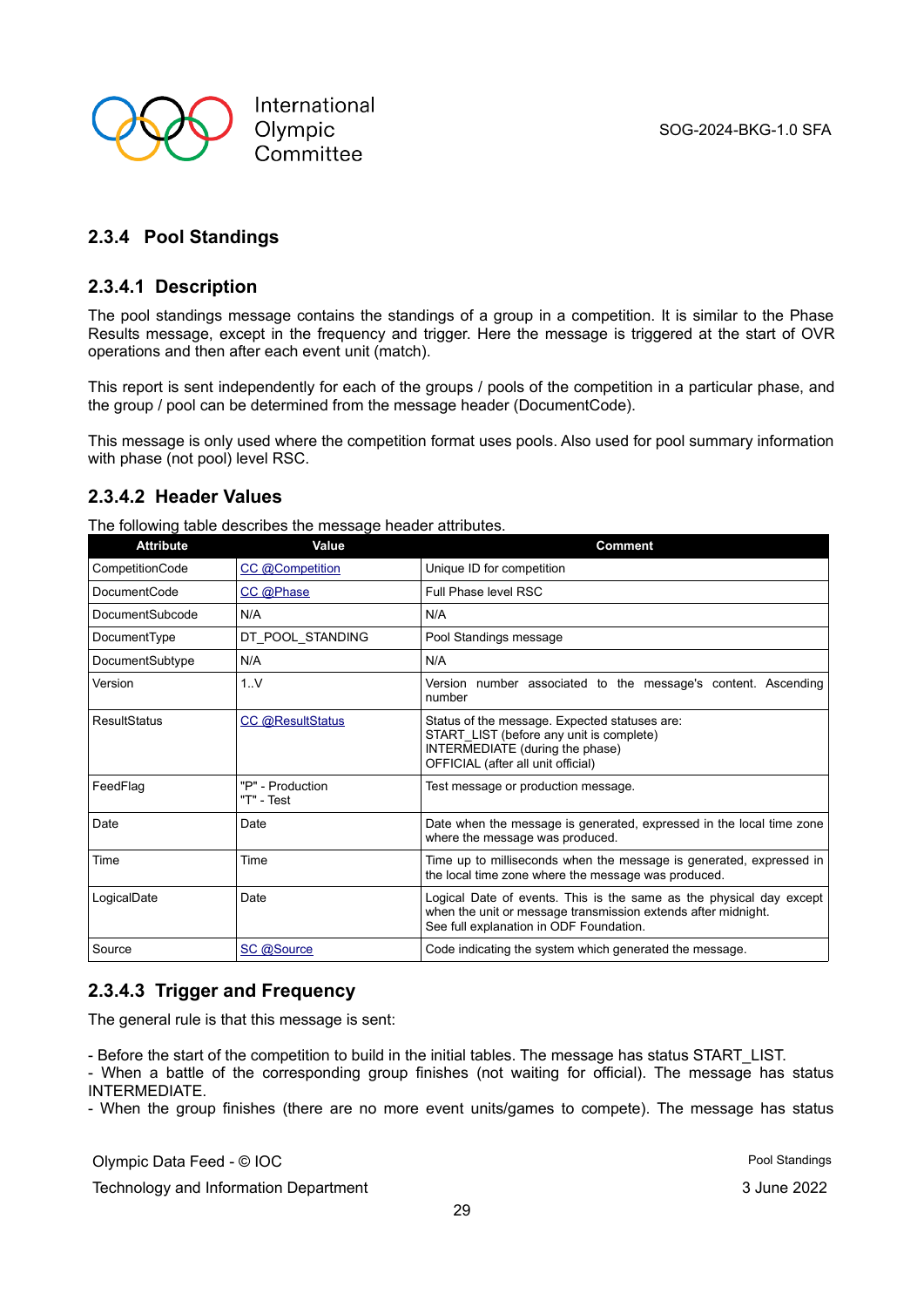

OFFICIAL.

Trigger also after any change but not updated during a battle with real time results.

## <span id="page-29-0"></span>**2.3.4.4 Message Structure**

The following table defines the structure of the message.

| Level 1           | Level 2             | Level 3                | Level 4           | Level 5 | Level 6 | Level 7 |
|-------------------|---------------------|------------------------|-------------------|---------|---------|---------|
| Competition (0,1) |                     |                        |                   |         |         |         |
|                   | Gen                 |                        |                   |         |         |         |
|                   | Sport               |                        |                   |         |         |         |
|                   | Codes               |                        |                   |         |         |         |
|                   | ExtendedInfos (0,1) |                        |                   |         |         |         |
|                   |                     | ExtendedInfo (0,N)     |                   |         |         |         |
|                   |                     |                        | Code              |         |         |         |
|                   |                     |                        | Pos               |         |         |         |
|                   |                     |                        | Value             |         |         |         |
|                   |                     | Progress (0,1)         |                   |         |         |         |
|                   |                     |                        | LastUnit          |         |         |         |
|                   |                     |                        | UnitsTotal        |         |         |         |
|                   |                     |                        | UnitsComplete     |         |         |         |
|                   |                     | SportDescription (0,1) |                   |         |         |         |
|                   |                     |                        | DisciplineName    |         |         |         |
|                   |                     |                        | EventName         |         |         |         |
|                   |                     |                        | SubEventName      |         |         |         |
|                   |                     |                        | Gender            |         |         |         |
|                   | Result (1,N)        |                        |                   |         |         |         |
|                   |                     | Rank                   |                   |         |         |         |
|                   |                     | RankEqual              |                   |         |         |         |
|                   |                     | ResultType             |                   |         |         |         |
|                   |                     | <b>IRM</b>             |                   |         |         |         |
|                   |                     | QualificationMark      |                   |         |         |         |
|                   |                     | SortOrder              |                   |         |         |         |
|                   |                     | Won                    |                   |         |         |         |
|                   |                     | Played                 |                   |         |         |         |
|                   |                     | For                    |                   |         |         |         |
|                   |                     | Competitor (1,1)       |                   |         |         |         |
|                   |                     |                        | Code              |         |         |         |
|                   |                     |                        | Type              |         |         |         |
|                   |                     |                        | Organisation      |         |         |         |
|                   |                     |                        | Composition (0,1) |         |         |         |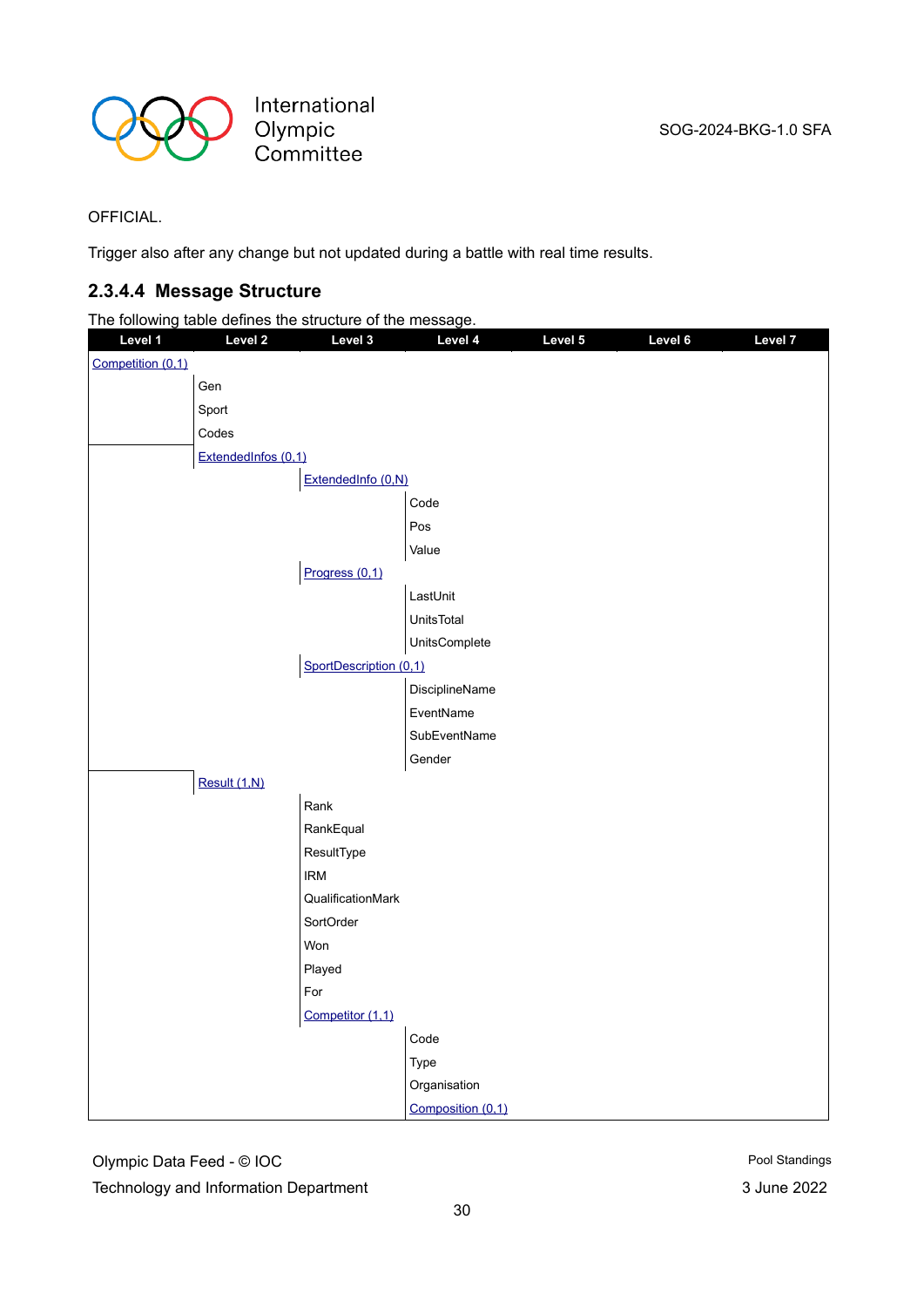

| Athlete (1,N) |                   |                  |
|---------------|-------------------|------------------|
|               | Code              |                  |
|               | Order             |                  |
|               | Description (1,1) |                  |
|               |                   | GivenName        |
|               |                   | FamilyName       |
|               |                   | Gender           |
|               |                   | Organisation     |
|               |                   | <b>BirthDate</b> |
|               |                   | IFId             |

## <span id="page-30-0"></span>**2.3.4.5 Message Values**

<span id="page-30-4"></span>

| <b>Element: Competition (0,1)</b> |     |       |                                                                     |  |
|-----------------------------------|-----|-------|---------------------------------------------------------------------|--|
| <b>Attribute</b>                  | M/O | Value | <b>Description</b>                                                  |  |
| Gen                               |     | S(20) | Version of the General Data Dictionary applicable to the<br>message |  |
| Sport                             |     | S(20) | Version of the Sport Data Dictionary applicable to the message      |  |
| Codes                             |     | S(20) | Version of the Codes applicable to the message                      |  |

<span id="page-30-3"></span>

|                     | Element: Competition /ExtendedInfos /ExtendedInfo (0,N) |                  |              |                                           |  |  |
|---------------------|---------------------------------------------------------|------------------|--------------|-------------------------------------------|--|--|
| <b>Type</b><br>Code |                                                         |                  | Pos          | <b>Description</b>                        |  |  |
| UI                  |                                                         | <b>QUAL RULE</b> | N/A          | <b>Element Expected:</b><br>Always        |  |  |
|                     | <b>Attribute</b>                                        | M/O              | Value        | <b>Description</b>                        |  |  |
|                     | Value                                                   | M                | SC @QualRule | Send the code for the qualification rule. |  |  |

<span id="page-30-2"></span>

| Element: Competition /ExtendedInfos /Progress (0.1) |     |                       |                                                                                                        |  |  |  |
|-----------------------------------------------------|-----|-----------------------|--------------------------------------------------------------------------------------------------------|--|--|--|
| <b>Attribute</b>                                    | M/O | Value                 | <b>Description</b>                                                                                     |  |  |  |
| LastUnit                                            |     | CC @Unit              | Full RSC of the last unit completed (or in progress if<br>applicable) related to the message's content |  |  |  |
| UnitsTotal                                          | O   | <b>Numeric</b><br>##0 | Total units expected related data impacting this message.                                              |  |  |  |
| UnitsComplete                                       | O   | <b>Numeric</b><br>##0 | Total units completed which have related data impacting this<br>message.                               |  |  |  |

<span id="page-30-1"></span>

| Element: Competition /ExtendedInfos /SportDescription (0.1) |     |       |                                                         |  |  |  |
|-------------------------------------------------------------|-----|-------|---------------------------------------------------------|--|--|--|
| <b>Sport Descriptions in Text.</b>                          |     |       |                                                         |  |  |  |
| <b>Attribute</b>                                            | M/O | Value | <b>Description</b>                                      |  |  |  |
| <b>DisciplineName</b>                                       | M   | S(40) | Discipline ENG Description (not code) from Common Codes |  |  |  |
| EventName                                                   | M   | S(40) | Event ENG Description (not code) from Common Codes.     |  |  |  |
| SubEventName                                                | M   | S(40) | Phase ENG Description (not code) from Common Codes.     |  |  |  |

Olympic Data Feed - © IOC **Pool Standings** Technology and Information Department 3 June 2022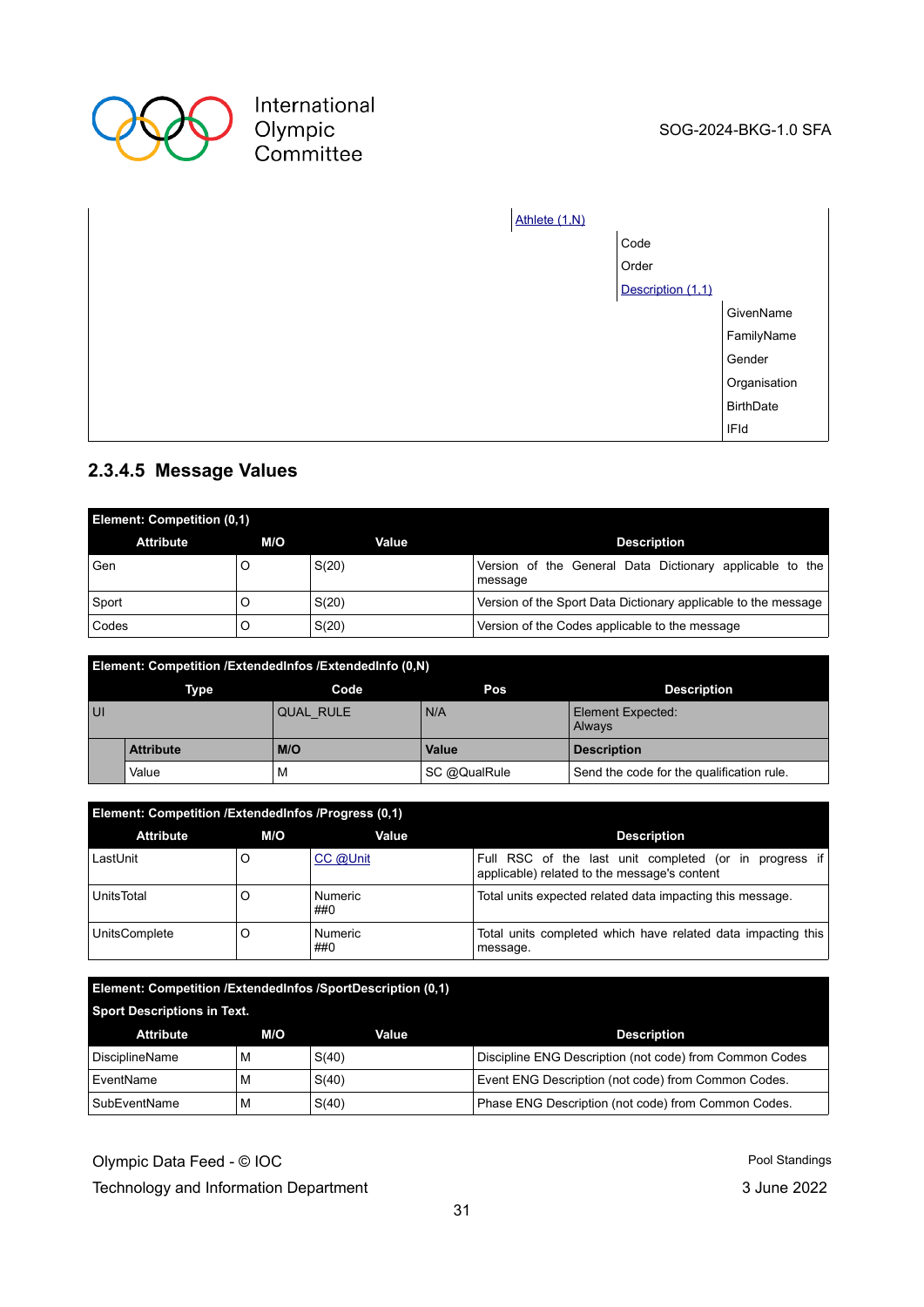

<span id="page-31-1"></span>

| Gender                             | M       | CC @SportGender       | Gender code for the event unit                                                                                      |
|------------------------------------|---------|-----------------------|---------------------------------------------------------------------------------------------------------------------|
|                                    |         |                       |                                                                                                                     |
| Element: Competition /Result (1,N) |         |                       |                                                                                                                     |
|                                    |         |                       | For any message, there should be at least one competitor being awarded a result for the pool.                       |
| <b>Attribute</b>                   | M/O     | Value                 | <b>Description</b>                                                                                                  |
| Rank                               | O       | Text                  | Rank of the competitor in the group.                                                                                |
| RankEqual                          | O       | S(1)                  | Send Y in case of the Rank has been equalled else do not<br>send.                                                   |
| ResultType                         | O       | <b>SC @ResultType</b> | Type of the @Result attribute, only send if IRM                                                                     |
| <b>IRM</b>                         | O       | SC @IRM               | The invalid result mark, in case it is assigned                                                                     |
| QualificationMark                  | O       | SC @QualificationMark | Qualification indicator                                                                                             |
| SortOrder                          | M       | <b>Numeric</b><br>#0  | This attribute is a sequential number with the order of the<br>results for the group, if they were to be presented. |
| Won                                | $\circ$ | <b>Numeric</b><br>#0  | Number of rounds won                                                                                                |
| Played                             | O       | <b>Numeric</b><br>#0  | Number of battles (units) complete                                                                                  |
| For                                | O       | <b>Numeric</b><br>#0  | Total number of votes scored                                                                                        |

<span id="page-31-0"></span>

| <b>Element: Competition /Result /Competitor (1,1)</b> |     |                               |                           |  |  |  |
|-------------------------------------------------------|-----|-------------------------------|---------------------------|--|--|--|
| <b>Attribute</b>                                      | M/O | Value                         | <b>Description</b>        |  |  |  |
| Code                                                  | M   | S(20)<br>with<br>no<br>zeroes | leading   Competitor's ID |  |  |  |
| Type                                                  | M   | S(1)                          | A for athlete             |  |  |  |
| Organisation                                          | м   | CC @Organisation              | Competitor's organisation |  |  |  |

<span id="page-31-3"></span>

| <b>Element: Competition /Result /Competitor /Composition /Athlete (1,N)</b> |     |                               |                        |  |  |
|-----------------------------------------------------------------------------|-----|-------------------------------|------------------------|--|--|
| <b>Attribute</b>                                                            | M/O | Value                         | <b>Description</b>     |  |  |
| Code                                                                        | М   | S(20)<br>with<br>no<br>zeroes | leading   Athlete's ID |  |  |
| Order                                                                       | M   | Numeric<br>0                  | Send 1                 |  |  |

<span id="page-31-2"></span>

| Element: Competition /Result /Competitor /Composition /Athlete /Description (1,1) |     |                  |                                                                              |  |
|-----------------------------------------------------------------------------------|-----|------------------|------------------------------------------------------------------------------|--|
| <b>Attribute</b>                                                                  | M/O | Value            | <b>Description</b>                                                           |  |
| GivenName                                                                         | O   | S(25)            | Given name in WNPA format (mixed case)                                       |  |
| FamilyName                                                                        | м   | S(25)            | Family name in WNPA format (mixed case)                                      |  |
| Gender                                                                            | м   | CC @PersonGender | Gender of the athlete                                                        |  |
| Organisation                                                                      | м   | CC @Organisation | Athletes' organisation                                                       |  |
| <b>BirthDate</b>                                                                  | O   | Date             | Birth date (example: YYYY-MM-DD). Must include if the data is  <br>available |  |
| IFId                                                                              | O   | S(16)            | International Federation ID                                                  |  |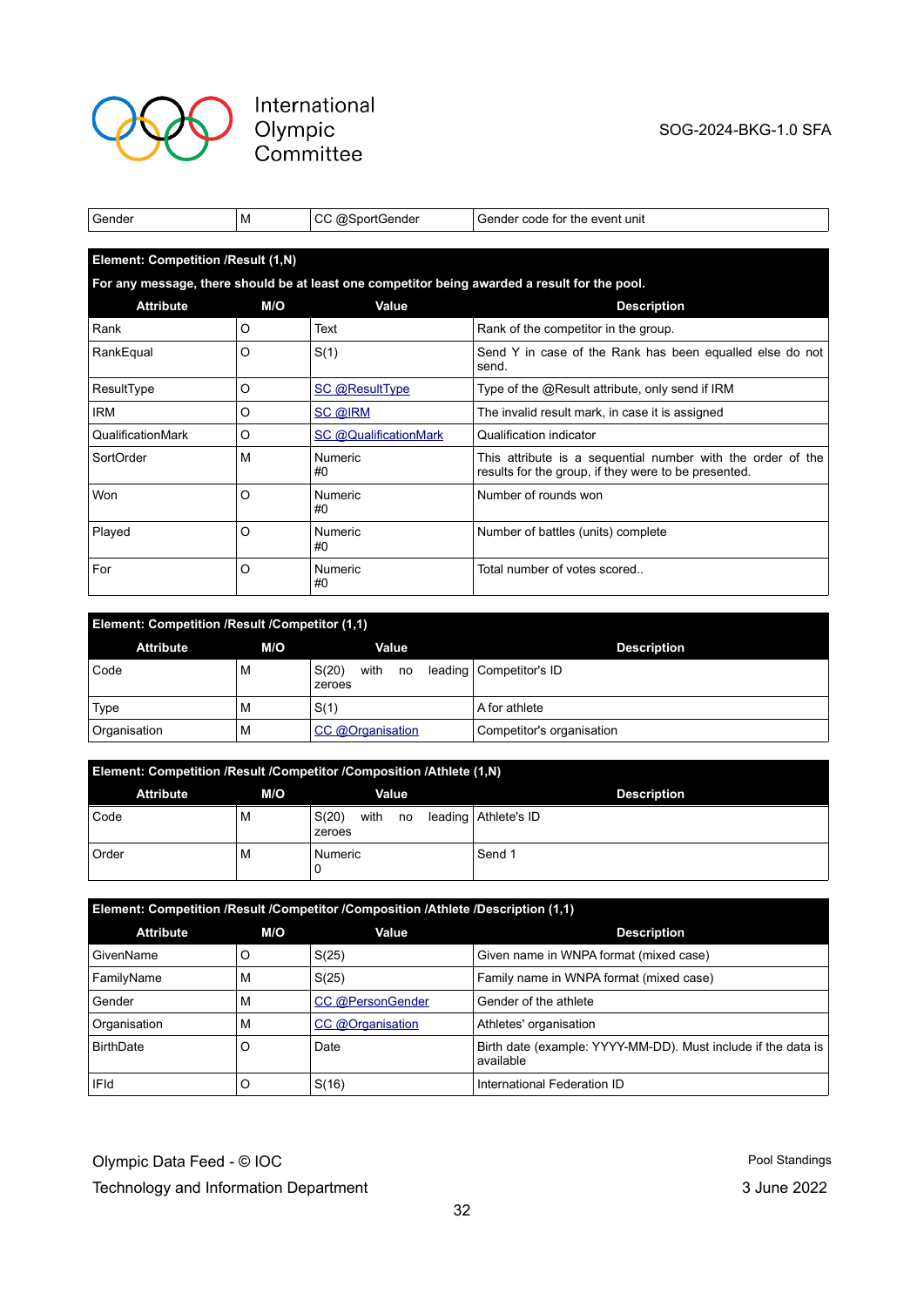

## <span id="page-32-0"></span>**2.3.4.6 Message Sort**

The attribute used to sort the results is Result @SortOrder.

SOG-2024-BKG-1.0 SFA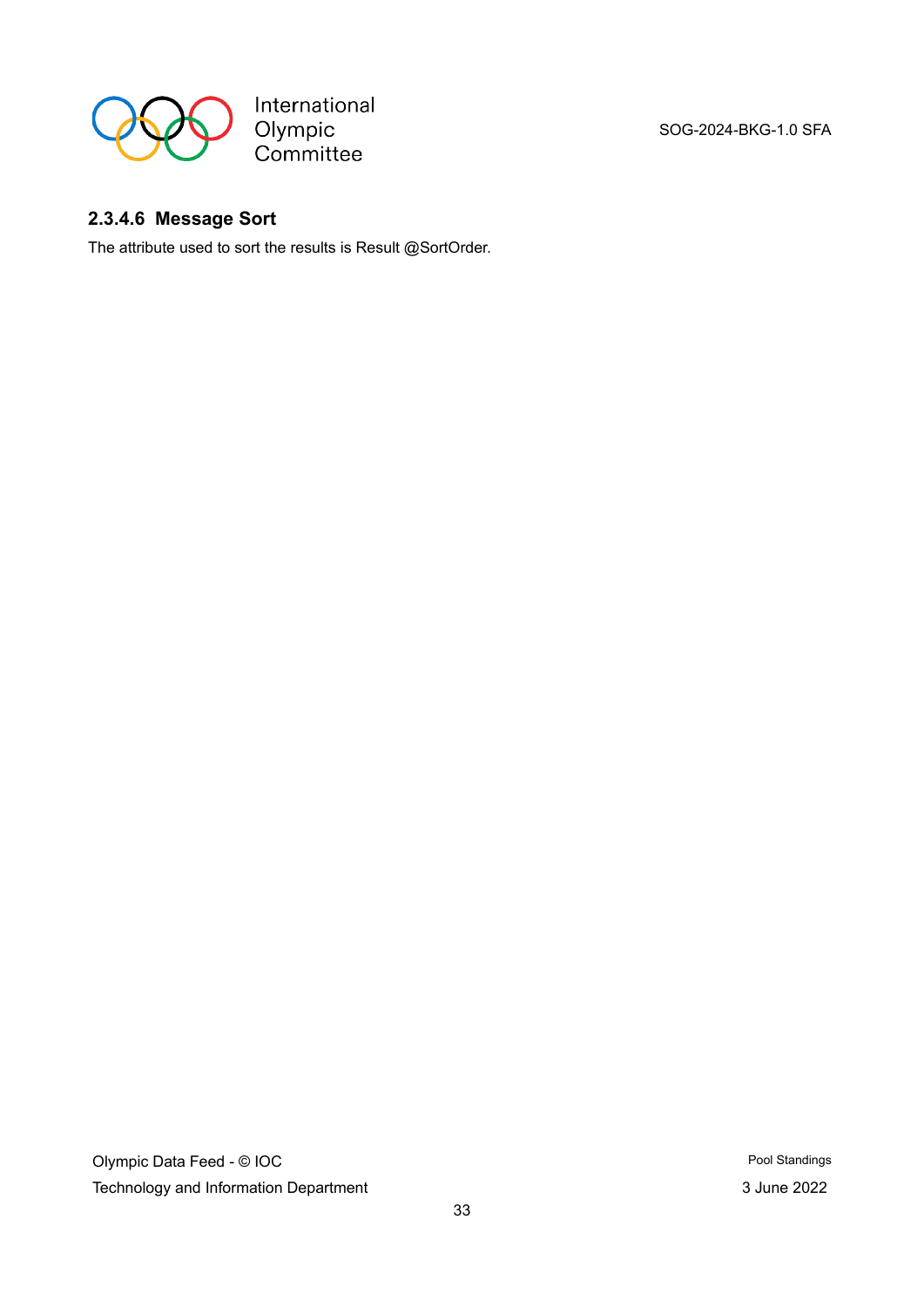

#### <span id="page-33-3"></span>**2.3.5 Brackets**

#### <span id="page-33-2"></span>**2.3.5.1 Description**

The Brackets message contains the brackets information for an event or component of an event (phase or unit). It is used where there is a necessity to know the progress of a competition. In the early stages of the competition, it indicates how the competition progress will proceed from the winners/losers.

#### <span id="page-33-1"></span>**2.3.5.2 Header Values**

| <b>Attribute</b>    | Value                          | <b>Comment</b>                                                                                                                                                                  |  |  |
|---------------------|--------------------------------|---------------------------------------------------------------------------------------------------------------------------------------------------------------------------------|--|--|
| CompetitionCode     | CC @Competition                | Unique ID for competition                                                                                                                                                       |  |  |
| DocumentCode        | CC @Event                      | Full RSC of the Event                                                                                                                                                           |  |  |
| DocumentType        | DT BRACKETS                    | Brackets message                                                                                                                                                                |  |  |
| Version             | 1.1V                           | Version number associated to the message's content. Ascending<br>number                                                                                                         |  |  |
| <b>ResultStatus</b> | CC @ResultStatus               | Status of the message. Expected statuses are:<br>START LIST (before any unit is complete)<br>INTERMEDIATE (during the competition)<br>OFFICIAL (when all units official)        |  |  |
| FeedFlag            | "P" - Production<br>"T" - Test | Test message or production message.                                                                                                                                             |  |  |
| Date                | Date                           | Date when the message is generated, expressed in the local time zone<br>where the message was produced.                                                                         |  |  |
| Time                | Time                           | Time up to milliseconds when the message is generated, expressed in<br>the local time zone where the message was produced.                                                      |  |  |
| LogicalDate         | Date                           | Logical Date of events. This is the same as the physical day except<br>when the unit or message transmission extends after midnight.<br>See full explanation in ODF Foundation. |  |  |
| Source              | SC @Source                     | Code indicating the system which generated the message.                                                                                                                         |  |  |

The following table describes the message header attributes.

#### <span id="page-33-0"></span>**2.3.5.3 Trigger and Frequency**

This message should be sent at the very beginning of a competition, as soon as brackets are available (empty).

Send when an event unit is completed. Therefore it is triggered up to two times (with both status) for each event unit but only if there is a change from the previous version. The message should be updated including information on each competitor in the different bracket items.

The @ResultStatus attribute will vary depending on the competition status.

- Send with ResultStatus = 'START\_LIST' before the start of competition

- Send with ResultStatus = 'INTERMEDIATE' until the last event unit (Gold Medal) is official (i.e. for all event units up until the Gold Medal is determined for an event)

- Send with ResultStatus = 'OFFICIAL' when the last event unit for an event (Gold Medal) is completed.

Trigger also after any change.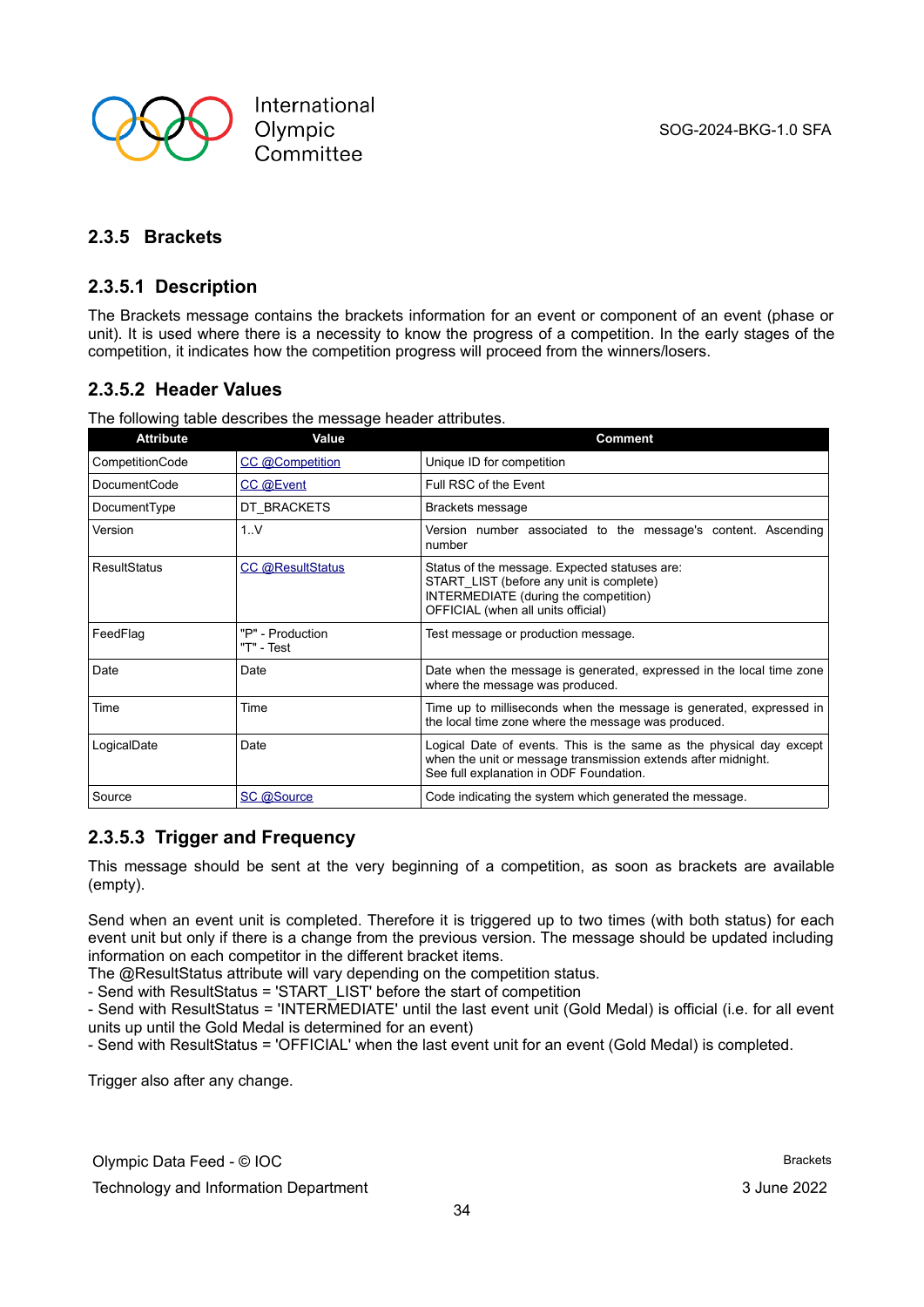

## <span id="page-34-0"></span>**2.3.5.4 Message Structure**

The following table defines the structure of the message.

| Level 1           | Level 2             | Level 3                | Level 4           | Level 5               | Level 6             | Level 7            | Level 8 | Level 9 | Level 10 |
|-------------------|---------------------|------------------------|-------------------|-----------------------|---------------------|--------------------|---------|---------|----------|
| Competition (0,1) |                     |                        |                   |                       |                     |                    |         |         |          |
|                   | Gen                 |                        |                   |                       |                     |                    |         |         |          |
|                   | Sport               |                        |                   |                       |                     |                    |         |         |          |
|                   | Codes               |                        |                   |                       |                     |                    |         |         |          |
|                   | ExtendedInfos (0,1) |                        |                   |                       |                     |                    |         |         |          |
|                   |                     | SportDescription (0,1) |                   |                       |                     |                    |         |         |          |
|                   |                     |                        | DisciplineName    |                       |                     |                    |         |         |          |
|                   |                     |                        | EventName         |                       |                     |                    |         |         |          |
|                   |                     |                        | Gender            |                       |                     |                    |         |         |          |
|                   |                     | VenueDescription (0,1) |                   |                       |                     |                    |         |         |          |
|                   |                     |                        | Venue             |                       |                     |                    |         |         |          |
|                   |                     |                        | VenueName         |                       |                     |                    |         |         |          |
|                   | Bracket (1,N)       |                        |                   |                       |                     |                    |         |         |          |
|                   |                     | Code                   |                   |                       |                     |                    |         |         |          |
|                   |                     | BracketItems (1,N)     |                   |                       |                     |                    |         |         |          |
|                   |                     |                        | Code              |                       |                     |                    |         |         |          |
|                   |                     |                        | BracketItem (1,N) | Code                  |                     |                    |         |         |          |
|                   |                     |                        |                   | Order                 |                     |                    |         |         |          |
|                   |                     |                        |                   | Position              |                     |                    |         |         |          |
|                   |                     |                        |                   | Date                  |                     |                    |         |         |          |
|                   |                     |                        |                   | Time                  |                     |                    |         |         |          |
|                   |                     |                        |                   | Unit                  |                     |                    |         |         |          |
|                   |                     |                        |                   | Result                |                     |                    |         |         |          |
|                   |                     |                        |                   | CompetitorPlace (1,N) |                     |                    |         |         |          |
|                   |                     |                        |                   |                       | Pos                 |                    |         |         |          |
|                   |                     |                        |                   |                       | Code                |                    |         |         |          |
|                   |                     |                        |                   |                       | <b>WLT</b>          |                    |         |         |          |
|                   |                     |                        |                   |                       | Result              |                    |         |         |          |
|                   |                     |                        |                   |                       | ResultType          |                    |         |         |          |
|                   |                     |                        |                   |                       | <b>IRM</b>          |                    |         |         |          |
|                   |                     |                        |                   |                       | <b>StrikeOut</b>    |                    |         |         |          |
|                   |                     |                        |                   |                       | StartOrder          |                    |         |         |          |
|                   |                     |                        |                   |                       | ExtCompPlaces (0,1) |                    |         |         |          |
|                   |                     |                        |                   |                       |                     | ExtCompPlace (1,N) |         |         |          |
|                   |                     |                        |                   |                       |                     |                    | Type    |         |          |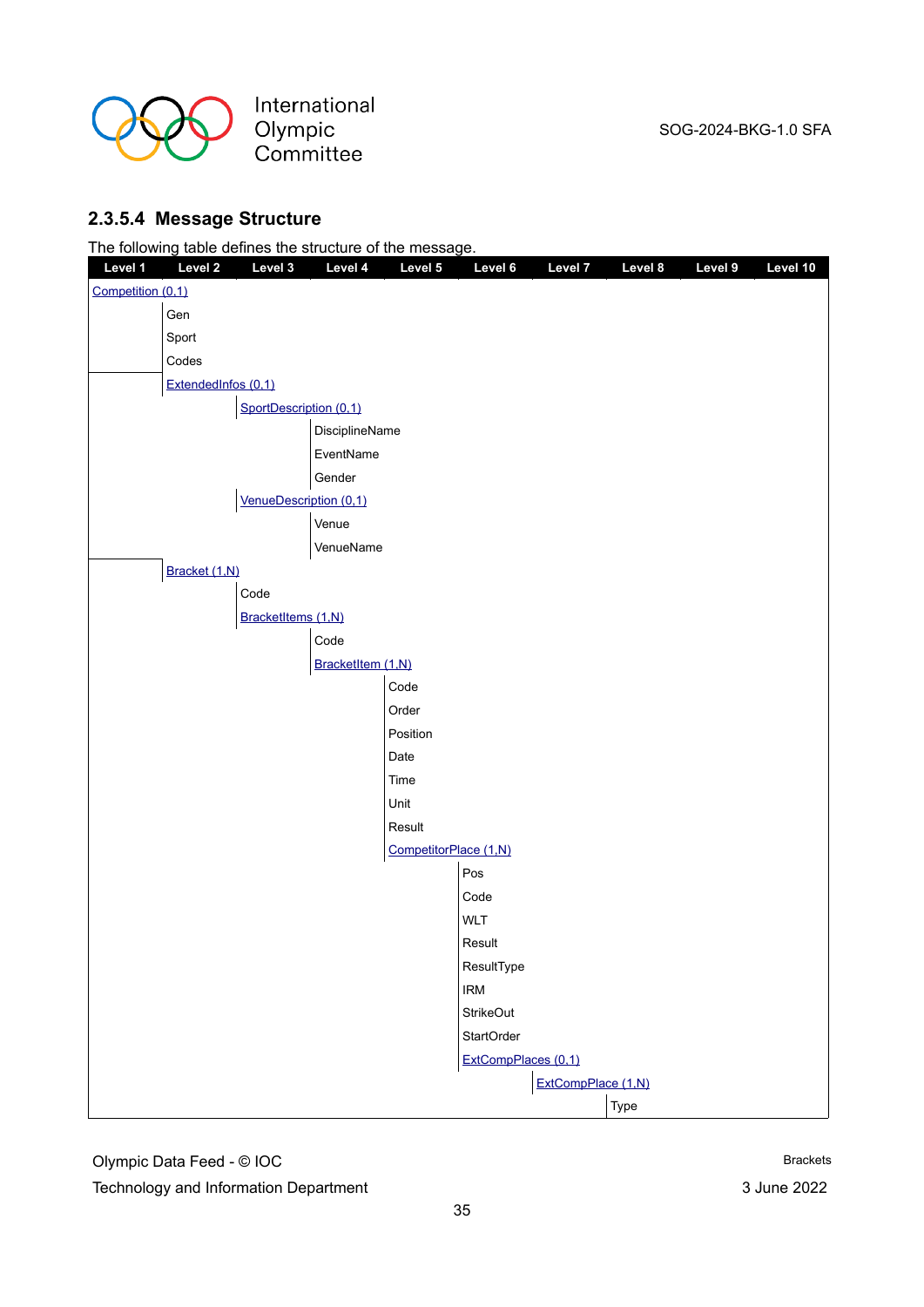



## <span id="page-35-0"></span>**2.3.5.5 Message Values**

<span id="page-35-3"></span>

| <b>Element: Competition (0.1)</b> |     |       |                                                                     |  |  |  |
|-----------------------------------|-----|-------|---------------------------------------------------------------------|--|--|--|
| <b>Attribute</b>                  | M/O | Value | <b>Description</b>                                                  |  |  |  |
| Gen                               |     | S(20) | Version of the General Data Dictionary applicable to the<br>message |  |  |  |
| Sport                             |     | S(20) | Version of the Sport Data Dictionary applicable to the message      |  |  |  |
| Codes                             |     | S(20) | Version of the Codes applicable to the message                      |  |  |  |

<span id="page-35-2"></span><span id="page-35-1"></span>**Element: Competition /ExtendedInfos /SportDescription (0,1) Sport Description in Text Attribute M/O Value Description** DisciplineName M  $\vert$  M  $\vert$  S(40) Discipline ENG Description (not code) from Common Codes EventName M  $\vert$  S(40) S(40) Event ENG Description (not code) from Common Codes. Gender M CC @SportGender Gender code for the event unit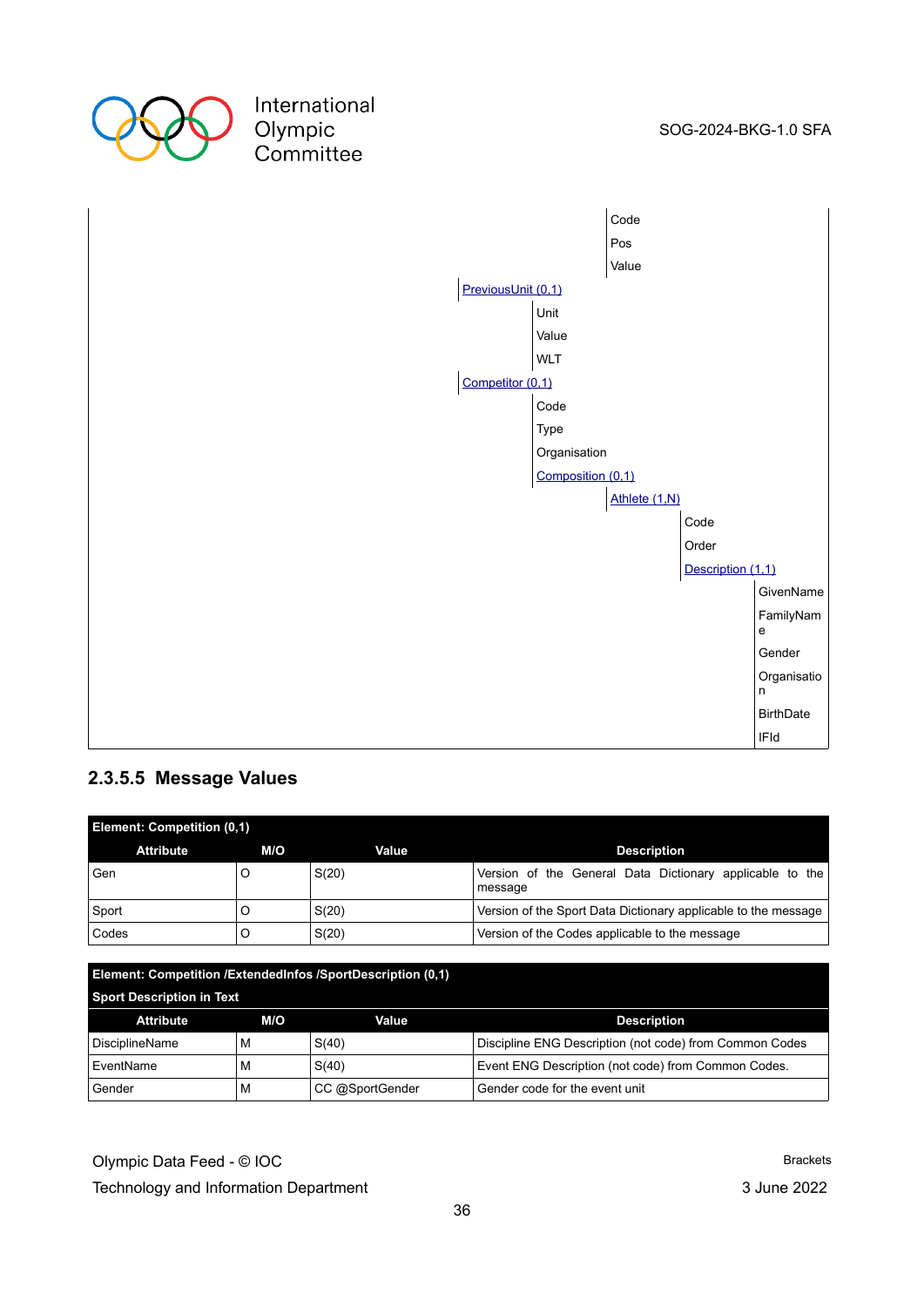

| <b>Element: Competition /ExtendedInfos /VenueDescription (0,1)</b> |     |               |                                                    |  |  |
|--------------------------------------------------------------------|-----|---------------|----------------------------------------------------|--|--|
| l Venue Names in text.                                             |     |               |                                                    |  |  |
| <b>Attribute</b>                                                   | M/O | Value         | <b>Description</b>                                 |  |  |
| Venue                                                              | м   | CC @VenueCode | Venue code                                         |  |  |
| VenueName                                                          | м   | S(25)         | Venue ENG Description (not code) from Common Codes |  |  |

<span id="page-36-3"></span>

| <b>Element: Competition /Bracket (1,N)</b> |     |             |                                                                                                                                                            |  |  |  |
|--------------------------------------------|-----|-------------|------------------------------------------------------------------------------------------------------------------------------------------------------------|--|--|--|
| <b>Attribute</b>                           | M/O | Value       | Description                                                                                                                                                |  |  |  |
| Code                                       | M   | SC @Bracket | Bracket code to identify a bracket item (finals). There should<br>be a different code for each bracket based on sport/ORIS<br>presentation of the bracket. |  |  |  |

<span id="page-36-2"></span>

| <b>Element: Competition /Bracket /BracketItems (1,N)</b> |     |                  |                                                                                                                                                   |
|----------------------------------------------------------|-----|------------------|---------------------------------------------------------------------------------------------------------------------------------------------------|
| <b>Attribute</b>                                         | M/O | Value            | <b>Description</b>                                                                                                                                |
| ' Code                                                   | M   | SC @BracketItems | Bracket code to identify a set of bracket items. It usually refers<br>to the round in the brackets, for example quarterfinal or<br>semifinal etc. |

<span id="page-36-1"></span>

| Element: Competition /Bracket /BracketItems /BracketItem (1,N) |     |                       |                                                                                                                                                                                                                                                                                                                                            |  |
|----------------------------------------------------------------|-----|-----------------------|--------------------------------------------------------------------------------------------------------------------------------------------------------------------------------------------------------------------------------------------------------------------------------------------------------------------------------------------|--|
| <b>Attribute</b>                                               | M/O | Value                 | <b>Description</b>                                                                                                                                                                                                                                                                                                                         |  |
| Code                                                           | O   | S(3)                  | This is the unit number (e.g.: 17, 18, 19, 20).<br>However, it may include "TBD" for to be defined, if the unit<br>number is not known.                                                                                                                                                                                                    |  |
| Order                                                          | м   | <b>Numeric</b><br>##0 | Sequential number inside of BracketItems to indicate the order,<br>always start at 1                                                                                                                                                                                                                                                       |  |
| Position                                                       | м   | <b>Numeric</b><br>##0 | Bracket position when drawing the bracket. For example a<br>quarter final has 4 items, with positions 1, 2, 3 and 4 from the<br>top. Use the appropriate number to draw the position.<br>If there is only 3 items in a quarterfinal and the fourth is not<br>displayed and would logically be the first then the positions are<br>2, 3, 4. |  |
| Date                                                           | O   | Date                  | Date of match (example: YYYY-MM-DD). Must include if the<br>data is available                                                                                                                                                                                                                                                              |  |
| Time                                                           | O   | S(5)                  | Time of match (example HH:MM).<br>Include if the data is available, however in disciplines where<br>match times are determined depending on the participating<br>competitors then the time is withheld until after competitors are<br>known and the times are approved.                                                                    |  |
| Unit                                                           | O   | CC @Unit              | Full RSC of the unit for the BracketItem                                                                                                                                                                                                                                                                                                   |  |
| Result                                                         | O   | S(50)                 | Result of the match if the match is complete and formatted as<br>in ORIS. Must include if the data is available and the match is<br>complete.                                                                                                                                                                                              |  |

<span id="page-36-0"></span>**Element: Competition /Bracket /BracketItems /BracketItem /CompetitorPlace (1,N) - If the competitors are known, this element is used to place the competitors in the bracket. - If they are not yet known, it contains some information (on the rule to access to this bracket...) Attribute M/O Value Description**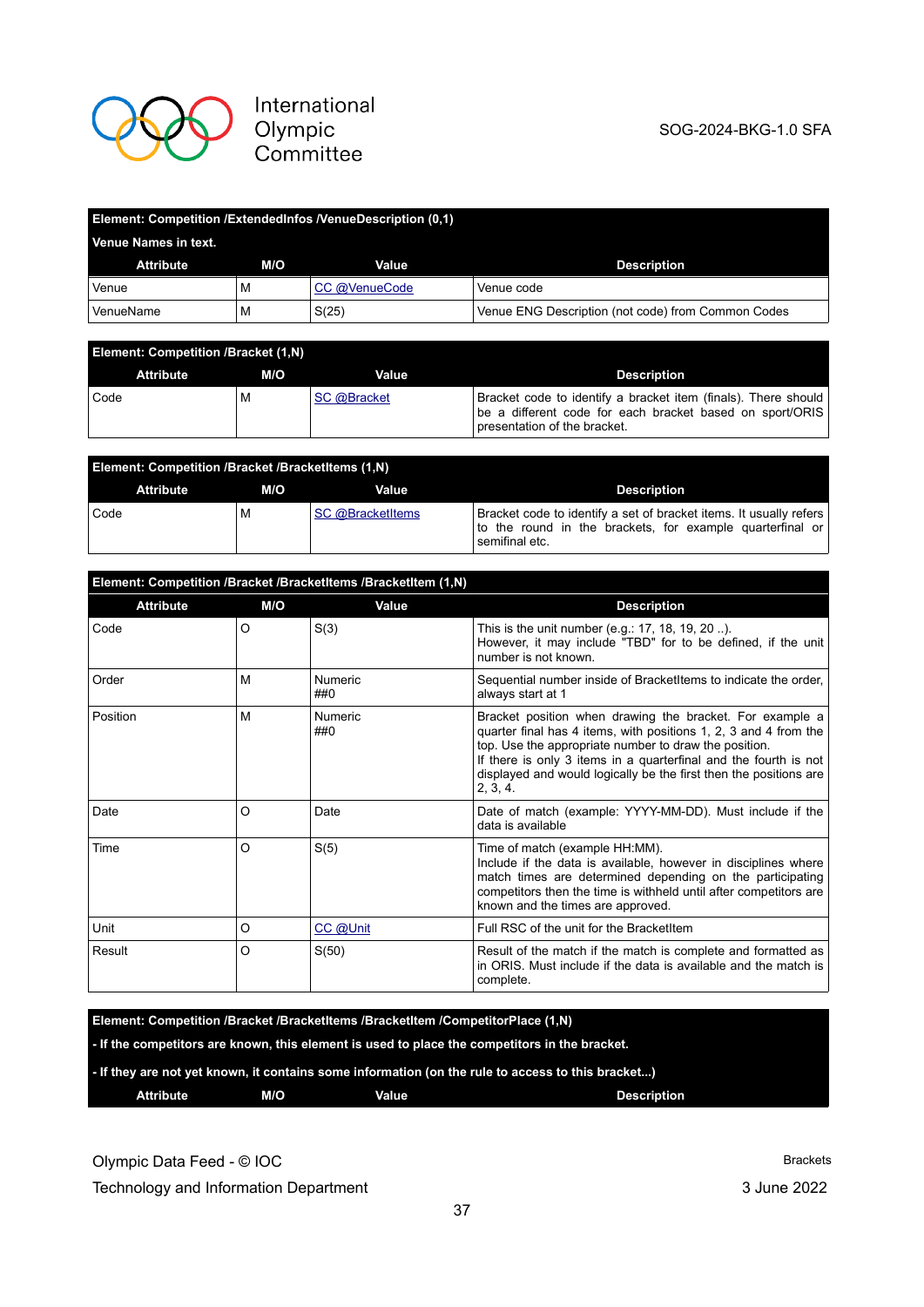

| Pos               | M | Numeric<br>##0       | This attribute is a sequential number to place the different<br>competitors in the bracket $(1, 2)$ .                                                |
|-------------------|---|----------------------|------------------------------------------------------------------------------------------------------------------------------------------------------|
| Code              | O | SC @CompetitorPlace  | Send when the competitor is not known for this competitor<br>place. Send TBD for the "other" competitor when one<br>competitor is known or is a bye. |
| <b>WLT</b>        | O | SC @WLT              | Indicates the winner or loser of the bracket item. Always send<br>when known<br>In the case or both disqualified then both receive L.                |
| Result            | O | <b>Numeric</b><br>#0 | Rounds won by the competitor                                                                                                                         |
| ResultType        | O | SC @ResultType       | Type of the @Result attribute.                                                                                                                       |
| <b>IRM</b>        | O | SC @IRM              | The invalid result mark, if applicable                                                                                                               |
| <b>StrikeOut</b>  | O | S(1)                 | The competitor should be struck out in the bracket item.<br>usually only used for DQB.                                                               |
| <b>StartOrder</b> | O | SC @Colour           | Send colour                                                                                                                                          |

<span id="page-37-0"></span>

|           | Element: Competition /Bracket /BracketItems /BracketItem /CompetitorPlace /ExtCompPlaces /ExtCompPlace (1,N) |              |                      |                                              |  |  |
|-----------|--------------------------------------------------------------------------------------------------------------|--------------|----------------------|----------------------------------------------|--|--|
|           | Type                                                                                                         | Code         | Pos                  | <b>Description</b>                           |  |  |
| <b>ER</b> |                                                                                                              | <b>VOTES</b> | N/A                  | <b>Element Expected:</b><br>After the battle |  |  |
|           | <b>Attribute</b>                                                                                             | M/O          | Value                | <b>Description</b>                           |  |  |
|           | Value                                                                                                        | м            | <b>Numeric</b><br>#0 | Votes won by the competitor                  |  |  |

#### <span id="page-37-2"></span>**Element: Competition /Bracket /BracketItems /BracketItem /CompetitorPlace /PreviousUnit (0,1)**

**Previous event unit related to the CompetitorPlace@Pos competitor of the current bracket item. It is always informed except for the bracket items whose CompetitorPlace@Pos competitor do not have preceding event units in the bracket graph unless coming from a pool.**

| <b>Attribute</b> | M/O | Value           | <b>Description</b>                                                                                                                                                                                                                                              |
|------------------|-----|-----------------|-----------------------------------------------------------------------------------------------------------------------------------------------------------------------------------------------------------------------------------------------------------------|
| Unit             | O   | CC @Unit        | Full RSC code of the previous event unit for the<br>CompetitorPlace@Pos competitor of the bracket item. Must<br>send if a winner/loser from a single unit. If from a pool then this<br>is the RSC of the pool.                                                  |
| Value            | O   | SC@Pool or S(6) | If the competitor in the current unit is unknown due to coming<br>from a pool or previous matches then fill this field with the pool<br>code or the match number as appropriate.                                                                                |
| <b>WLT</b>       | O   | S(1)            | If the competitor in the current unit is unknown and coming<br>from an earlier bracketitem then fill this field with the W or L<br>indication winner or loser of the previous unit if the information<br>is known. Do not send if competitor comes from a pool. |

<span id="page-37-1"></span>

| Element: Competition /Bracket /BracketItems /BracketItem /CompetitorPlace /Competitor (0,1)           |     |                               |                                     |
|-------------------------------------------------------------------------------------------------------|-----|-------------------------------|-------------------------------------|
| CompetitorPlace @Pos competitor related to the bracket item. Only include if the competitor is known. |     |                               |                                     |
| <b>Attribute</b>                                                                                      | M/O | Value                         | <b>Description</b>                  |
| Code                                                                                                  | М   | S(20)<br>with<br>no<br>zeroes | leading   Competitor's ID           |
| Type                                                                                                  | м   | S(1)                          | A for athlete                       |
| Organisation                                                                                          | М   | CC @Organisation              | Competitors' organisation if known. |

Olympic Data Feed - © IOC Brackets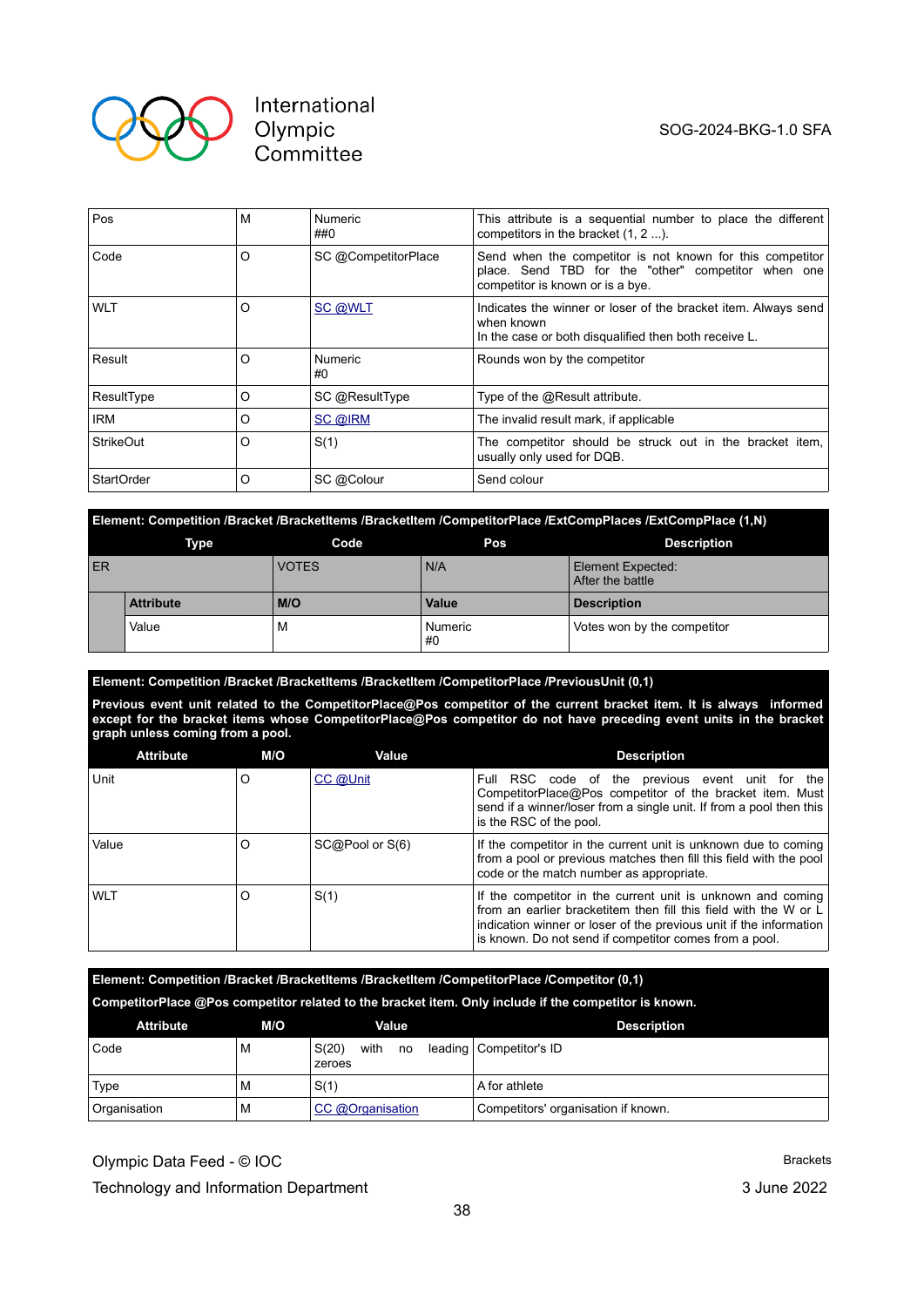

<span id="page-38-2"></span>

| Element: Competition /Bracket /BracketItems /BracketItem /CompetitorPlace /Competitor /Composition /Athlete (1,N) |     |                               |                                                |  |
|-------------------------------------------------------------------------------------------------------------------|-----|-------------------------------|------------------------------------------------|--|
| <b>Attribute</b>                                                                                                  | M/O | Value                         | <b>Description</b>                             |  |
| Code                                                                                                              | м   | S(20)<br>with<br>no<br>zeroes | leading   Athlete's ID                         |  |
| Order                                                                                                             | м   | Numeric                       | Order attribute use 1 if Competitor @Type="A". |  |

<span id="page-38-1"></span>**Element: Competition /Bracket /BracketItems /BracketItem /CompetitorPlace /Competitor /Composition /Athlete /Description (1,1)**

| <b>Attribute</b> | M/O | Value            | <b>Description</b>                                                         |
|------------------|-----|------------------|----------------------------------------------------------------------------|
| GivenName        | O   | S(25)            | Given name in WNPA format (mixed case)                                     |
| FamilyName       | м   | S(25)            | Family name in WNPA format (mixed case)                                    |
| Gender           | м   | CC @PersonGender | Gender of the athlete                                                      |
| Organisation     | м   | CC @Organisation | Athletes' organisation                                                     |
| <b>BirthDate</b> | O   | Date             | Birth date (example: YYYY-MM-DD). Must include if the data is<br>available |
| IFId             | O   | S(16)            | International Federation ID                                                |

## <span id="page-38-0"></span>**2.3.5.6 Message Sort**

Bracket @Code then BracketItems @Code then BracketItems /BracketItem /Unit @ Position.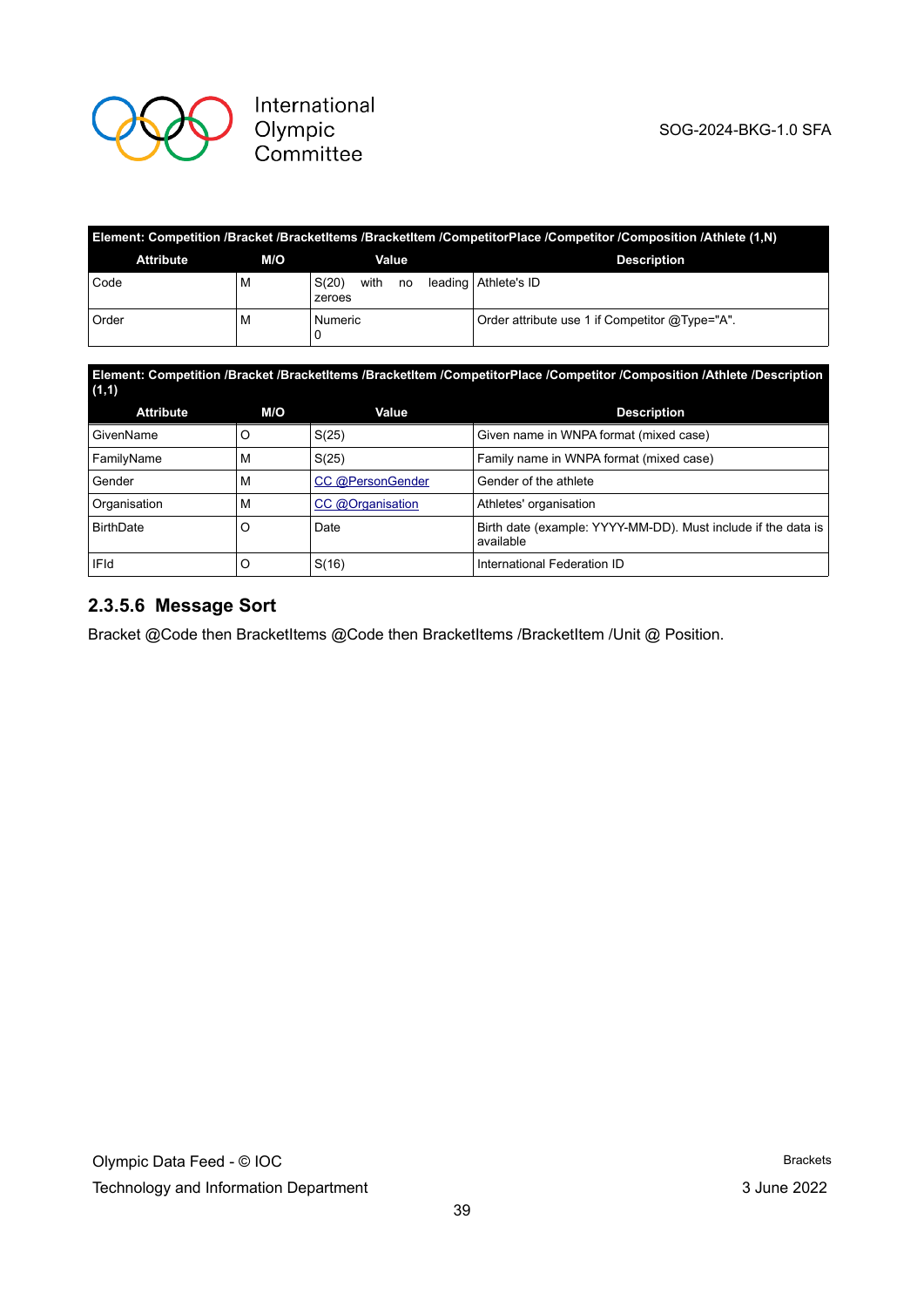

## <span id="page-39-0"></span>**2.3.6 Event Final Ranking**

#### <span id="page-39-3"></span>**2.3.6.1 Description**

The Event Final Ranking is a message containing the final results and ranking at the completion of one particular event, either for individual athletes or for aggregated athletes.

The final ranking message is a generic message for all sports, including the full event final result for all competitors who were either ranked, got an Invalid Rank Mark (disqualified, etc.), or both.

The mandatory attributes and mandatory elements defined in this message will have to be used by all the sports, although each ODF Sport Data Dictionary will have to explain with further detail the optional attributes or optional elements of the message.

Depending on the sport rules include all competitors in the competition as all can be ranked (as in Marathon) or only include those with a final ranking as other are unranked (as in tennis).

## <span id="page-39-2"></span>**2.3.6.2 Header Values**

The following table describes the message header attributes.

| <b>Attribute</b>    | Value                          | <b>Comment</b>                                                                                                                                                                  |
|---------------------|--------------------------------|---------------------------------------------------------------------------------------------------------------------------------------------------------------------------------|
| CompetitionCode     | CC @Competition                | Unique ID for competition                                                                                                                                                       |
| <b>DocumentCode</b> | CC @Event                      | Full RSC of the event                                                                                                                                                           |
| DocumentType        | DT RANKING                     | Event Final ranking message                                                                                                                                                     |
| Version             | 1.1V                           | Version number associated to the message's content. Ascending<br>number                                                                                                         |
| <b>ResultStatus</b> | CC @ResultStatus               | Result status, indicates whether the data is official or partial.<br><b>PARTIAL</b><br><b>OFFICIAL</b>                                                                          |
| FeedFlag            | "P" - Production<br>"T" - Test | Test message or production message.                                                                                                                                             |
| Date                | Date                           | Date when the message is generated, expressed in the local time zone<br>where the message was produced.                                                                         |
| Time                | Time                           | Time up to milliseconds when the message is generated, expressed in<br>the local time zone where the message was produced.                                                      |
| LogicalDate         | Date                           | Logical Date of events. This is the same as the physical day except<br>when the unit or message transmission extends after midnight.<br>See full explanation in ODF Foundation. |
| Source              | SC @Source                     | Code indicating the system which generated the message.                                                                                                                         |

## <span id="page-39-1"></span>**2.3.6.3 Trigger and Frequency**

This message is only triggered after a unit which affects the final ranking is official and that particular ranking is not subject to change.

Specific triggering conditions are defined in the sport data dictionary. Trigger also after any change.

Olympic Data Feed - © IOC **Example 2018** Event Final Ranking Technology and Information Department 3 June 2022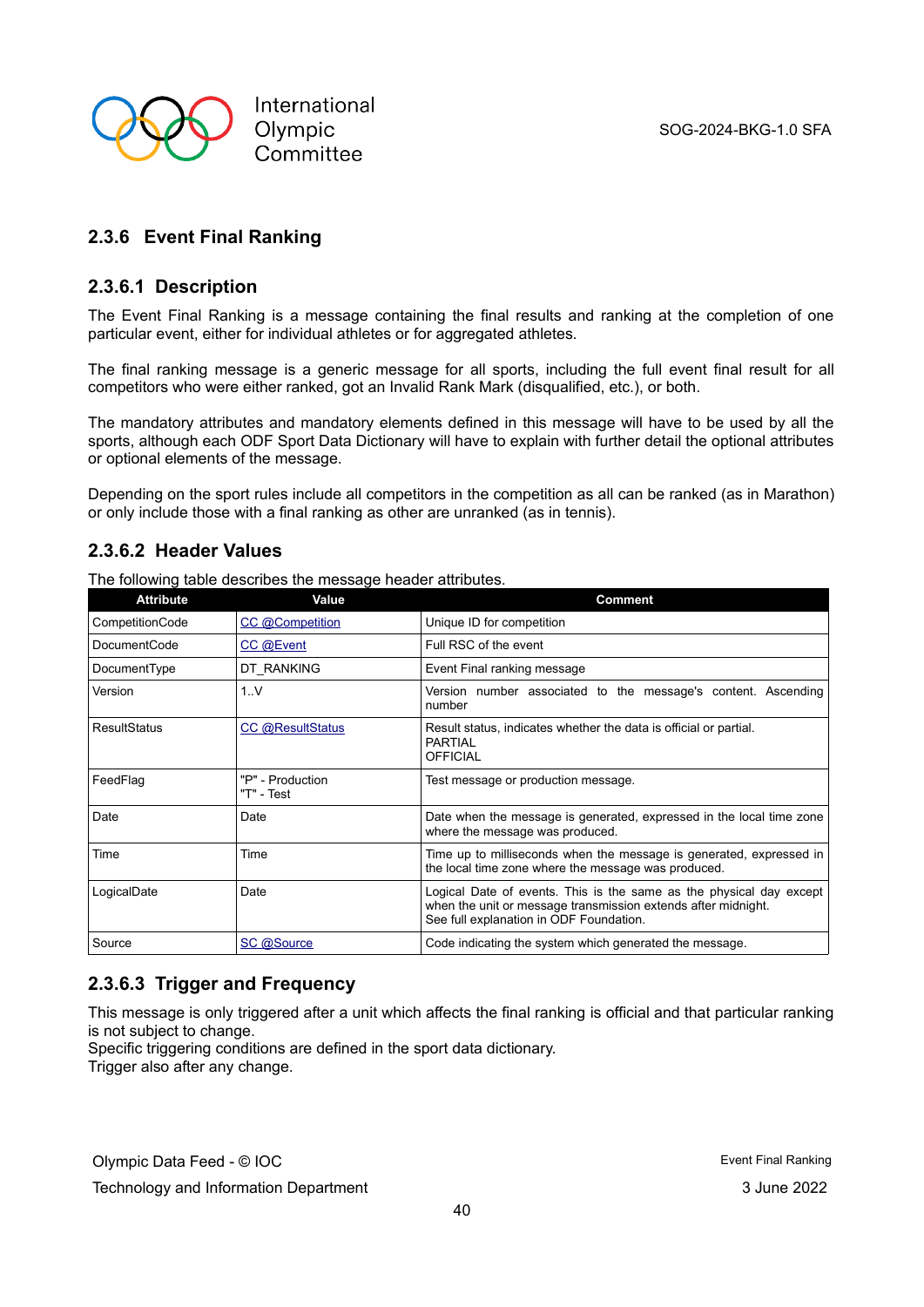

## <span id="page-40-1"></span>**2.3.6.4 Message Structure**

The following table defines the structure of the message.



#### <span id="page-40-0"></span>**2.3.6.5 Message Values**

<span id="page-40-2"></span>

| <b>Element: Competition (0.1)</b> |     |       |                                                                     |
|-----------------------------------|-----|-------|---------------------------------------------------------------------|
| <b>Attribute</b>                  | M/O | Value | <b>Description</b>                                                  |
| Gen                               |     | S(20) | Version of the General Data Dictionary applicable to the<br>message |

Olympic Data Feed - © IOC **Example 2018** Event Final Ranking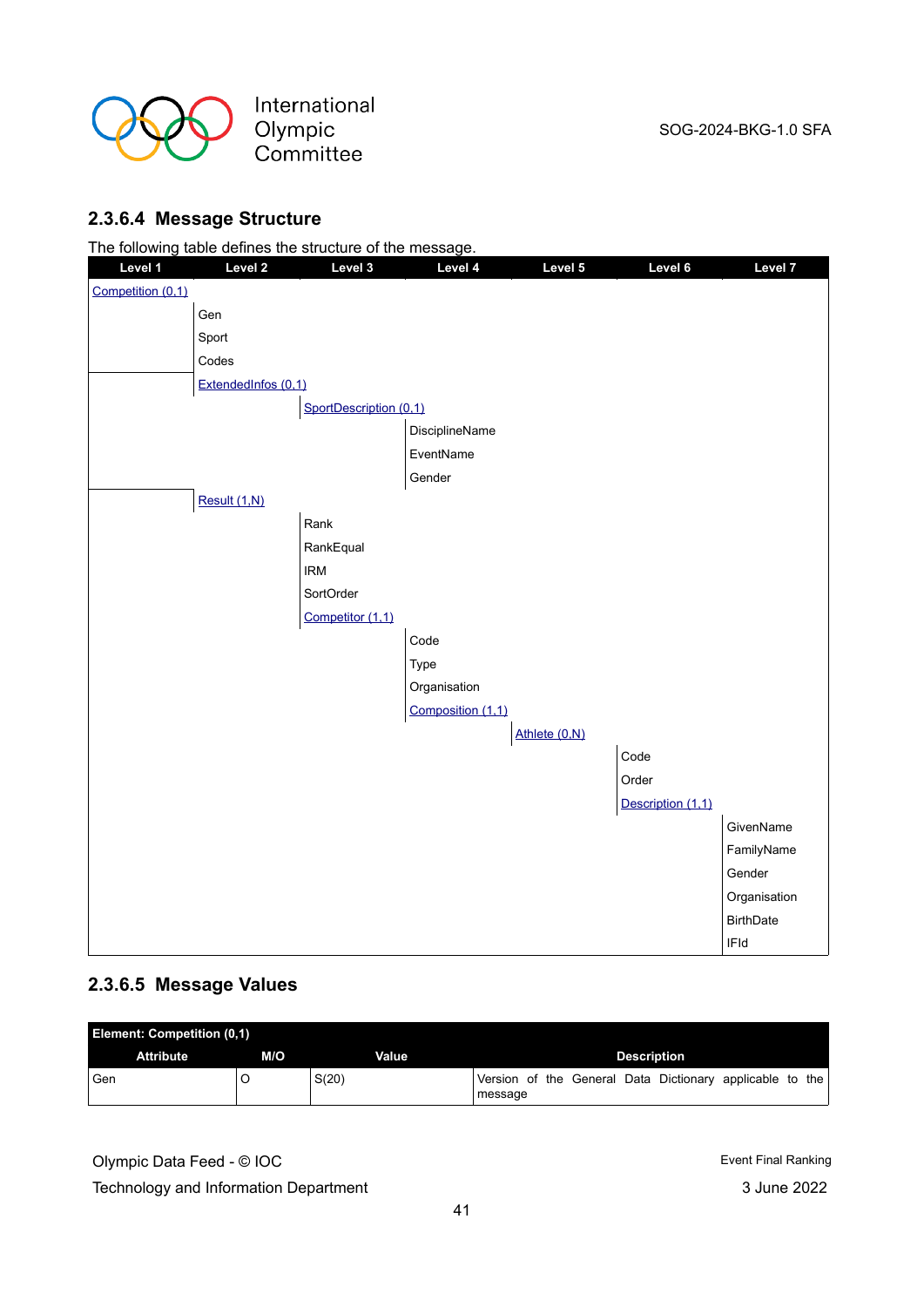

| ⊦Sport | S(20) | Version of the Sport Data Dictionary applicable to the message |
|--------|-------|----------------------------------------------------------------|
| Codes  | S(20) | Version of the Codes applicable to the message                 |

<span id="page-41-4"></span>**Element: Competition /ExtendedInfos /SportDescription (0,1)**

| <b>Sport Description in text</b> |     |                 |                                                                                                 |  |
|----------------------------------|-----|-----------------|-------------------------------------------------------------------------------------------------|--|
| <b>Attribute</b>                 | M/O | Value           | <b>Description</b>                                                                              |  |
| <b>DisciplineName</b>            | M   | S(40)           | Discipline ENG Description (not code) from Common Codes                                         |  |
| EventName                        |     | S(40)           | Event ENG Description (not code) from Common Codes. Must<br>be included if it is a single event |  |
| Gender                           |     | CC @SportGender | Gender code for the event. Must be included if it is a single<br>gender                         |  |

<span id="page-41-3"></span>

|                                                        | <b>Element: Competition /Result (1,N)</b> |                           |                                                                                                                                                                                                                                                   |  |
|--------------------------------------------------------|-------------------------------------------|---------------------------|---------------------------------------------------------------------------------------------------------------------------------------------------------------------------------------------------------------------------------------------------|--|
|                                                        |                                           |                           | For any event final ranking message, there should be at least one competitor being awarded a result for the event.                                                                                                                                |  |
| Value<br><b>Attribute</b><br>M/O<br><b>Description</b> |                                           |                           |                                                                                                                                                                                                                                                   |  |
| Rank                                                   | $\circ$                                   | Text<br>See table comment | Final rank of the competitor in the corresponding event.                                                                                                                                                                                          |  |
| RankEqual                                              | O                                         | S(1)                      | Send Y in case of the Rank has been equalled else do not<br>send.                                                                                                                                                                                 |  |
| <b>IRM</b>                                             | ∩                                         | SC @IRM                   | The invalid rank mark, send if applicable.                                                                                                                                                                                                        |  |
| SortOrder                                              | м                                         | <b>Numeric</b><br>#0      | This attribute is a sequential number with the order of the<br>results for the particular event, if they were to be presented. It<br>is mostly based on the rank, but it should be used to sort out<br>rank ties as well as results without rank. |  |

<span id="page-41-2"></span>

| <b>Element: Competition /Result /Competitor (1,1)</b> |     |                                                         |                                                                                                                                                                                       |  |
|-------------------------------------------------------|-----|---------------------------------------------------------|---------------------------------------------------------------------------------------------------------------------------------------------------------------------------------------|--|
| Competitor related to one final event result.         |     |                                                         |                                                                                                                                                                                       |  |
| <b>Attribute</b>                                      | M/O | Value                                                   | <b>Description</b>                                                                                                                                                                    |  |
| Code                                                  | м   | S(20)<br>with<br>no<br>zeroes<br>or<br>@CompetitorPlace | leading   Competitor's ID or another indicator (SC @CompetitorPlace) in  <br>SC the case where there is no competitor in the rank due to IRM.<br>NOAWARD if the place is not awarded. |  |
| Type                                                  | м   | S(1)                                                    | A for athlete                                                                                                                                                                         |  |
| Organisation                                          | м   | CC @Organisation                                        | Competitor's organisation                                                                                                                                                             |  |

<span id="page-41-1"></span>

| <b>Element: Competition /Result /Competitor /Composition /Athlete (0.N)</b> |   |                               |                                                       |  |
|-----------------------------------------------------------------------------|---|-------------------------------|-------------------------------------------------------|--|
| M/O<br><b>Attribute</b><br>Value<br><b>Description</b>                      |   |                               |                                                       |  |
| Code                                                                        | M | S(20)<br>with<br>no<br>zeroes | leading   Athlete's ID                                |  |
| Order                                                                       | M | Numeric<br>#0                 | Order attribute.<br>Send 1 when Competitor @Type="A". |  |

<span id="page-41-0"></span>

| <b>Element: Competition /Result /Competitor /Composition /Athlete /Description (1,1)</b> |  |       |                                        |
|------------------------------------------------------------------------------------------|--|-------|----------------------------------------|
| M/O<br><b>Attribute</b><br>Value<br><b>Description</b>                                   |  |       |                                        |
| GivenName                                                                                |  | S(25) | Given name in WNPA format (mixed case) |

Olympic Data Feed - © IOC **Example 2018** Event Final Ranking Technology and Information Department 3 June 2022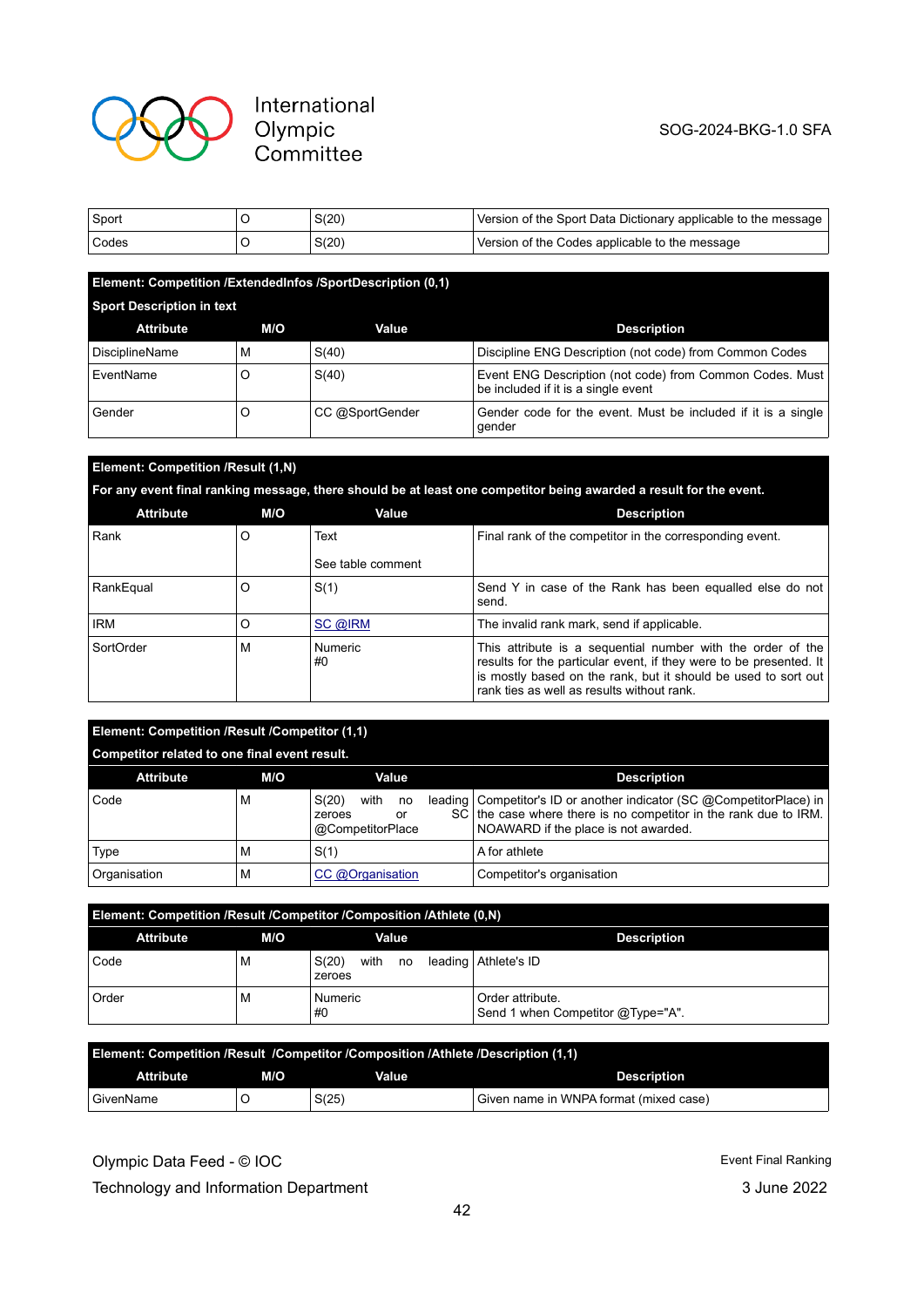

| FamilyName       | М | S(25)            | Family name in WNPA format (mixed case)                                    |
|------------------|---|------------------|----------------------------------------------------------------------------|
| Gender           | М | CC @PersonGender | Gender of the athlete                                                      |
| Organisation     | М | CC @Organisation | Athletes' organisation                                                     |
| <b>BirthDate</b> | O | Date             | Birth date (example: YYYY-MM-DD). Must include if the data is<br>available |
| <b>IFId</b>      | O | S(16)            | International Federation ID                                                |

## <span id="page-42-0"></span>**2.3.6.6 Message Sort**

Sort by Result @SortOrder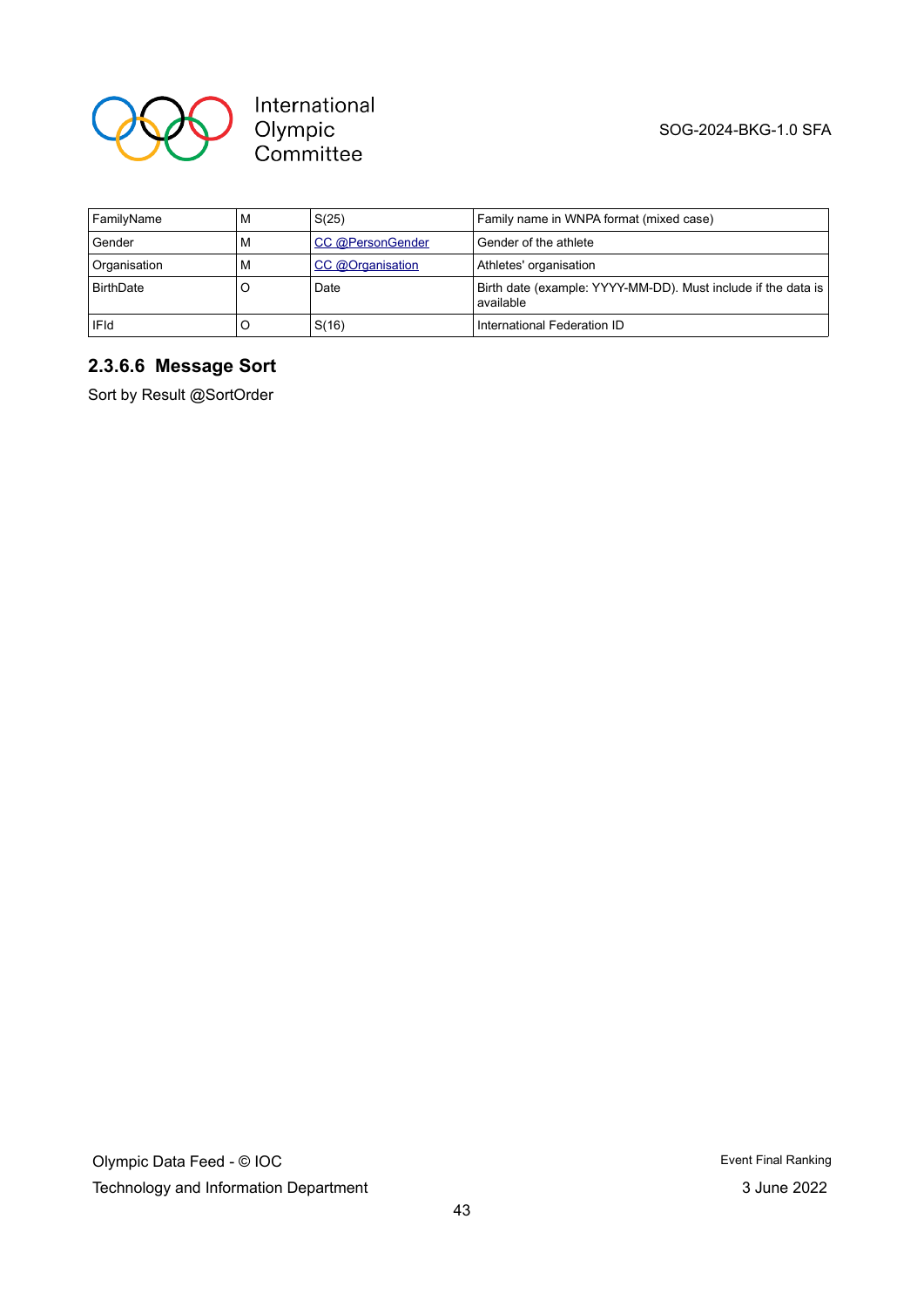

## <span id="page-43-4"></span>**2.3.7 Configuration**

## <span id="page-43-3"></span>**2.3.7.1 Description**

The Configuration is a message containing general configuration.

The configuration should be provided before competition.

### <span id="page-43-2"></span>**2.3.7.2 Header Values**

The following table describes the message header attributes.

| <b>Attribute</b>    | Value                          | <b>Comment</b>                                                                                                                                                                  |
|---------------------|--------------------------------|---------------------------------------------------------------------------------------------------------------------------------------------------------------------------------|
| CompetitionCode     | CC @Competition                | Unique ID for competition                                                                                                                                                       |
| <b>DocumentCode</b> | CC @Phase                      | Full RSC of the phase                                                                                                                                                           |
| DocumentType        | DT CONFIG                      | Configuration message                                                                                                                                                           |
| Version             | 1.1V                           | Version number associated to the message's content. Ascending<br>number                                                                                                         |
| FeedFlag            | "P" - Production<br>"T" - Test | Test message or production message.                                                                                                                                             |
| Date                | Date                           | Date when the message is generated, expressed in the local time zone<br>where the message was produced.                                                                         |
| Time                | Time                           | Time up to milliseconds when the message is generated, expressed in<br>the local time zone where the message was produced.                                                      |
| LogicalDate         | Date                           | Logical Date of events. This is the same as the physical day except<br>when the unit or message transmission extends after midnight.<br>See full explanation in ODF Foundation. |
| Source              | SC @Source                     | Code indicating the system which generated the message.                                                                                                                         |

## <span id="page-43-1"></span>**2.3.7.3 Trigger and Frequency**

Send for all events, one message per phase when the information is known.

#### <span id="page-43-0"></span>**2.3.7.4 Message Structure**

The following table defines the structure of the message.

| Level 1           | Level 2         | __<br>Level 3  | Level 4              | Level 5 |
|-------------------|-----------------|----------------|----------------------|---------|
| Competition (0,1) |                 |                |                      |         |
|                   | Gen             |                |                      |         |
|                   | Sport           |                |                      |         |
|                   | Codes           |                |                      |         |
|                   | Configs $(1,1)$ |                |                      |         |
|                   |                 | Config $(1,N)$ |                      |         |
|                   |                 |                | Unit                 |         |
|                   |                 |                | ExtendedConfig (1,N) |         |
|                   |                 |                |                      | Type    |
|                   |                 |                |                      |         |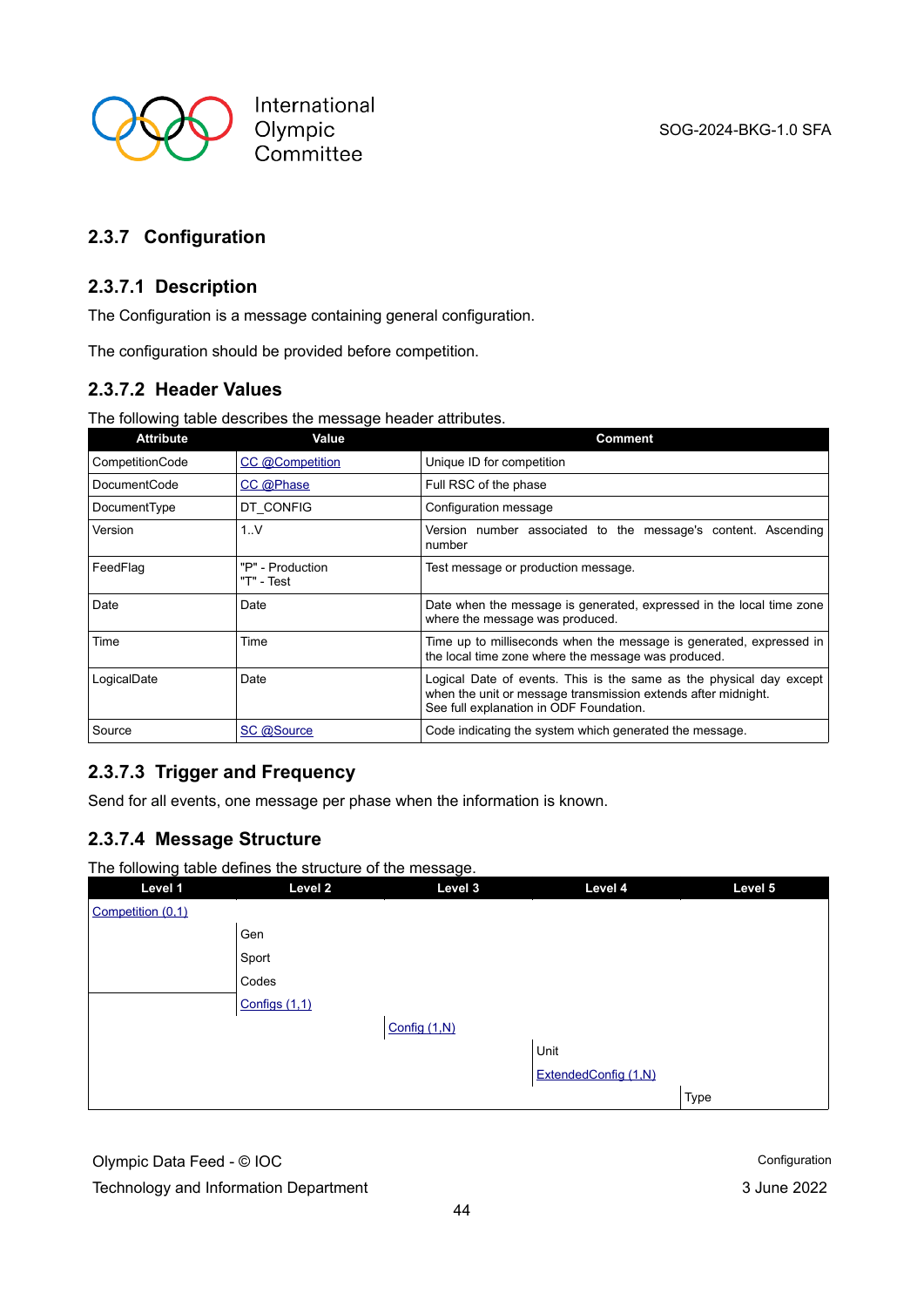

Code Pos Value

## <span id="page-44-1"></span>**2.3.7.5 Message Values**

<span id="page-44-4"></span>

| <b>Element: Competition (0,1)</b> |     |       |                                                                     |
|-----------------------------------|-----|-------|---------------------------------------------------------------------|
| <b>Attribute</b>                  | M/O | Value | <b>Description</b>                                                  |
| Gen                               | O   | S(20) | Version of the General Data Dictionary applicable to the<br>message |
| Sport                             |     | S(20) | Version of the Sport Data Dictionary applicable to the message      |
| Codes                             |     | S(20) | Version of the Codes applicable to the message                      |

<span id="page-44-3"></span>

| <b>Element: Competition <i>(Configs /Config (1,N)</i></b> |   |           |                        |
|-----------------------------------------------------------|---|-----------|------------------------|
| M/O<br>Value<br><b>Attribute</b>                          |   |           | <b>Description</b>     |
| Unit                                                      | M | CC @Phase | Full RSC of the phase. |

<span id="page-44-2"></span>

|    | Element: Competition /Configs /Config /ExtendedConfig (1,N) |               |              |                                                        |  |
|----|-------------------------------------------------------------|---------------|--------------|--------------------------------------------------------|--|
|    | Type                                                        | Code          | Pos          | <b>Description</b>                                     |  |
| EC |                                                             | <b>ROUNDS</b> | N/A          | <b>Element Expected:</b><br>When available             |  |
|    | <b>Attribute</b>                                            | M/O           | <b>Value</b> | <b>Description</b>                                     |  |
|    | Value                                                       | М             | Numeric<br>O | Send the number of regulation rounds in this<br>phase. |  |

## <span id="page-44-0"></span>**2.3.7.6 Message Sort**

There is no message sorting rule.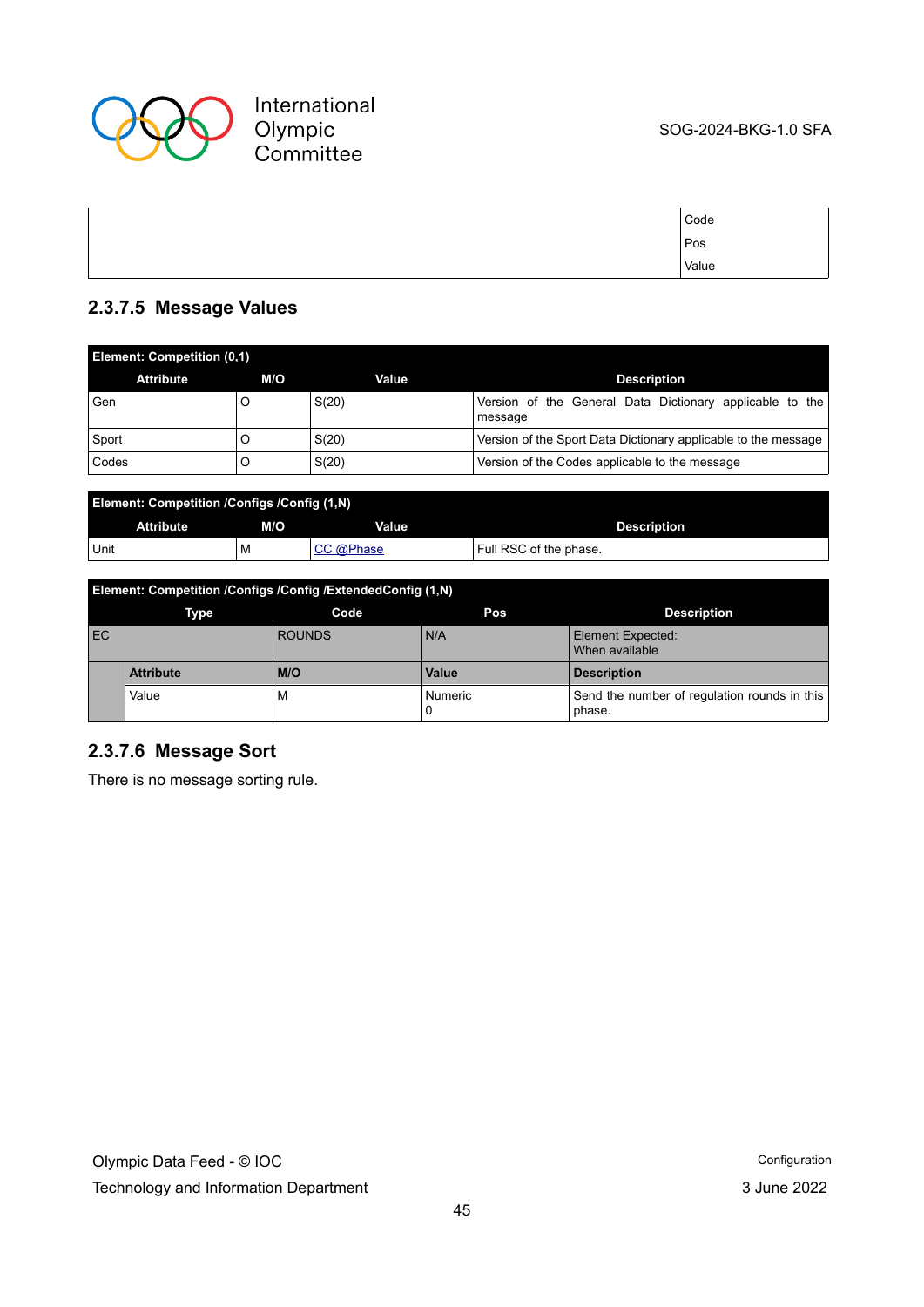

SOG-2024-BKG-1.0 SFA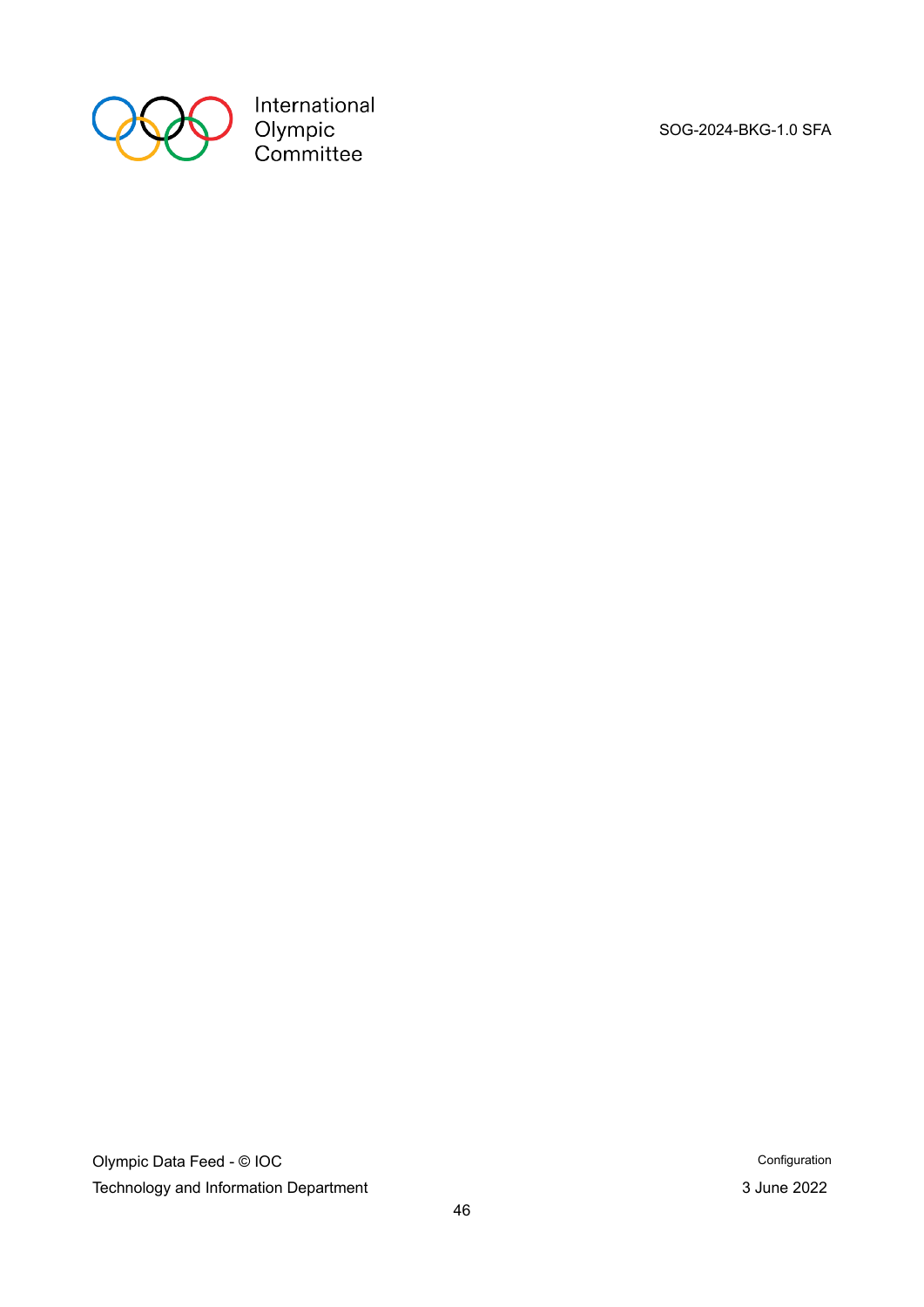

SOG-2024-BKG-1.0 SFA

# <span id="page-46-0"></span>**3 Message Timeline**

Legend:

**D** Discipline; **E** Event; **P** Phase; **S** Session; **U** Unit **x** Sent on that level; **o** Includes info from that level